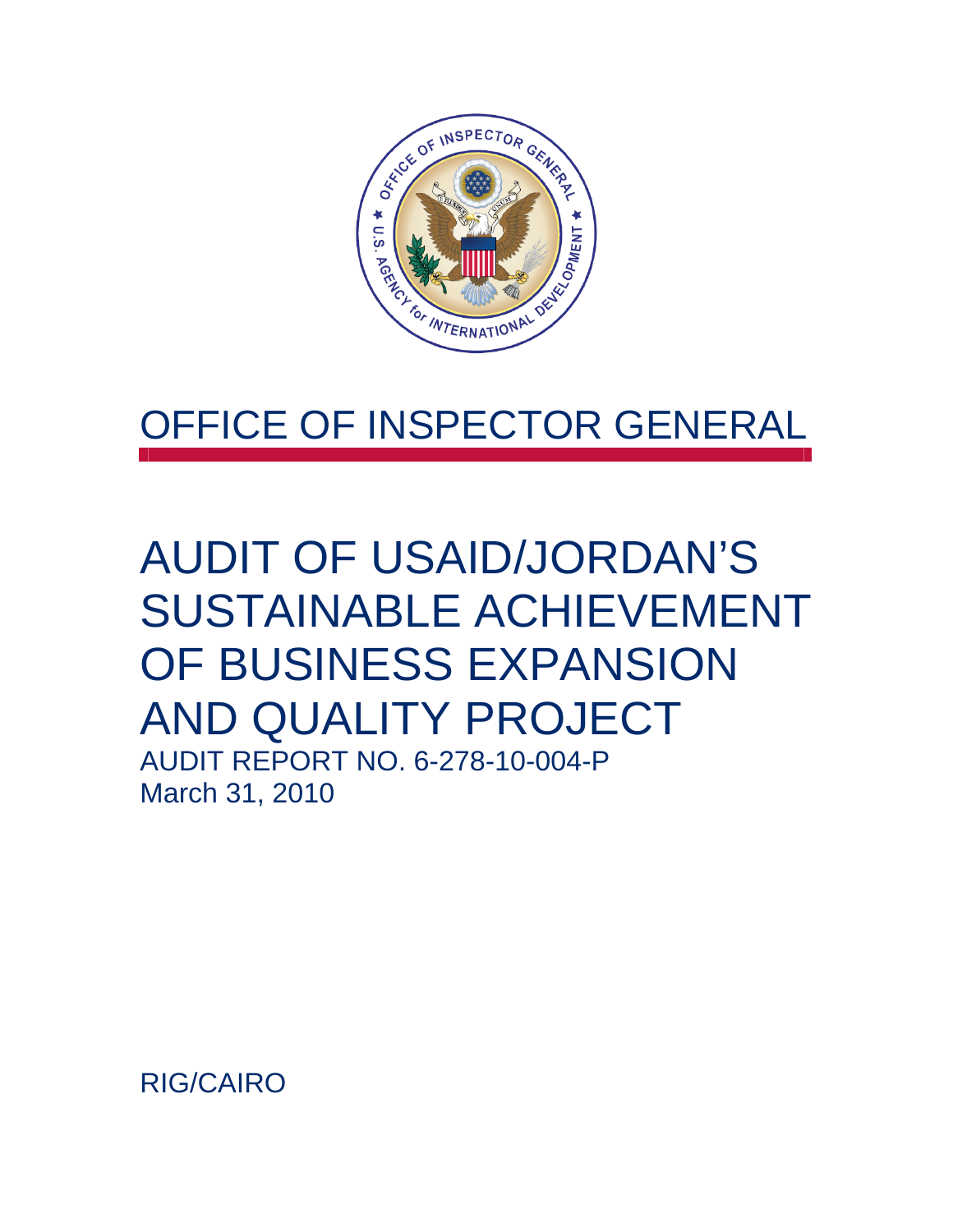

#### **MEMORANDUM**

- **TO:** USAID/Jordan Mission Director, Jay Knott USAID/Jordan Contracting Officer, Charis Nastoff
- **FROM:** Regional Inspector General/Cairo, Jacqueline Bell

**SUBJECT:** Audit of USAID/Jordan's Sustainable Achievement of Business Expansion and Quality Project (SABEQ) (Report No. 6-278-10-004-P)

This memorandum transmits our final report on the subject audit. In finalizing the report, we carefully considered your comments on the draft report and made revisions accordingly. We have included USAID/Jordan's comments in their entirety in appendix II.

This report includes eight recommendations for your action. Based on your responses, USAID/Jordan's comments and planned actions are partially responsive to the report recommendations. After reviewing your comments and the documentation provided, we consider that management decisions have been reached on recommendation nos. 2, 3, 5 and 8 and final action has been taken on recommendation no. 5. A management decision for recommendation nos. 1, 4, 6 and 7 will be recorded after USAID/Jordan has developed a plan of action, with target dates, for implementing the recommendations. The Audit Performance and Compliance Division (M/CFO/APC) will make determinations of final action after the mission completes planned corrective actions for recommendation nos. 1, 2, 3, 4, 6, 7, and 8.

I appreciate the cooperation and courtesy extended to the audit team during this audit.

U.S. Agency for International Development USAID Office Building Plot 1/A Off Ellaselki Street New Maadi Cairo, Egypt www.usaid.gov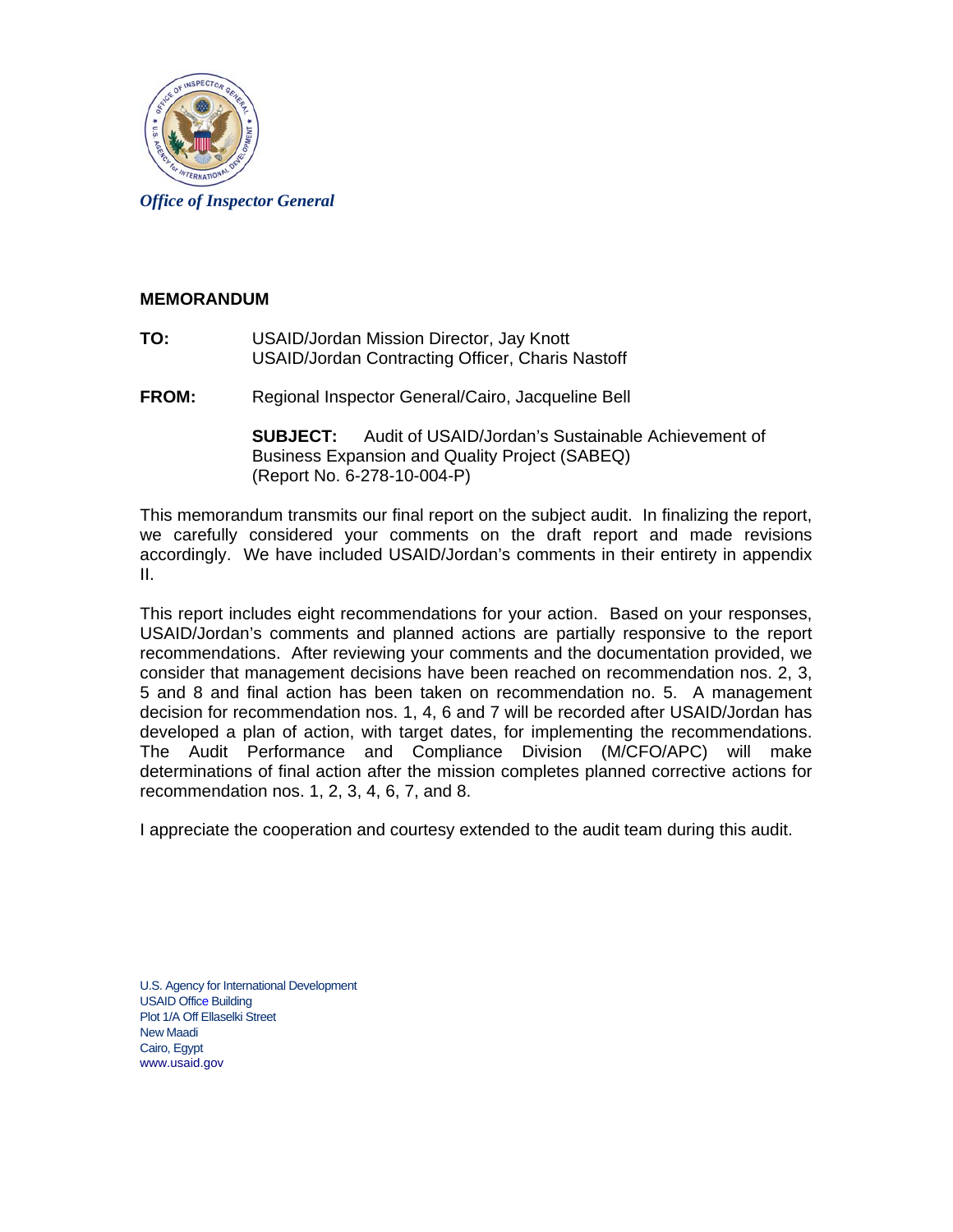# **CONTENTS**

| Usaid/Jordan Should Require That Audits |  |
|-----------------------------------------|--|
| Usaid/Jordan Should Review And Test     |  |
| Usaid/Jordan Should Review And Obtain   |  |
| Usaid/Jordan Should Update              |  |
|                                         |  |
|                                         |  |
|                                         |  |
|                                         |  |
|                                         |  |
|                                         |  |
|                                         |  |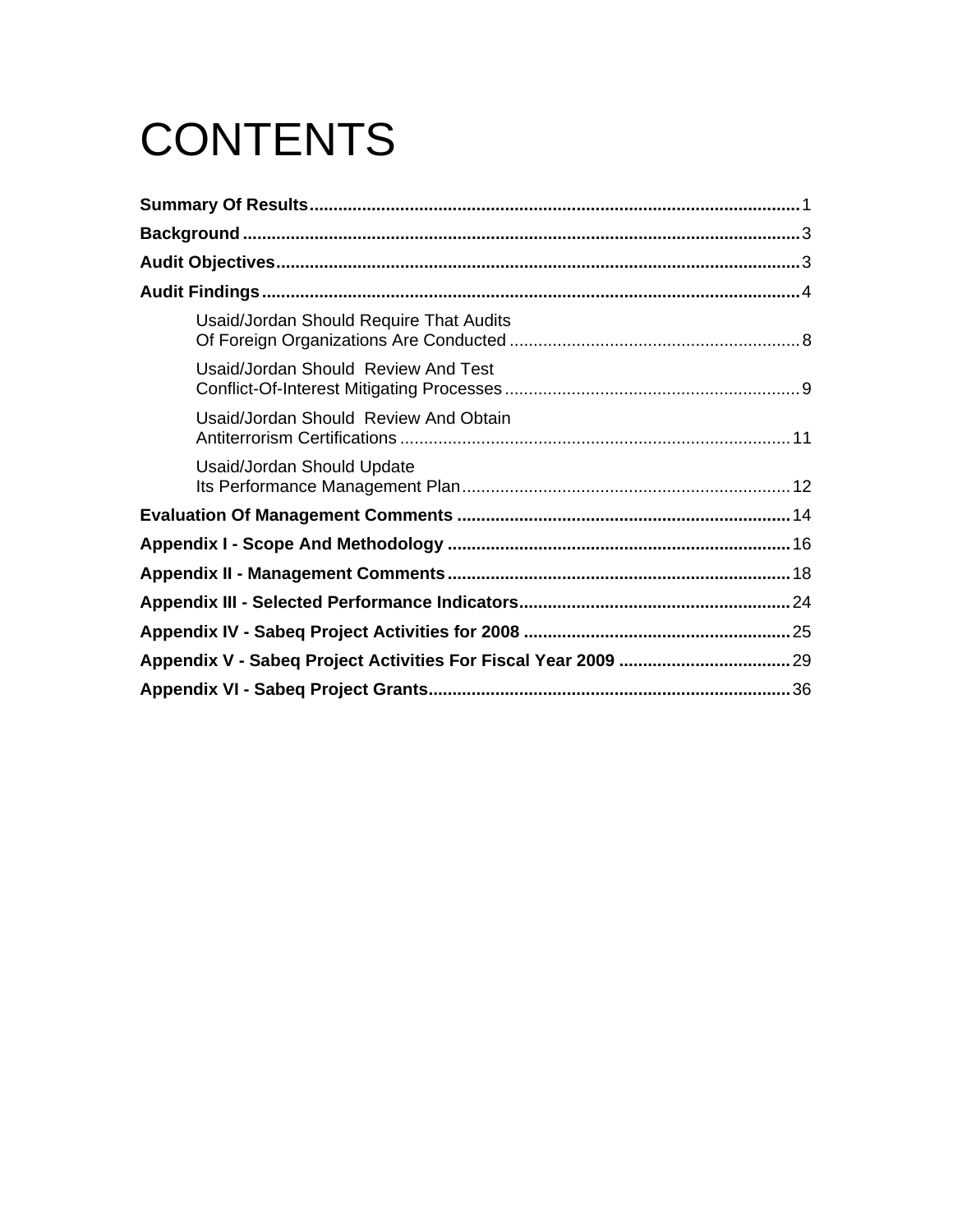## <span id="page-3-0"></span>SUMMARY OF RESULTS

In 2006, USAID/Jordan developed five strategic objectives, one of which focused on improving private sector competitiveness within Jordan during fiscal years (FYs) 2007– 2011 under its Sustainable Achievement of Business Expansion and Quality (SABEQ) Project. The 5-year, \$69 million SABEQ contract, awarded on September 26, 2006, to BearingPoint, Incorporated (BearingPoint), was designed to assist the Government of Jordan in enhancing the country's competitiveness in global markets, deepening the public sector reform process, and increasing the number of available jobs (page 3). As of June 30, 2009, USAID/Jordan had obligated \$51.2 million and expended \$38.8 million, which included \$11.1 million for the private sector component of the SABEQ Project (page 5).

The audit test results showed that USAID/Jordan is making progress toward meeting its main goals to improve Jordanian private sector competitiveness and increase jobs available to Jordanians by the end of FY 2011 (pages 6–7).

In FY 2008, USAID/Jordan reported that annual exports from Jordan to both the United States and non-U.S. countries had increased by more than \$78 million. In addition, the mission reported that more than 1,400 university graduates had joined the workforce as a result of U.S. Government-supported training and that more than 410 small and medium-sized enterprises had enhanced their business prospects.

The SABEQ Program focuses on four components: (1) financial integrity, oversight, and broadened capital markets; (2) expanded trade and investment; (3) removal of Government of Jordan constraints on the private sector; and (4) enhanced productivity. The audit reviewed activities associated with enhanced productivity in component four of the project, which the contractor designed to improve the ability of the country's private sector to compete in a global economy and to increase the number of jobs available to Jordanians (page 3).

Although USAID/Jordan and BearingPoint restructured the SABEQ Project's private sector component to reduce the numbers and scope of sector activities by about 75 percent from 13 sectors to 4, the project funding did not decrease. According to mission officials, the amount of work to be performed remained the same, and more effort was to be focused on fewer sectors to have a greater impact (page 5).

In FY 2009, another significant change occurred on the SABEQ Project. In February 2009, BearingPoint filed for Chapter 11 bankruptcy. In May 2009, Deloitte Consulting, Limited Liability Partnership (Deloitte, LLP) acquired BearingPoint. In August 2009, the Defense Contract Management Agency (DCMA) issued a novation agreement.<sup>[1](#page-3-1)</sup> According the DCMA contract modification provided to USAID/Washington's Office of Acquisition and Assistance and other Federal agencies, the novation agreement among BearingPoint and its subsidiaries, Deloitte, LLP, and the U.S. Government would be

<span id="page-3-1"></span>TERT MODE THE MODE THE TERRET CONTINUES.<br><sup>1</sup> A novation is the substitution of one party in a contract with another. Federal Acquisition Regulation 42.1204, "Applicability of Novation Agreements," provides guidance on the transfer of Government contracts from a contractor to a third party.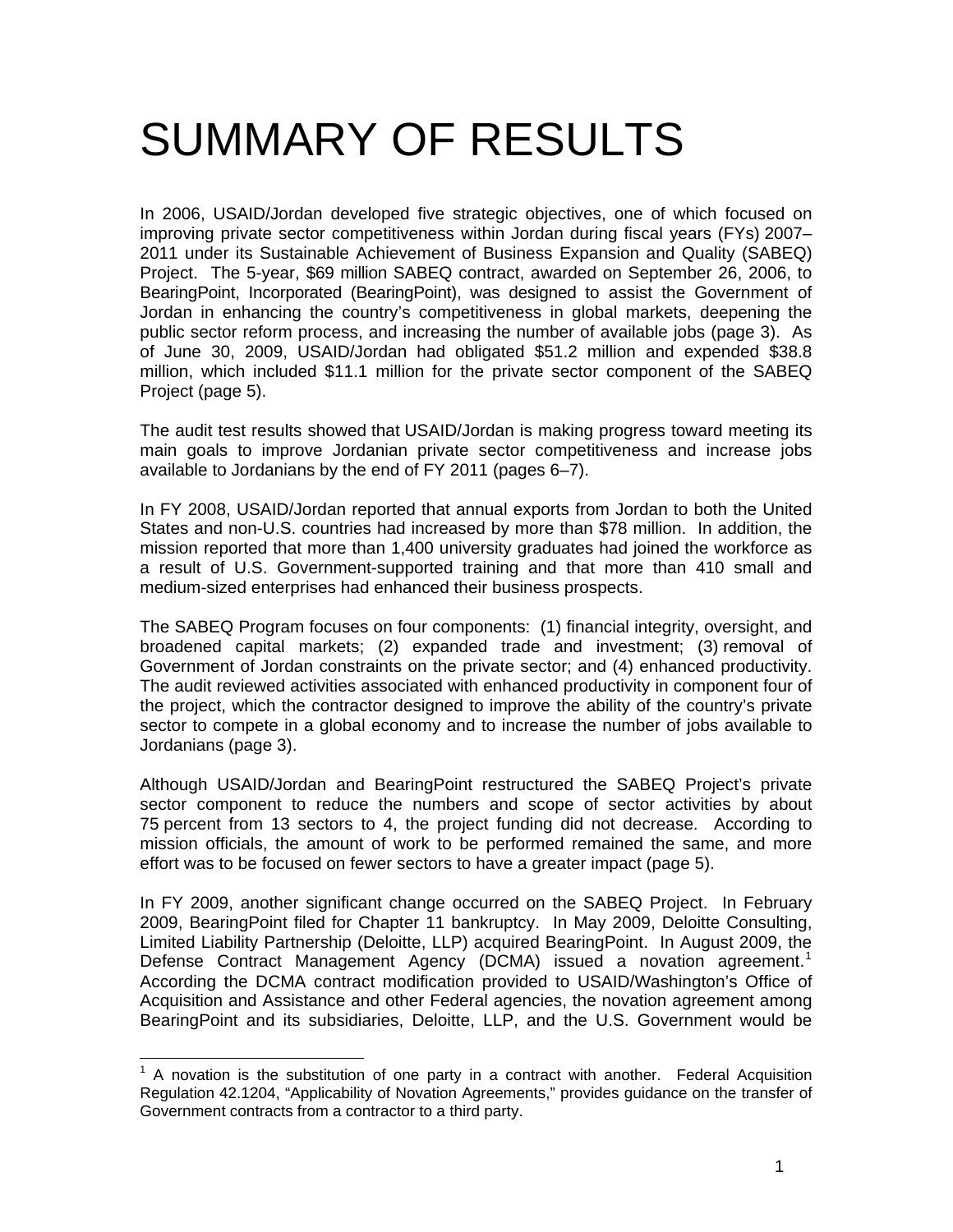effective on May 29, 2009. The contract modification specified that a portion of current contracts would be transferred to Deloitte, LLP (page 4).

Although USAID/Jordan's SABEQ Project activities have achieved positive results based on revised goals for improving private sector competitiveness to date, this report recommends actions to address aspects of the mission's program that should be strengthened. Specifically, the audit found that USAID/Jordan should:

- require that audits of foreign organizations are conducted,
- review and test conflict of interest mitigating processes,
- review and obtain antiterrorism certifications, and
- update the performance management plan (pages 9–14).

USAID/Jordan's comments in their entirety are included in appendix II.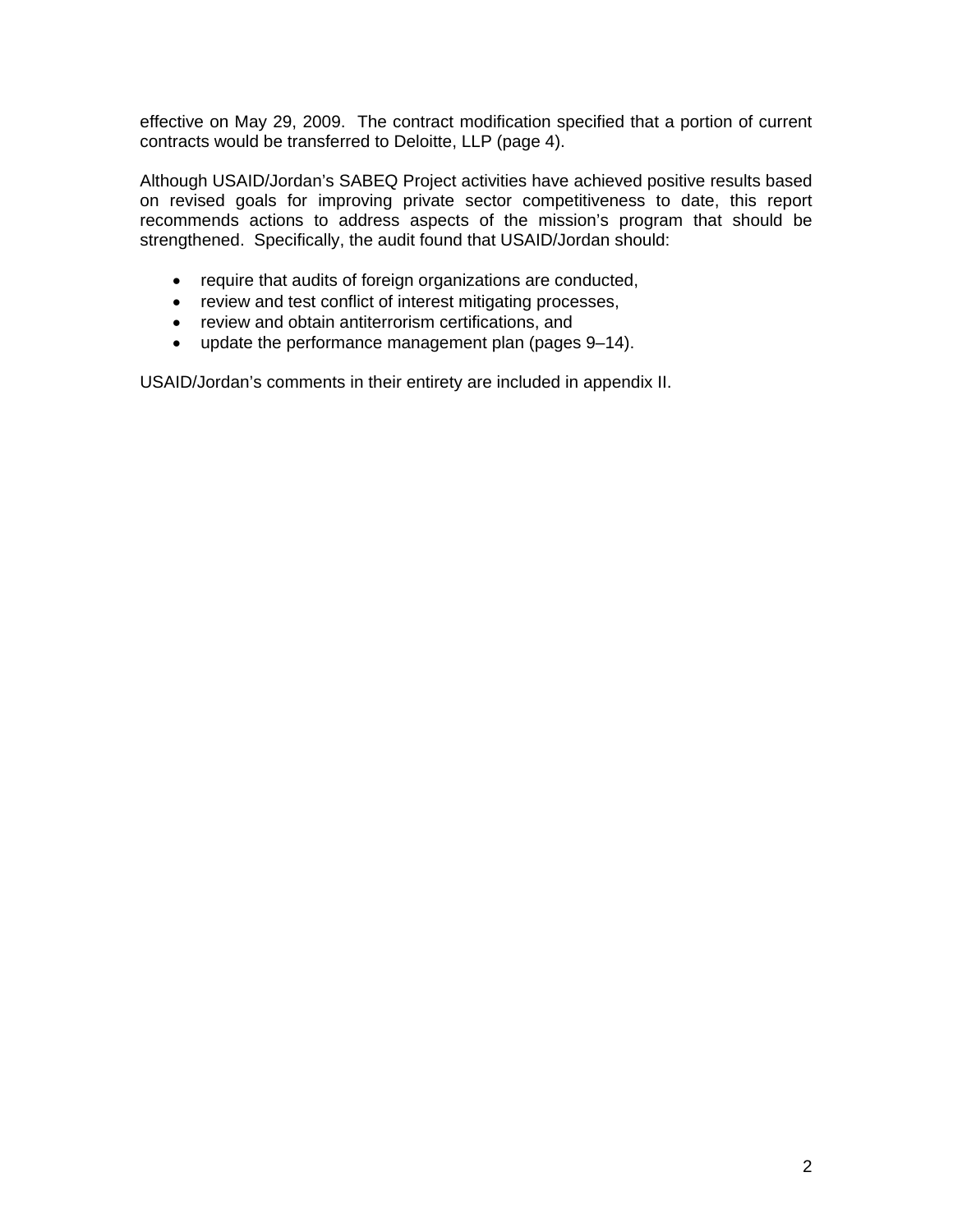# <span id="page-5-0"></span>BACKGROUND

Situated in one of the most politically volatile regions of the world, the Hashemite Kingdom of Jordan (Jordan) has enjoyed economic and political stability since gaining its independence in 1946. Today, Jordan is home to approximately 6 million people and faces two challenges: high unemployment rates and low private sector competitiveness. Jordan needs to tackle these challenges in order to achieve a level of sustainable economic growth. The Government of Jordan has been a key U.S. partner in advancing transformational diplomacy in the Middle East. Specifically, the Government of Jordan has been an active participant in USAID assistance programs designed to promote peace and security, democracy and governance, investments in people, and economic growth.

Since 1998, USAID/Jordan has worked closely with the Government of Jordan on activities focused exclusively on the country's public sector and has played a pioneering role in supporting economic reform goals. Consequently, many organizations have conducted studies to identify sectors where the country most likely would be competitive, including a 2-year export strategy that USAID designed to identify the products that could be promoted and exported in different international markets in 2004.

In 2006, USAID/Jordan continued assistance programs to develop program activities designed to increase private sector activities during fiscal years (FYs) 2007–2011. Consequently, the mission implemented the Sustainable Achievement of Business Expansion and Quality (SABEQ) Project to assist the Government of Jordan in stimulating the country's economy. The project was developed to assist the Jordanian government by:

- Strengthening/building financial integrity and oversight and broadening capital markets;
- Expanding trade and investment;
- Removing Government of Jordan constraints on the private sector; and
- Enhancing competitiveness in global markets, strengthening or expanding the public sector reform process, and increasing the number of jobs available for Jordanians.

In September 2006, the mission awarded a 5-year, \$69 million contract to BearingPoint, Incorporated to develop and implement a major program to assist in enhancing Jordan's competitiveness in global markets, deepen the public sector reform process, and increase the number of jobs available to Jordanians. The contractor identified 13 sectors to approach, including the medical, pharmaceutical, textiles, agriculture, tourism, and information communication technology sectors. The private sector component of the SABEQ Project included existing sector, emerging sector, and new sector programs.

## <span id="page-5-1"></span>**AUDIT OBJECTIVES**

The Regional Inspector General/Cairo conducted this audit as part of its FY 2009 annual audit plan to answer the following question:

• Is USAID/Jordan's program to increase private sector competitiveness under the Sustainable Business Expansion and Quality (SABEQ) project achieving its goals?

Appendix I contains a discussion of the audit's scope and methodology.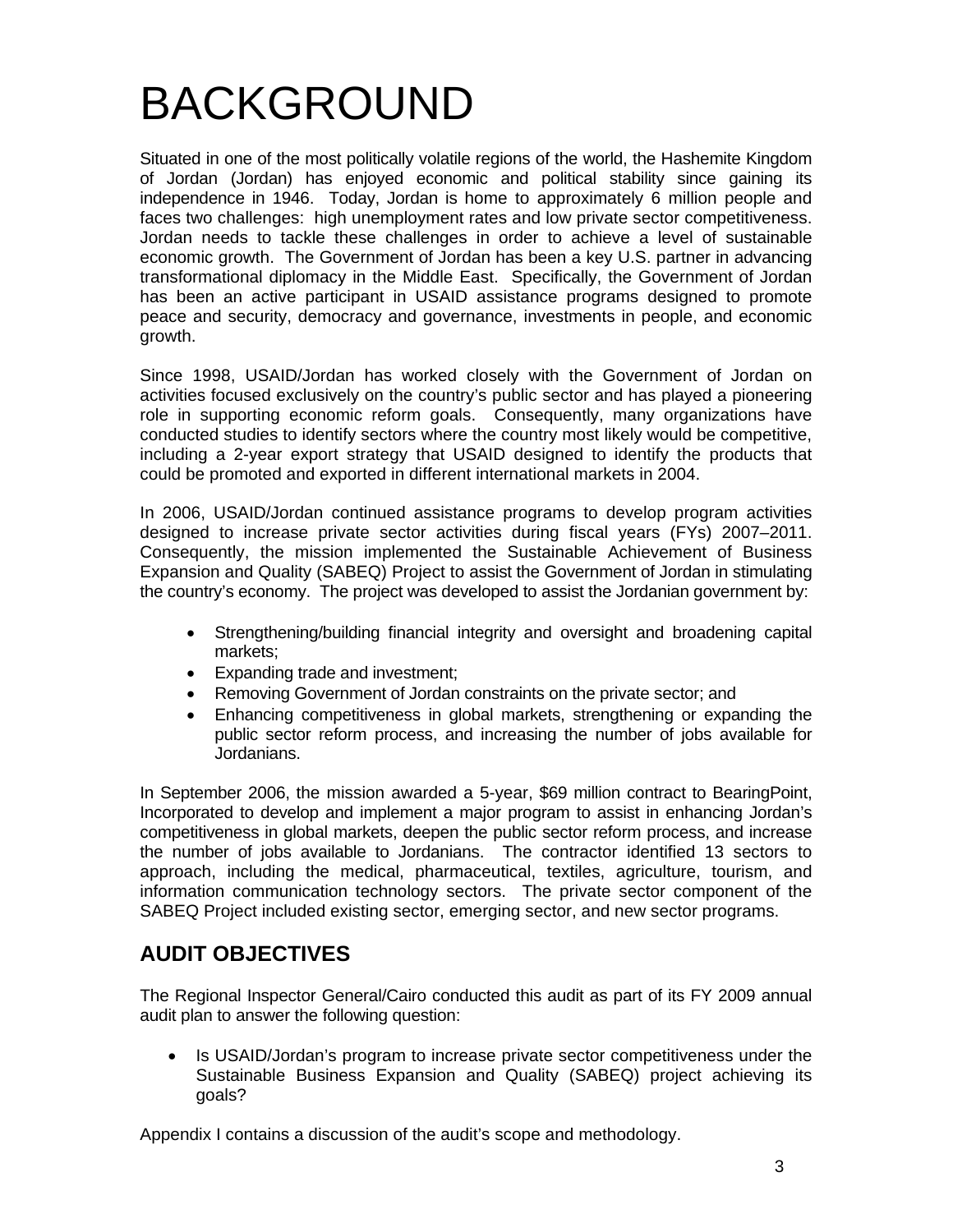# <span id="page-6-0"></span>AUDIT FINDINGS

Based on a review of a statistical sample of 72 of 189 (38 percent) of the total project activities, USAID/Jordan is making progress toward meeting its main goals to both improve Jordanian private sector competitiveness and increase jobs available to Jordanians by the end of fiscal year (FY) 2011. The mission's FY 2008 Performance Plan and Report reported that, as a result of the project's activities, more than 1,400 university graduates have joined the workforce, and more than 410 small and mediumsized enterprises have increased their business prospects. Mission officials report that USAID/Jordan-supported job fairs in the cities of Amman, Karak, and Aqaba have been successful in linking job seekers with employers. According to USAID/Jordan's FY 2008 Performance Plan and Report, more than 3,270 job seekers found employment during the job fairs. Moreover, the contractor reports that the value of exports from Jordan to both the United States and non-U.S. countries has increased by more than \$78 million annually. The audit found that the contractor completed or partially completed 117 of 189 activities included in the work plans for FYs 2008 and 2009, and met or exceeded planned results for 13 of the 15 randomly selected indicators tested.

In FY 2007, BearingPoint designed the SABEQ Project to include 13 sectors in component four's private sector activities, including projects in medical services, the pharmaceutical and garment industries, and agriculture. Although in FY 2008 USAID/Jordan and the contractor agreed on 13 sectors, a year later they agreed to reduce the number of sectors to 10 and to link clusters of activities to outputs and outcomes to refocus the program resources. In 2009, the mission and the contractor further limited the SABEQ activities to four sectors—medical tourism; contract research organizations; business process outsourcing; and energy, water, and environment activities—as shown in table 1. USAID/Jordan asked BearingPoint to focus on activities that would have the greatest impact on the Jordanian private sector, expecting that the mission would be able to provide the remaining project funds on specific sectors that had the most potential for success.

On August 21, 2009, after BearingPoint declared Chapter 11 bankruptcy, Deloitte Consulting,  $LLP<sup>2</sup>$  $LLP<sup>2</sup>$  $LLP<sup>2</sup>$  purchased the company. After the Defense Contract Management Agency issued a novation agreement recognizing the transfer of BearingPoint contracts to Deloitte Consulting, LLP, USAID/Washington's Office of Acquisition and Assistance issued a modification that applied the novation to all of BearingPoint's contracts with USAID retroactive to May 2009. In May 2009, during the third year of the 5-year project, USAID/Jordan had obligated \$51.2 million and disbursed \$37.2 million of \$69 million for the SABEQ Project. On June 30, 2009, USAID/Jordan had expended \$38.8 million, which included \$11.1 million for the private sector component of the SABEQ Project. Of the \$11.1 million allocated for the private sector component, the contractor has awarded grants valued at \$2.8 million.

USAID/Jordan and its contractor expect that reducing the scope of the private sector component of the project will capitalize on Jordan's educated workforce, enhance Jordan's competitiveness in global markets, and increase the number of jobs available for Jordanians in four private sector areas. Table 1 shows details regarding the sector evolution since the start of the project.

<span id="page-6-1"></span><sup>&</sup>lt;u>2</u><br><sup>2</sup> Deloitte Consulting, LLP, is the consulting division of Deloitte & Touche LLP. Its services include human capital, strategy and operations, and technology. In this report, the contractor of record will be noted as BearingPoint.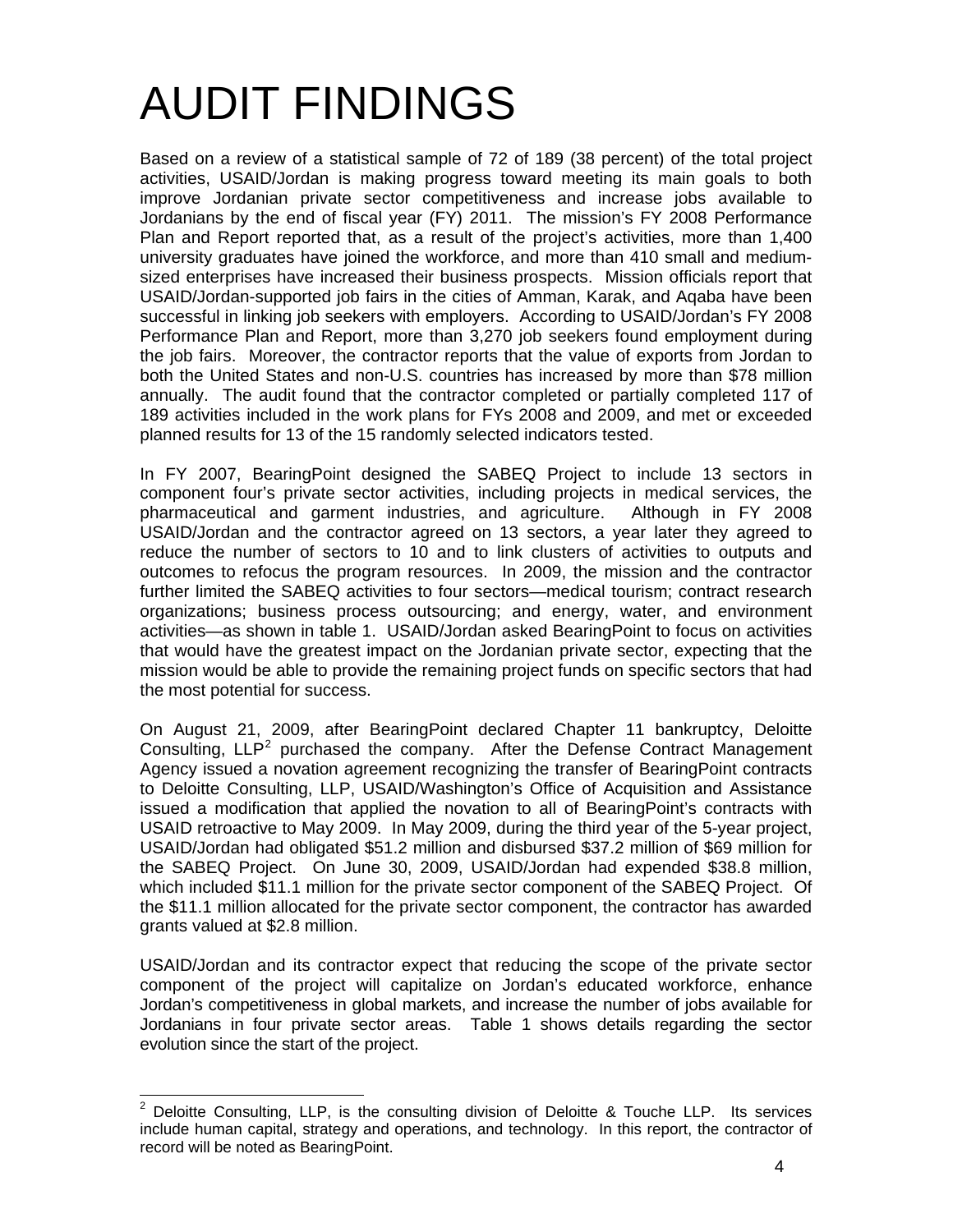| FY 2007                          | <b>FY 2008</b>                   | FY 2009                  |
|----------------------------------|----------------------------------|--------------------------|
| <b>Medical Services</b>          | <b>Medical Services</b>          | <b>Medical Tourism</b>   |
| Pharmaceuticals                  | Pharmaceuticals                  | <b>Contract Research</b> |
|                                  |                                  | Organizations            |
| Garments                         | Packaging                        | <b>Business Process</b>  |
|                                  |                                  | Outsourcing              |
| Packaging                        | Agriculture                      | Energy, Water, and       |
|                                  |                                  | Environment              |
| Agriculture                      | <b>Information Communication</b> |                          |
|                                  | Technology                       |                          |
| Tourism                          | <b>Business Process</b>          |                          |
|                                  | Outsourcing                      |                          |
| <b>Information Communication</b> | Architecture and                 |                          |
| Technology                       | Engineering                      |                          |
| <b>Business Process</b>          | <b>Research and Development</b>  |                          |
| Outsourcing                      |                                  |                          |
| Architecture and Engineering     | Light Manufacturing              |                          |
| <b>Research and Development</b>  | Energy, Water, and               |                          |
|                                  | Environment                      |                          |
| <b>Light Manufacturing</b>       |                                  |                          |
| Energy, Water, and               |                                  |                          |
| Environment                      |                                  |                          |
| Local Economic                   |                                  |                          |
| Development                      |                                  |                          |

#### **Table 1. Private Sector Focus From FY 2007 to FY 2009**

A comparison of actual to planned results for 13 of the 15 selected indicators showed achievement levels of 100 percent (see appendix III). The results for the remaining two indicators fell below target. According to the contractor, the lower result for the indicator "number of firms receiving U.S. Government assistance that obtain certification with voluntary standards or regulations in international quality control, environmental and other process" was due to a slow start of the activity to create medical services accreditation under SABEQ's private sector component during FY 2008. The second indicator that fell below target, "the number of women's organizations-associations assisted as a result of U.S. Government interventions," did not achieve its planned results because of a revision of the indicator that reduced the pool of eligible organizations from those that maintained divisions dealing with women's issues to those that dealt exclusively with women's issues. Appendix III contains a list of indicators and activity results for FYs 2008 and 2009.

From October 1, 2007, to September 30, 2009, the contractor completed or partially completed 117 of 189 of the SABEQ Project's private sector activities that supported the mission's goals of enhancing Jordan's private sector competitiveness and increasing the number of jobs available for Jordanians. These activities included various training sessions, the creation of call centers, marketing campaigns, and career fairs. During FY 2008, the contractor completed 49 percent or 42 of the 85 activities planned (see appendix IV). During FY 2009, the contractor completed 72 percent or 75 of the 104 activities planned (see appendix V). According to mission and contractor officials, USAID/Jordan and the contractor canceled 53 of the planned 189 project activities for both fiscal years. USAID/Jordan requested that BearingPoint focus on activities that would have the greatest impact on the Jordanian private sector, expecting that the mission would be able to provide the remaining project funds for specific sectors that had the most potential for success. As a result, the mission cancelled activities in the sectors of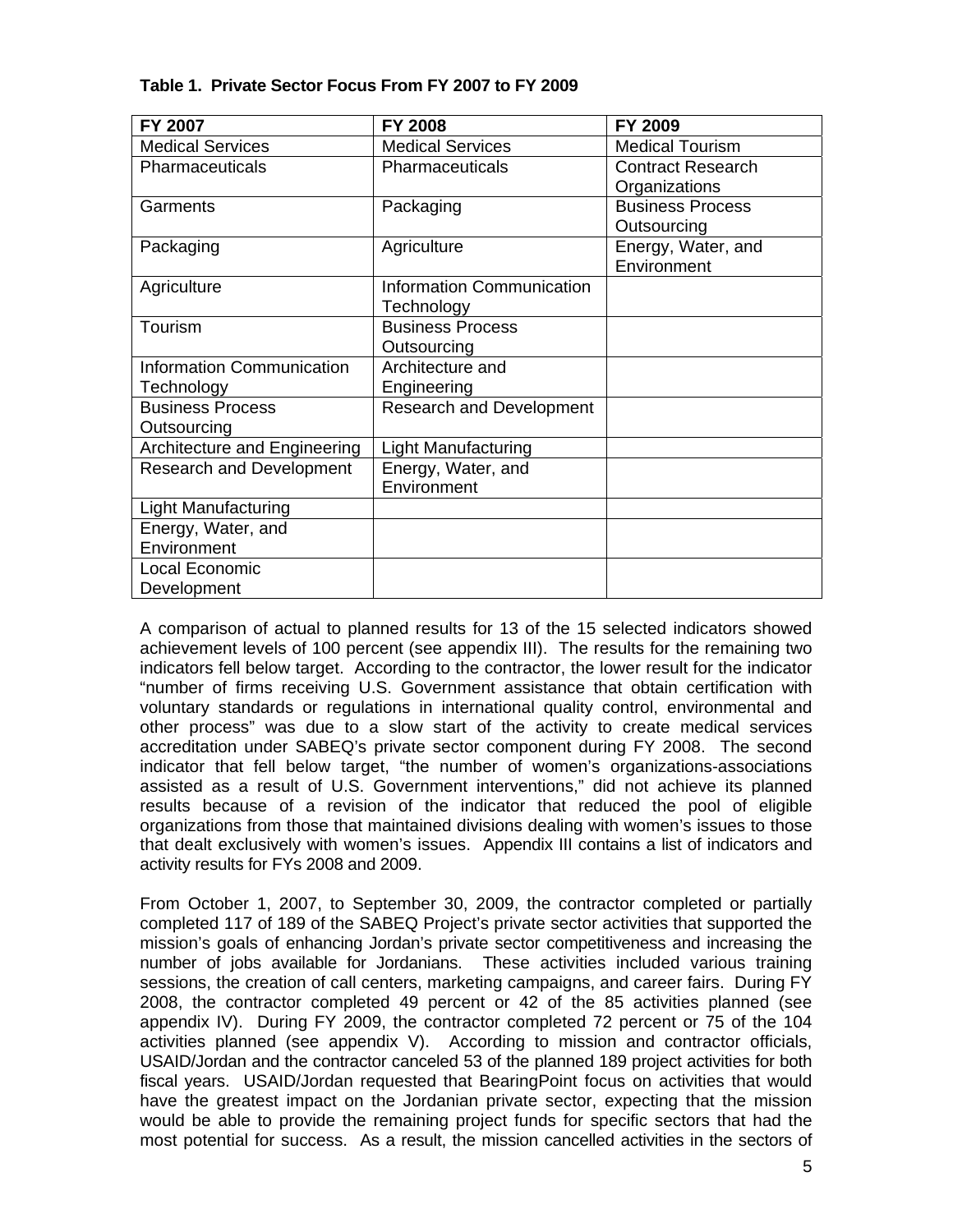tourism and garment industry. Mission officials stated the USAID/Jordan reallocated funding for these activities to support other activities, including contract research organizations. Table 2 shows details regarding the summary of the SABEQ Project's work plan activities for the private sector component.

|                  | <b>FY 2008 Work</b><br><b>Plan Activities</b> | <b>FY 2009 Work</b><br><b>Plan Activities</b> | <b>Total Number</b><br>of Activities | Percentage of<br><b>Total Activities</b> |
|------------------|-----------------------------------------------|-----------------------------------------------|--------------------------------------|------------------------------------------|
| <b>Completed</b> | 26                                            | 36                                            | 62                                   | 33%                                      |
| <b>Partially</b> | 16                                            | 39                                            | 55                                   | 29%                                      |
| <b>Completed</b> |                                               |                                               |                                      |                                          |
| <b>Canceled</b>  | 34                                            | 19                                            | 53                                   | 28%                                      |
| <b>Planned</b>   | 9                                             | 10                                            | 19                                   | 10%                                      |
| TOTAL            | 85                                            | 104                                           | 189                                  | 100%                                     |

|  |  | Table 2. Summary of Work Plan Activities for FYs 2008 and 2009 |
|--|--|----------------------------------------------------------------|
|  |  |                                                                |

The activities specified in the work plans for FYs 2008 and 2009 focused on three major program areas: a grant program, technical assistance, and training. Notable achievements in these three program areas are discussed below.

**Grant Program:** As of October 5, 2009, the contractor had awarded 43 grants valued at \$2.8 million to targeted private sector organizations (see appendix VI). The contractor designed the grant program to provide funding to various organizations for institution building and to support unfunded private sector competitiveness activities. Examples of some of the reported accomplishments under the grant program for three grantees that received approximately \$403,000 are discussed below.

- The Jordan Exporters and Producers Association for Fruits and Vegetables (JEPA) received two grants valued at \$61,059.
	- o JEPA used market intelligence to identify the best markets for Jordanian products with the highest revenue potential and the best produce that the country could grow to fill gaps in international markets.
	- o Local Jordanian pomegranate producers, responsible for about 60 percent of the crop production from two main areas of poverty, benefited from training that JEPA designed to demonstrate new procedures and methods in integrated crop management. During the training, entrepreneurs shared their practices with farmers to enhance skills regarding improved product quality, increased productivity, and a potential for more job opportunities. JEPA selected the farms of three entrepreneurs as best practice models because these farms had high export potential based on fertilizer management, pruning, specialized irrigation technologies, and marketing.
- Al Huson University used \$144,379 in grant funding to build the first Jordanian career development center. The career development center has conducted workforce development workshops and seminars to improve participants' skills. According to the university's records, 1,043 university graduates attended 73 training workshops organized by the career development center at Al Huson University from September 2007 to September 2009. Approximately 612 university graduates received internships that resulted in permanent positions. $3$

-

<span id="page-8-0"></span> $3$  Reported data were unaudited.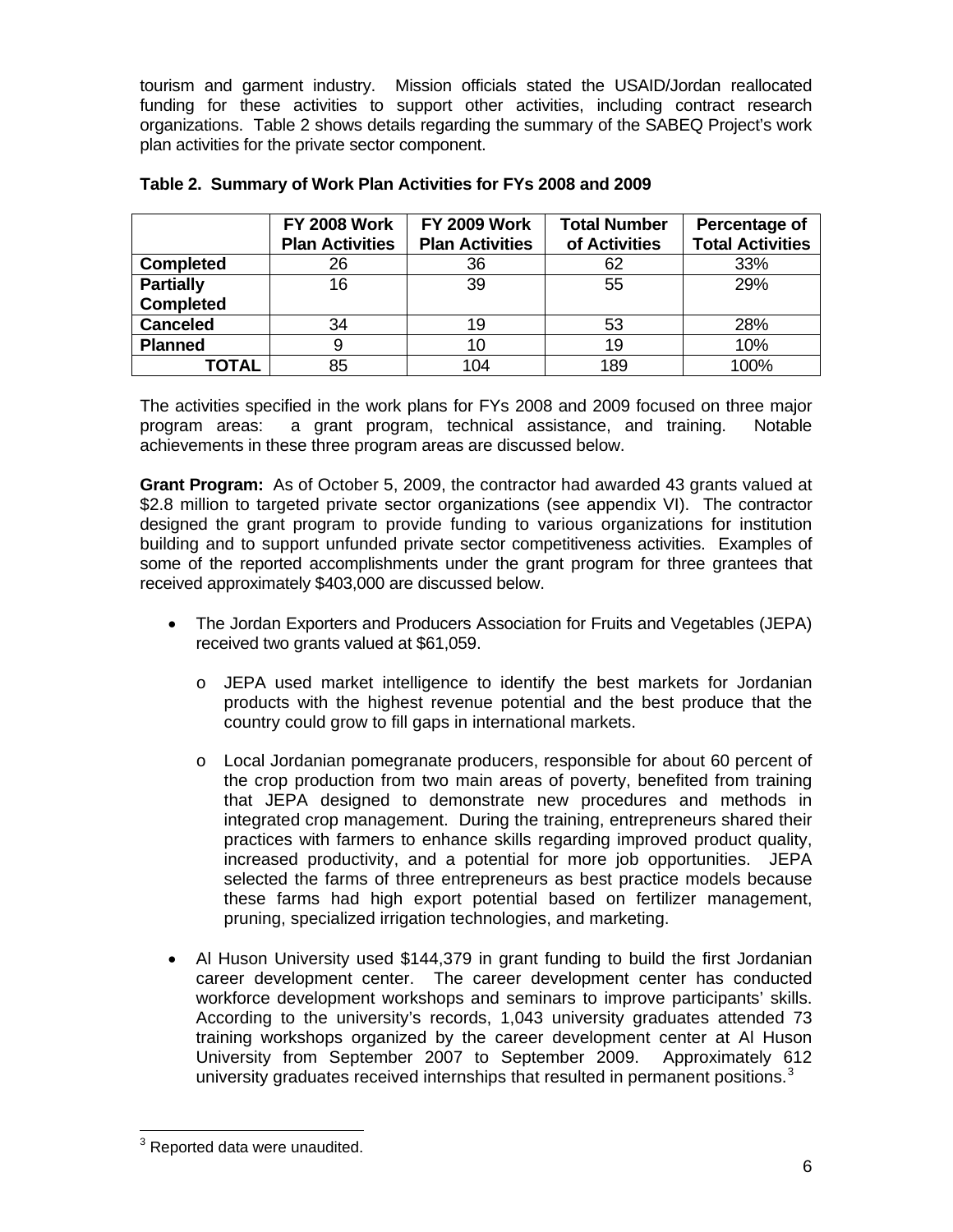In May 2009, the Information Technology Association of Jordan (INTAJ) funded an internship program valued at \$197,316 from grant funding. As a collaborative effort, the Jordanian government established a Web site where information technology (IT) graduates could submit resumes for internships with private companies. INTAJ provided 2 weeks of soft skills training followed by an 18 month internship with a private company. The Government of Jordan and the private companies paid half of each graduate's salary for the first 12 months. For the remaining 6 months, the government paid 25 percent of the graduates' salaries while the private companies paid the remainder of the salaries and benefits. According to contractor's records, Jordanian businesses had hired 160 graduates as interns as of October 2009.

**Technical Assistance:** During FY 2008, the contractor completed or partially completed 22 of 48 technical assistance activities under the SABEQ Project's private sector component. Accomplishments under these activities included:

- The creation and implementation of a strategy and call center for the business process outsourcing sector
- The enhancement of nursing profession standards
- A salary and benefits survey for the pharmaceutical sector
- An agreement to facilitate cooperation between private sector and research and development institutions
- The identification of improvements for sector competitiveness through research and development activities
- The identification and creation of export opportunities for manufacturing companies pursuing European Health Authority accreditation

**Training:** The contractor provided training activities to support study tours, participation in international exhibitions, and conferences from 2007 to 2008. These activities included training in institutional development, capacity building, and strategic development that benefited private hospital associations, sector associations, counterparts, and agricultural cooperatives. In addition, various information, communication and technology organizations provided national and regional job fairs and workshops. The contractor reported specific achievements under these activities that included the following:

- Training to educate farmers about the adoption of new agricultural technologies during on session
- Training 30 representatives of public and private sector organizations to develop an agreement for improved cooperation between private sector and research and development institutions
- Training medical sector participants to increase international buyer-seller linkages

Although these successes contributed to major achievements for the SABEQ Project's private sector development, the audit identified four issues that the mission should address to improve its overall administration of the SABEQ program.

Requiring financial audits of foreign for-profit organizations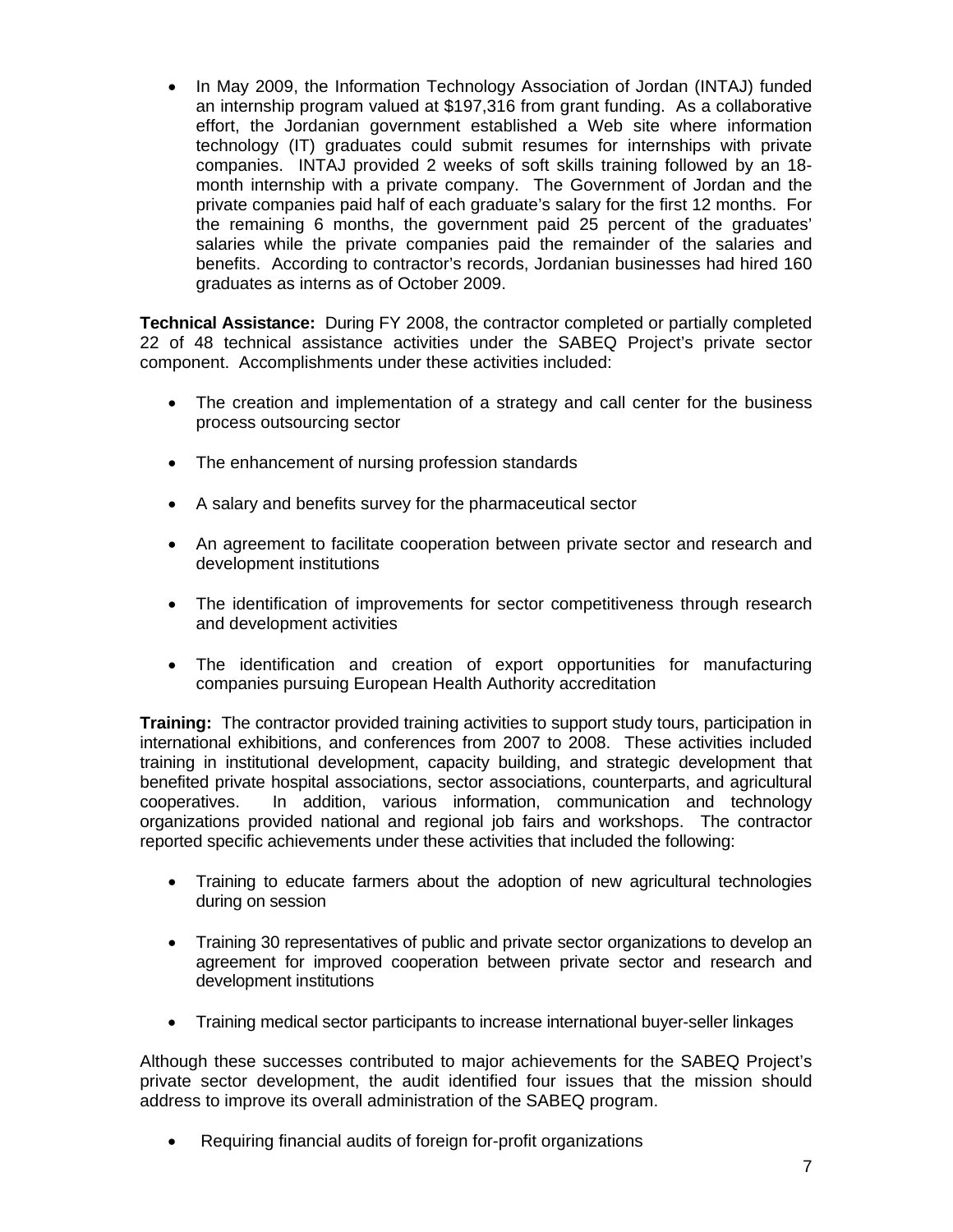- Reviewing and testing conflict-of-interest mitigating processes
- Reviewing and updating antiterrorism certifications
- Updating the performance management plan

## <span id="page-10-0"></span>**USAID/Jordan Should Require That Audits of Foreign Organizations Are Conducted**

Summary: Automated Directives System (ADS) 591.3.2, *Audits of Foreign Organizations and Host Government Entities*, provides guidance on audits of foreign organizations to assess risk at least annually to determine when financial audits of foreign for profit organizations are warranted. This guidance further states that the prime recipient must impose the Guidelines for Financial Audits Contracted by Foreign Recipients on foreign subrecipients. Furthermore, ADS 591.3.6, *USAID Audit Rights*, clearly states that USAID retains the right to require audits or otherwise ensure adequate accountability of recipient organizations regardless of the audit requirement. USAID/Jordan did not ensure that audits of incurred costs were conducted on major local subcontractor organizations for the past 3 years. This occurred because of an oversight by USAID/Jordan and its prime contractor. As a result, USAID/Jordan increased its risks of financial loss and cannot ensure that its program funds were used for intended purposes.

Automated Directives System (ADS) 591.3.2, *Audits of Foreign Organizations and Host Government Entities,* provides guidance on audits of foreign organizations. Specifically, ADS 591.3.2.1*, Foreign Organizations*, states that a mission must assess risk at least annually to determine whether financial audits of foreign for-profit organizations are warranted. Furthermore, ADS 591.3.2.1 requires a Federal cognizant agency or independent auditor to audit the direct and indirect costs<sup>[4](#page-10-1)</sup> incurred under an award to determine allowable direct costs and to recommend indirect cost rates. The USAID guidance states that the prime recipient must impose the Guidelines for Financial Audits Contracted by Foreign Recipients on foreign subrecipients. These guidelines state that USAID agreements with foreign recipients require recipients to contract independent auditors acceptable to USAID's Office of Inspector General (OIG) to perform financial audits of the funds provided under the agreements.<sup>[5](#page-10-2)</sup> In addition, ADS 591.3.6, USAID *Audit Rights*, clearly states that USAID retains the right to require audits or otherwise ensure adequate accountability of recipient organizations regardless of the audit requirement.

Only one of the three major subcontractors conducted a review of its indirect cost rate structure in FY 2008. Although some subcontractors agreed to have an annual audit performed and a review of their indirect cost rate structure by an independent audit firm

<span id="page-10-1"></span>**ACCORDIGG 2012**<br>A According to the Federal Acquisition Regulation, a direct cost is any cost that can be identified with a particular final cost objective, and an indirect cost is any cost that is not directly identified with a single, final cost objective but can be identified with two or more final cost objectives, such as rent, utilities, and supplies.

<span id="page-10-2"></span><sup>&</sup>lt;sup>5</sup> Such audits are in accordance with the Inspector General Act of 1978, as amended. The OIG reserves the right to conduct audits using its own staff, notwithstanding acceptable audits performed by other auditors, in cases where special accountability needs are identified.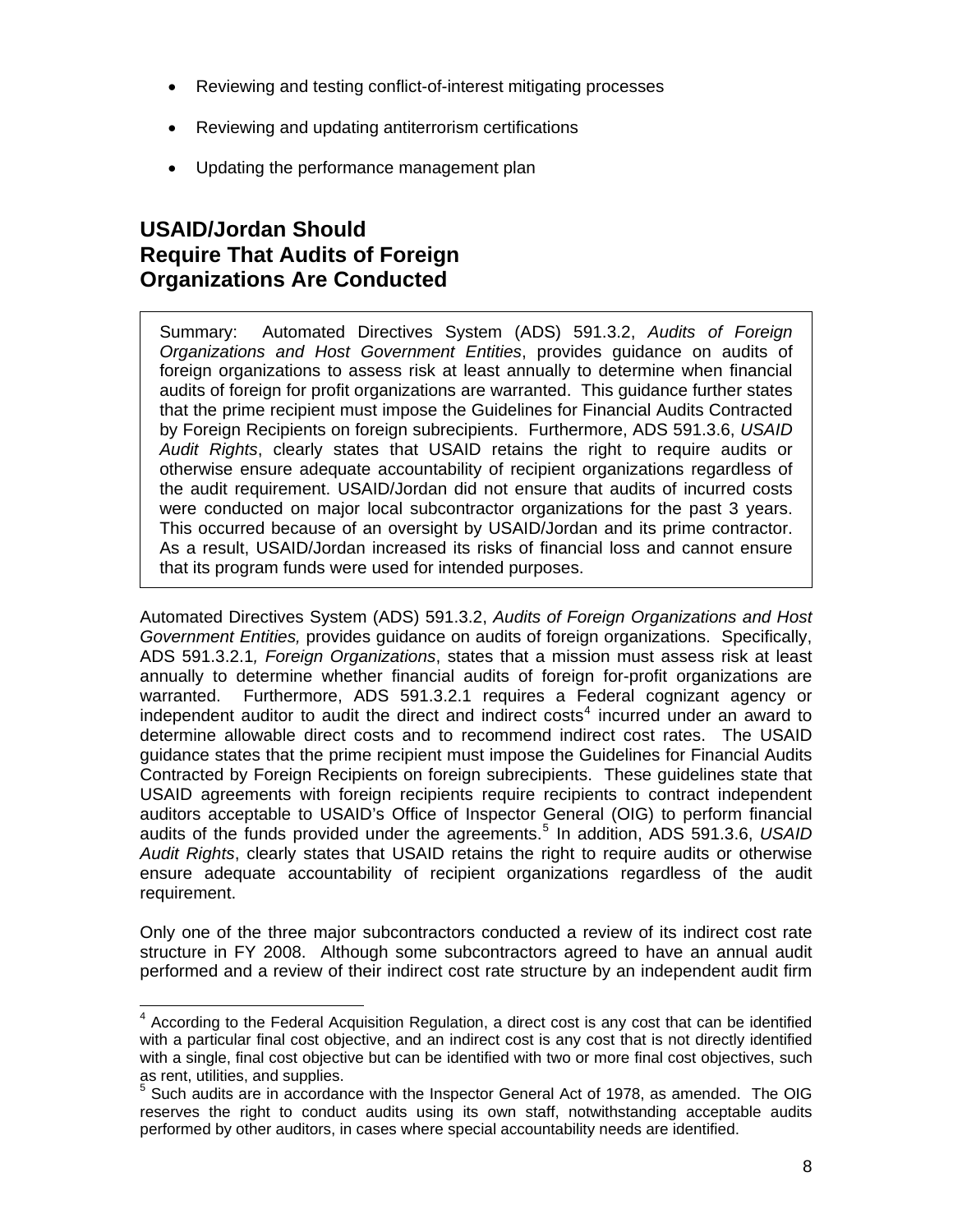as a part of their proposal, two major subcontractors did not have audits conducted. In fact, the two major subcontractors did not have audits conducted on their incurred costs for awards valued at \$6.91 million from FYs 2007 through 2009.

In total, BearingPoint awarded subcontracts valued at \$22 million to 14 organizations. These awardees included 3 U.S.-based and 11 Jordanian subcontractors. The contractor awarded \$10.2 million to the U.S.-based subcontractors and \$11.8 million to 11 Jordanian subcontractors. Subcontracts to the Jordanian subcontractors accounted for 85 percent of the local contracts awarded.

According to USAID/Jordan's contracting officer's technical representative (COTR), the audits were not conducted for 3 years because of the lack of oversight by the prime contractor and uninformed subcontractors whom the prime contractor had not notified.

In the absence of financial audits, USAID/Jordan increased its risks of financial loss and could not ensure that funds had been used for intended purposes. Consequently, the mission has not been aware of specific expenditures or been able to take actions to recover unallowable costs. To determine the allowability of project costs, this audit makes the following recommendations:

*Recommendation No. 1: We recommend that USAID/Jordan develop and implement procedures to require the prime contractor to periodically conduct independent financial reviews of for-profit local subcontractors' incurred costs to determine if audits are warranted.* 

*Recommendation No. 2: We recommend that USAID/Jordan notify the prime contractor in writing of requirements to conduct incurred costs audits annually, as required by the Guidelines for Financial Audits Contracted by Foreign Recipients.* 

*Recommendation No. 3: We recommend that USAID/Jordan develop a list of for-profit subcontractors that require independent financial audits for funding received for fiscal years 2007, 2008, and 2009; notify the local subcontractors in writing to conduct required audits; and develop a plan of action to conduct these audits.* 

*Recommendation No. 4: We recommend that USAID/Jordan require its prime contractor to conduct audits of incurred costs for fiscal years 2007, 2008, and 2009, and document and develop a plan of action to conduct these audits.* 

## <span id="page-11-0"></span>**USAID/Jordan Should Review and Test Conflict-of-Interest Mitigating Processes**

Summary: ADS 596, *Management's Responsibility for Internal Control*, requires managers to develop and implement appropriate, cost-effective internal controls that reasonably ensure that assets are safeguarded against waste, loss, unauthorized use, or misappropriation. Two SABEQ staff members had substantial interests in subcontractor companies hired under USAID/Jordan's SABEQ Project that created potentially unfair competitive advantages. Although mission documentation showed that Deloitte officials disclosed the potential conflict of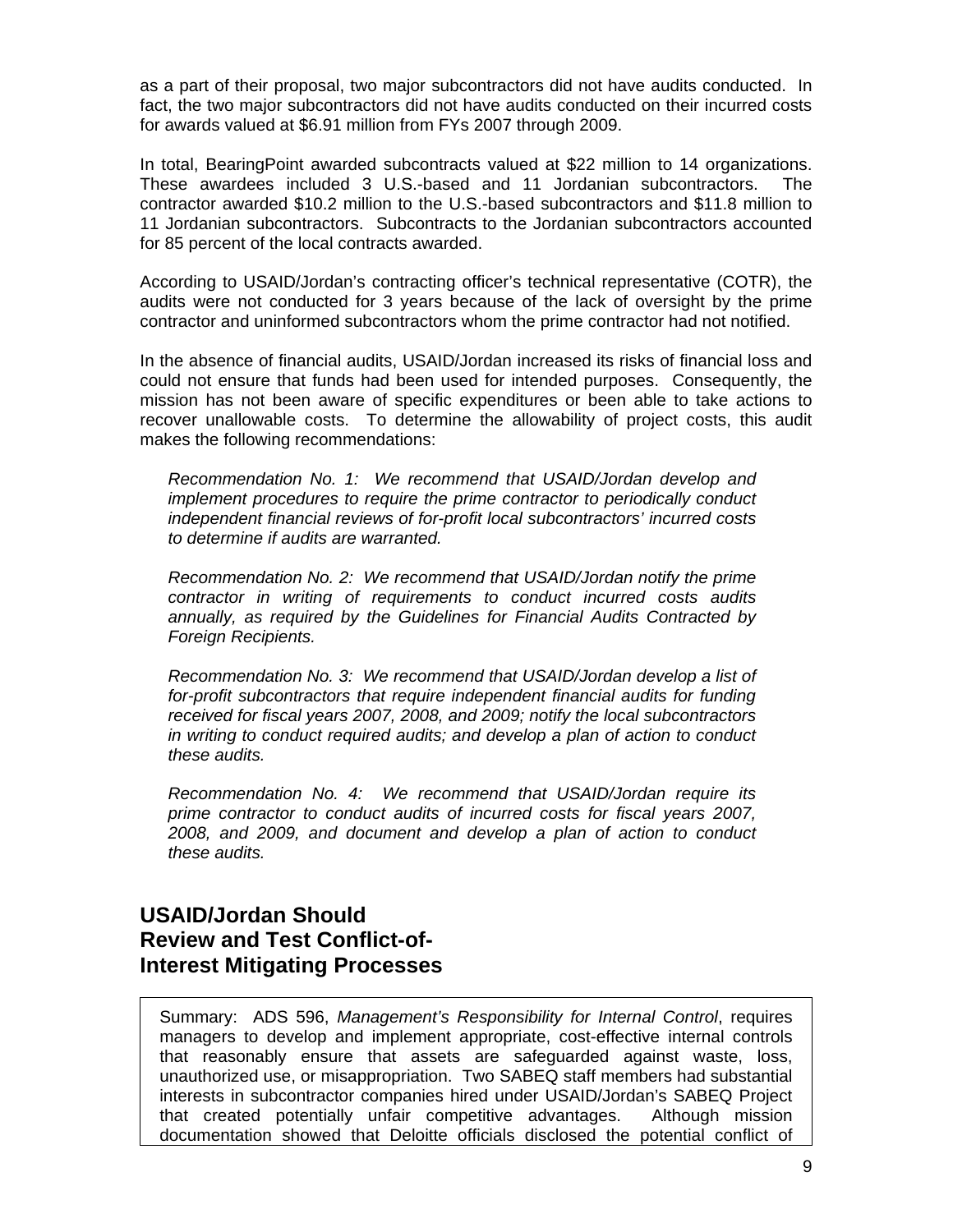interest in change of key personnel requests addressed to the mission, USAID/Jordan's contracting officer stated that the mission was not made aware of the issue. As a prudent management practice, the mission should exercise management oversight to ensure that its contractors do not have professional or personal conflicts of interest and review mitigating processes as a safeguard to ensure that improprieties are discovered and defused in order to avoid corruption.

ADS 596, *Management's Responsibility for Internal Control*, requires managers to develop and implement appropriate, cost-effective internal controls which reasonably ensure that assets are safeguarded against waste, loss, unauthorized use, or misappropriation. Furthermore, the U.S. Government Accountability Office's *Standards for Internal Controls in the Federal Government* states that managers should review activities at the functional and activity levels. Management review and knowledge of critical communications and events allows officials to assess risks to operations and review and test mitigating controls to ensure effectiveness and efficiency. Generally, as defined by USAID Contract and Information Bulletin 99-17, *Organizational Conflict of Interest*, USAID policy precludes a contractor from furnishing implementation services as the prime contractor or subcontractor when the contractor has a substantial role in the design of an activity under contract with USAID. The audit disclosed two potential conflicts of interest:

- The current Deloitte, LLP, chief of party for the SABEQ Project was the former SABEQ productivity component leader in charge of the overall leadership and management of the private sector component from 2007 to September 2008 and is also the cofounder and chief executive officer of the Arabian Business Consultants for Development (ABCD), a SABEQ Project subcontractor.
- A major local subcontractor under the SABEQ Project who was a productivity component leader from September 2008 through August 2009 is also the owner and managing director of a company that performed work related to competitiveness strategy development for the SABEQ Project in 2007 and 2008.

These two officials have interests in subcontractor companies of Deloitte, LLP, under the SABEQ Project and are also overseeing and evaluating work performed by their competitors. Consequently, based on their official capacities as SABEQ subcontractors, both have unfair competitive advantages since each has access to competitors' confidential information. Such potential conflicts of interest or appearances of conflicts of interest could compromise and possibly corrupt regular business operations.

USAID/Jordan's COTR provided documentation to the audit team that showed that Deloitte, LLP, notified the mission of the potential conflicts of interest in two personnel change requests dated June 19 and July 30, 2008. However, the COTR did not elevate these issues to mission management to determine whether adequate controls were put into place to mitigate any potential conflicts of interest. Although Deloitte noted that the company had "a rigorous process for competitively reviewing use of subcontractors for particular tasks to avoid any conflicts of interest," USAID/Jordan's contracting office staff stated that they were not aware of the documents disclosing Deloitte's personnel changes or the company's rigorous process for competitively reviewing the use of subcontractors for particular tasks. Consequently, USAID/Jordan's contracting officer did not review Deloitte's process to ensure that the company mitigated the risks or perceived risks of potential conflicts of interest or appearances of conflicts of interest.

Deloitte, LLP officials managing the SABEQ Project stated that the managing director of a company subcontracted by the SABEQ Project was not involved in the management of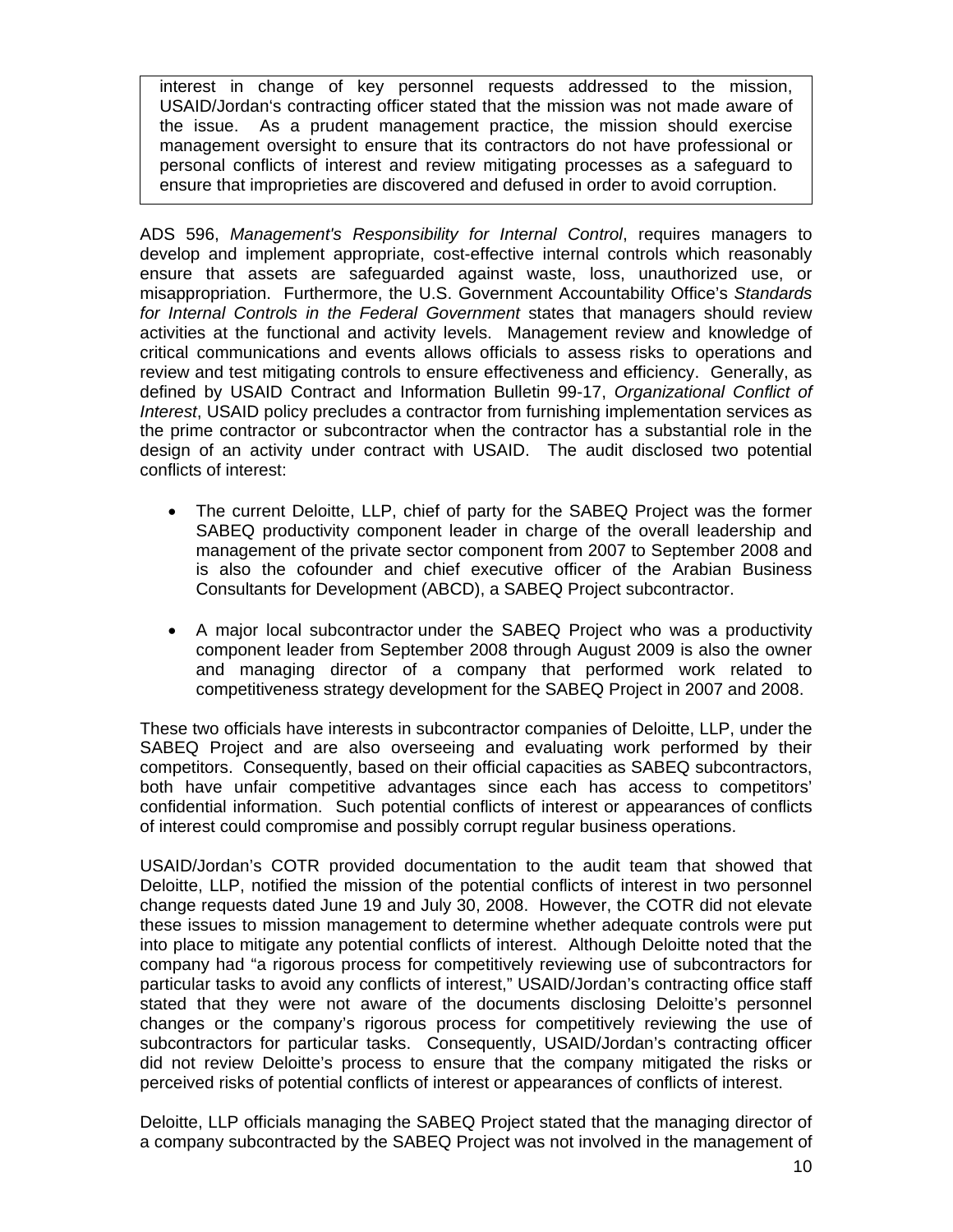the company during tenure as a component leader. However, documentation showed that the managing director continued to sign documents related to the SABEQ Project on behalf of a company owned at least 5 months after the managing director became a SABEQ Project component leader.

Effective management controls require oversight of operations and functions to ensure efficiency. Documentation and supervisory review are basic and fundamental tools available to managers to help ensure that Federal resources are safeguarded against fraud, waste, and abuse. Although the presence of a conflict of interest is independent from the execution of impropriety, if discovered, conflicts or potential conflicts of interest should be voluntarily and expeditiously defused before any corruption occurs. As a prudent management control, the mission should establish procedures to maintain effective management oversight to verify contractors' compliance with personal conflictof-interest safeguards. Therefore, this audit makes the following recommendation:

*Recommendation No. 5: We recommend that USAID/Jordan contracting officers document the review of the implementing partner's processes to mitigate the risk or perceived risks of a conflict of interest to determine whether there are substantial advantages in competition or whether the overall competitiveness in bidding processes has been impacted negatively.* 

## <span id="page-13-0"></span>**USAID/Jordan Should Review and Obtain Antiterrorism Certifications**

Summary: Section H.17 (d) of the SABEQ contract states that requirements which apply to USAID-executed grants shall also apply to grants signed by contractor. Moreover, ADS 596.3.1.c, *Establishing Internal Controls*, states that in order for control activities to be effective and efficient to accomplish Agency objectives, management must conduct reviews at the functional and activity level. Although required to do so by the contract, BearingPoint did not obtain antiterrorism certifications from grantees under the SABEQ contract and as a management control, USAID/Jordan did not verify that the contractor obtained the required certifications. BearingPoint officials stated that they were not aware of the requirements. As a result, USAID/Jordan cannot be reasonably assured that USAID funds have not been knowingly used to provide support to entities or individuals associated with terrorism.

Management controls and contractual requirements provide the basis for minimal requirements to ensure that program goals are achieved efficiently and effectively. ADS 596.3.1.c, *Establishing Internal Controls*, states that in order for control activities to be effective and efficient to accomplish Agency objectives, management must conduct reviews at the functional and activity level. As a specific contractual requirement, Section H.17 (d) of the SABEQ contract states that requirements, that apply to USAID-executed grants shall also apply to grants signed by contractor. Executive Order 13224 prohibits transactions with, and the provision of resources and support to, individuals and organizations associated with terrorism. The antiterrorism certification is used to provide USAID with assurance that the Agency is not entering into an assistance agreement with an individual or organization that provides or has provided assistance to terrorists or terrorist activity. The antiterrorism certification requires an applicant to state that "to the best of its current knowledge, it did not provide, within the previous ten years, and it will take all reasonable steps to ensure that it does not and will not knowingly provide, material support or resources to any individual or entity that has engaged or engages in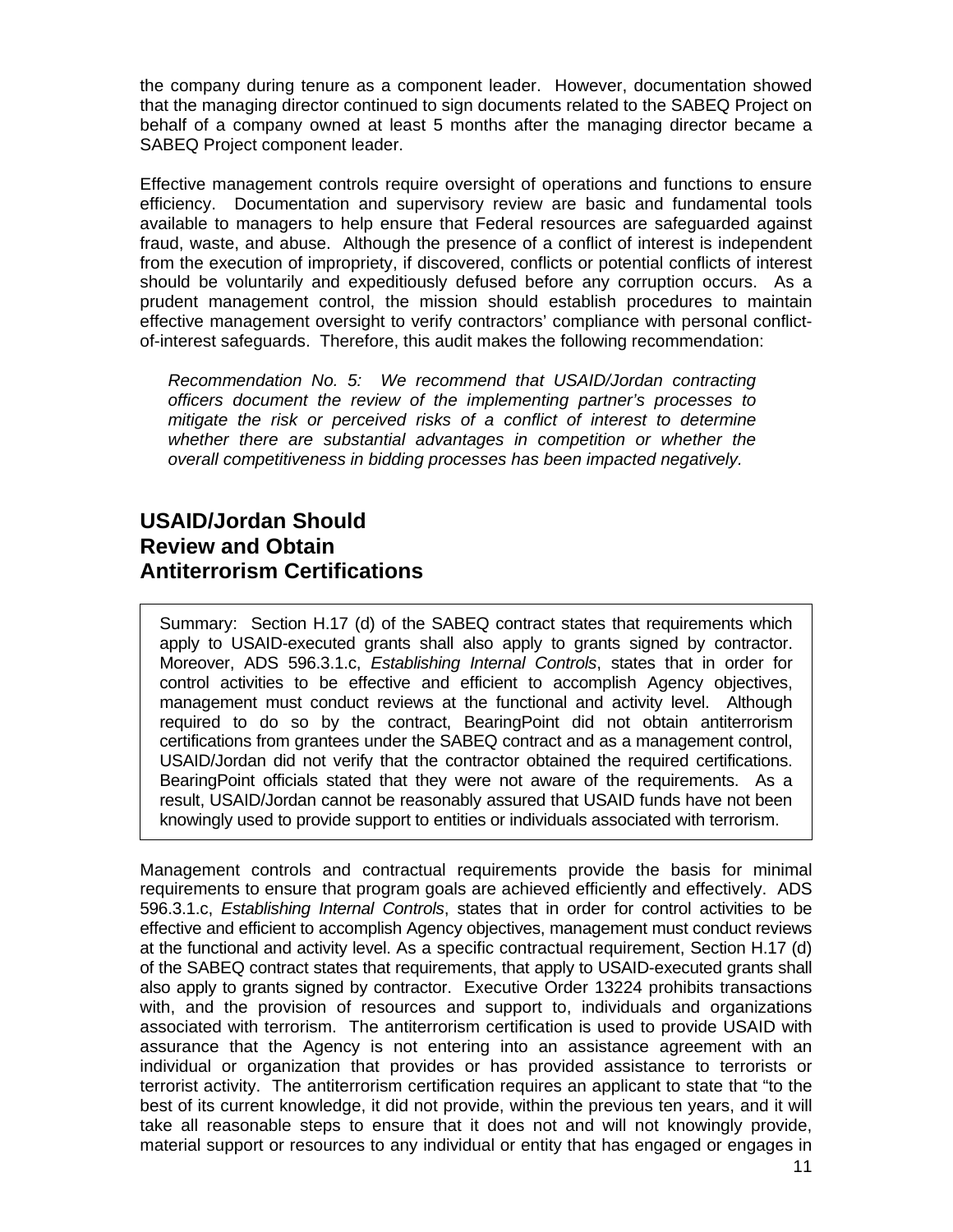terrorist activity." As a part of USAID/Jordan's contract with BearingPoint, the contractor was required to abide by all requirements that applied to USAID-executed grants.

USAID/Jordan included the antiterrorism clause in its contract with the SABEQ Project contractor. According to antiterrorism clause requirement in the SABEQ contract, the contractor is required to include the clause in all subcontracts and grants under the contract. However, USAID/Jordan did not, as a minimal management control, verify that the contractor obtained the required antiterrorism certifications for grants awarded under the SABEQ contract.

The contractor stated that staff was not aware of the certification requirement under AAPD 04-14 and that USAID/Jordan did not provide any guidance on this issue. As a management control, USAID/Jordan's contracting officer stated that mission checked some of the contractor's key personnel and some subcontractors against the Department of Treasury's Excluded Parties List System before awarding the SABEQ contract.

Management control activities are an integral part of a mission's accountability for the stewardship of government activities. These control activities include verifications that provide evidence of the execution of the required activities as well as appropriate documentation so that management can compare actual performance to requirements. If USAID missions do not remind implementers about USAID's antiterrorism requirements and do not periodically verify that procedures are followed, both the Agency and USAID/Jordan will not be assured that their programs do not knowingly provide support to entities or individuals associated with terrorism. Given the sensitivities, complexities, and visibility of antiterrorism issues, we believe that the mission could benefit from internal procedures until more formal USAID/Washington guidance is finalized and publicized. Accordingly, this audit makes the following recommendations:

*Recommendation No. 6: We recommend that USAID/Jordan provide instruction to its prime contractor to obtain and review antiterrorist certifications for grants under the SABEQ contract, and implement specific procedures to require its prime contractor to obtain antiterrorism certifications before awarding any new grant.* 

*Recommendation No. 7: We recommend that USAID/Jordan implement specific procedures as a notice to remind its prime contractor of the antiterrorism certification requirements, and periodically verify that procedures are followed.* 

### <span id="page-14-0"></span>**USAID/Jordan Should Update Its Performance Management Plan**

Summary: ADS 203.3.4.6, *Updating Performance Management Plans*, states that usually, as part of an operating unit's annual portfolio review process, operating units should update these plans regularly with new performance information as programs develop and evolve. Despite the requirement, USAID/Jordan has not updated its performance management plan for its SABEQ Project activities for the past 3 years, although the mission revised the project's scope. According to mission officials, the plan was not updated because the economic growth portfolio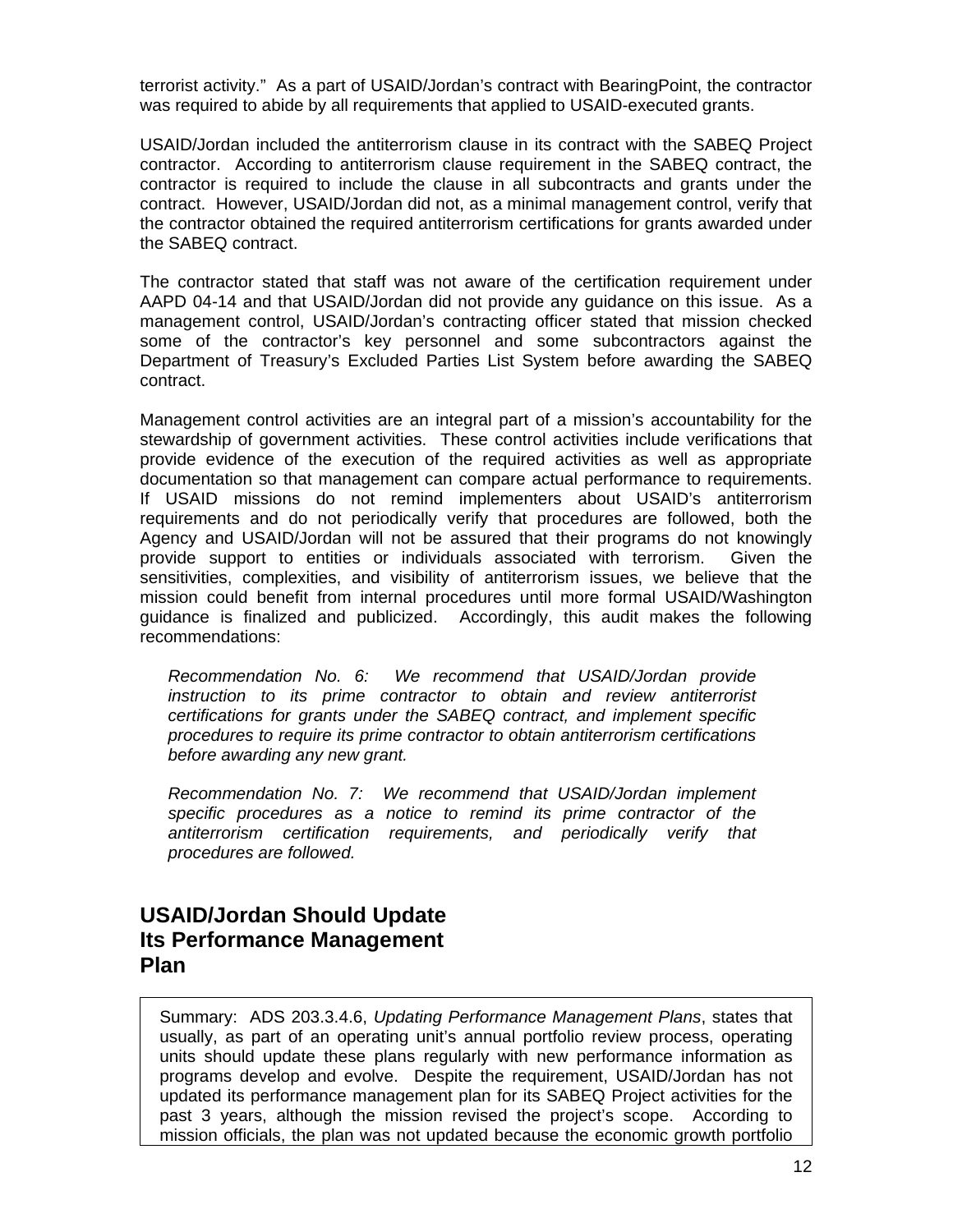had not changed since 2007 and projects continued to reflect the status of the portfolio. Without an updated plan, USAID/Jordan lacks a critical tool for planning, managing, and documenting the performance of its program activities.

ADS 203.3.3, *Performance Management Plans*, notes that a performance management plan is a "tool to plan and manage the process of monitoring, evaluating, and reporting progress towards achieving an assistance objective." ADS 203.3.4.6, *Updating Performance Management Plans*, states that usually, as part of their annual portfolio reviews, USAID missions should update these plans regularly with new performance information as programs develop and evolve. Further, Section E of USAID/Jordan's performance management plan states that the mission's economic growth office staff is required to review and update the document annually in conjunction with activity implementation reviews.

USAID/Jordan's Economic Growth Office has not updated its performance management plan for the past 3 years. The mission and its contractor made adjustments at the end of year three to focus and improve the program performance. According to the COTR, neither the focus of the economic growth office nor the portfolio has changed since 2007. Furthermore, the modification of the performance management plan was not necessary since it continued to reflect the status of the portfolio. The COTR also stated that the mission submitted a new strategic statement<sup>[6](#page-15-0)</sup> for FYs 2010–2014 on October 12, 2009. After USAID/Washington approves the new strategy, mission officials plan to update the performance management plan to reflect the changes and include new indicators where appropriate.

Without an updated performance management plan reflecting current activities, USAID/Jordan does not have a critical tool for planning, managing, and documenting the performance of its program activities. Since the mission has revised and decreased its SABEQ activities from 13 to 4 focus areas, managers and reviewers will not be able to rely on the performance management plan to provide the most up-to-date information to measure progress or make management decisions regarding funding. Therefore, this audit makes the following recommendation:

*Recommendation No. 8: We recommend that USAID/Jordan develop and implement procedures that require the contracting officer's technical representative to review and update the project's performance management plan and require current activities to be documented.* 

<span id="page-15-0"></span> $6$  The mission created a strategic statement as a document to guide its programming by using information on its programs to help it achieve desired results in a specific country.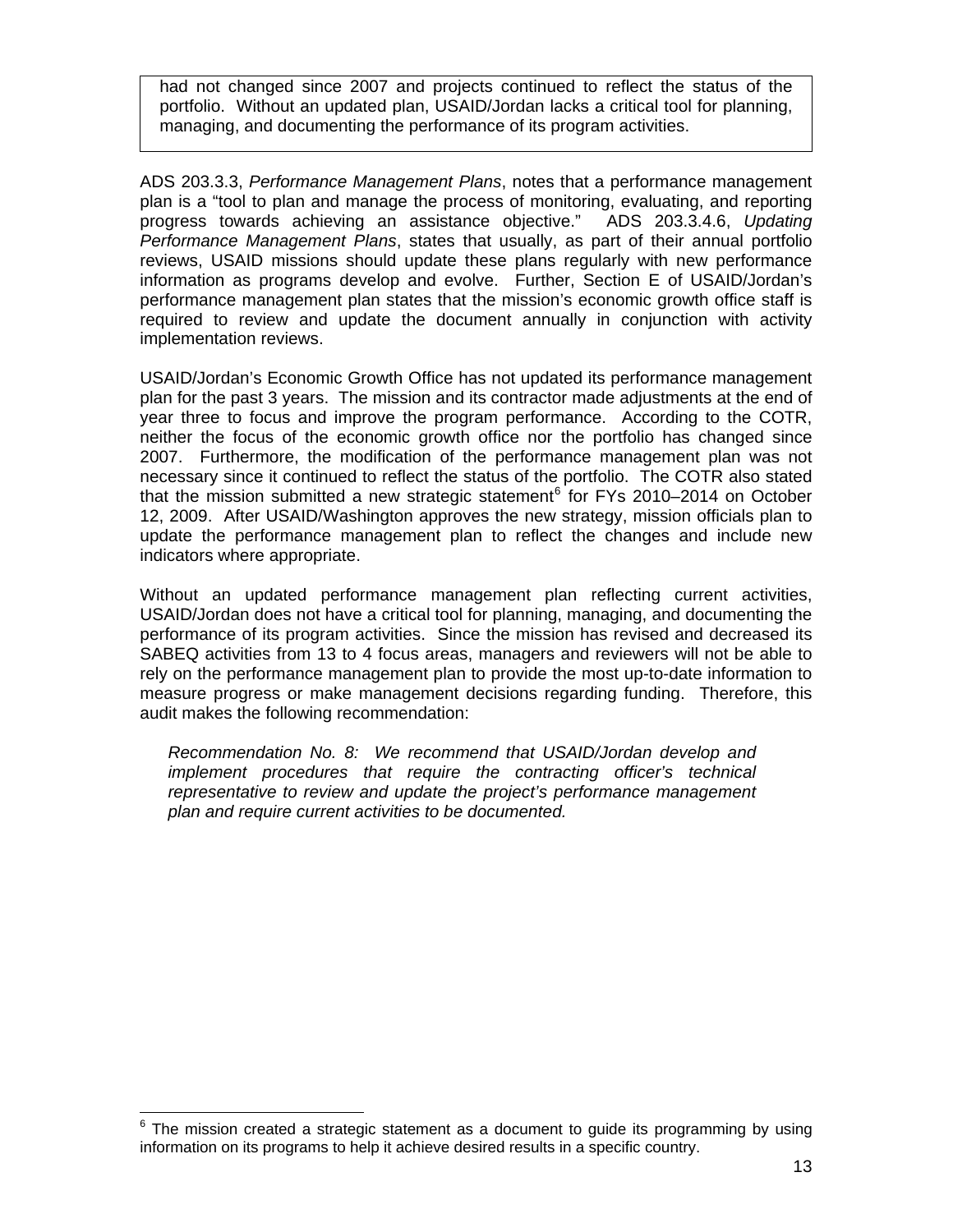## <span id="page-16-0"></span>EVALUATION OF MANAGEMENT COMMENTS

USAID/Jordan's comments and planned actions are partially responsive to the report recommendations. In their response, USAID/Jordan mission officials generally agreed with four recommendations and did not agree with four recommendations. For the recommendations with which the mission agreed, USAID/Jordan made four management decisions on recommendation nos. 2, 3, 5, and 8, and plans to take final action on recommendation nos. 2 and 3 by June 30, 2010, and on recommendation 8 by September 30, 2010. The mission took final action on recommendation no. 5.

Regarding recommendation no. 1, USAID/Jordan did not agree with the recommendation to develop and implement procedures to require the prime contractor to periodically conduct independent financial reviews of local subcontractors incurred costs to determine if audits are warranted. Although USAID guidance stipulates a mission's right to require audits or otherwise ensure adequate accountability of recipient organizations regardless of the audit requirement, USAID/Jordan did not think its staff should be required to address subcontractor issues. Since the mission did not ensure that its SABEQ prime contractor conducted any audits of USAID program funds for 3 years, the risk exposure to both USAID and the mission increased unnecessarily. A management decision will be reached on the recommendation after USAID/Jordan establishes a plan of action and target dates to implement specific procedures to require its prime contractor to periodically conduct independent financial reviews of for-profit local subcontractors' incurred costs to determine if audits are warranted.

To address recommendation no. 2, USAID/Jordan generally agreed with the recommendation to remind the contractor in writing of USAID contractual and audit requirements. Accordingly, a management decision has been reached on this recommendation.

Regarding recommendation no. 3, USAID/Jordan agreed to request that its SABEQ contractor develop a plan to remind its subcontractor to conduct required financial audits. Accordingly, a management decision has been reached on this recommendation.

Regarding recommendation no. 4, USAID/Jordan did not clearly state its agreement or disagreement with the recommendation. However, USAID guidance specifically states that USAID retains the right to require audits or otherwise ensure adequate accountability of recipient organizations regardless of the audit requirement. Since the mission has not developed a plan of action or a target date for completion, a management decision has not been reached on this recommendation.

Regarding recommendation no. 5, USAID/Jordan agreed with the recommendation and stated that its Office of Economic Growth had obtained and reviewed documents of the implementing partner's processes to reasonably mitigate the risk or perceived risks of potential conflicts of interest. Consequently, after a Regional Inspector General/Cairo (RIG/Cairo) review of the implementing partner's processes in this regard, a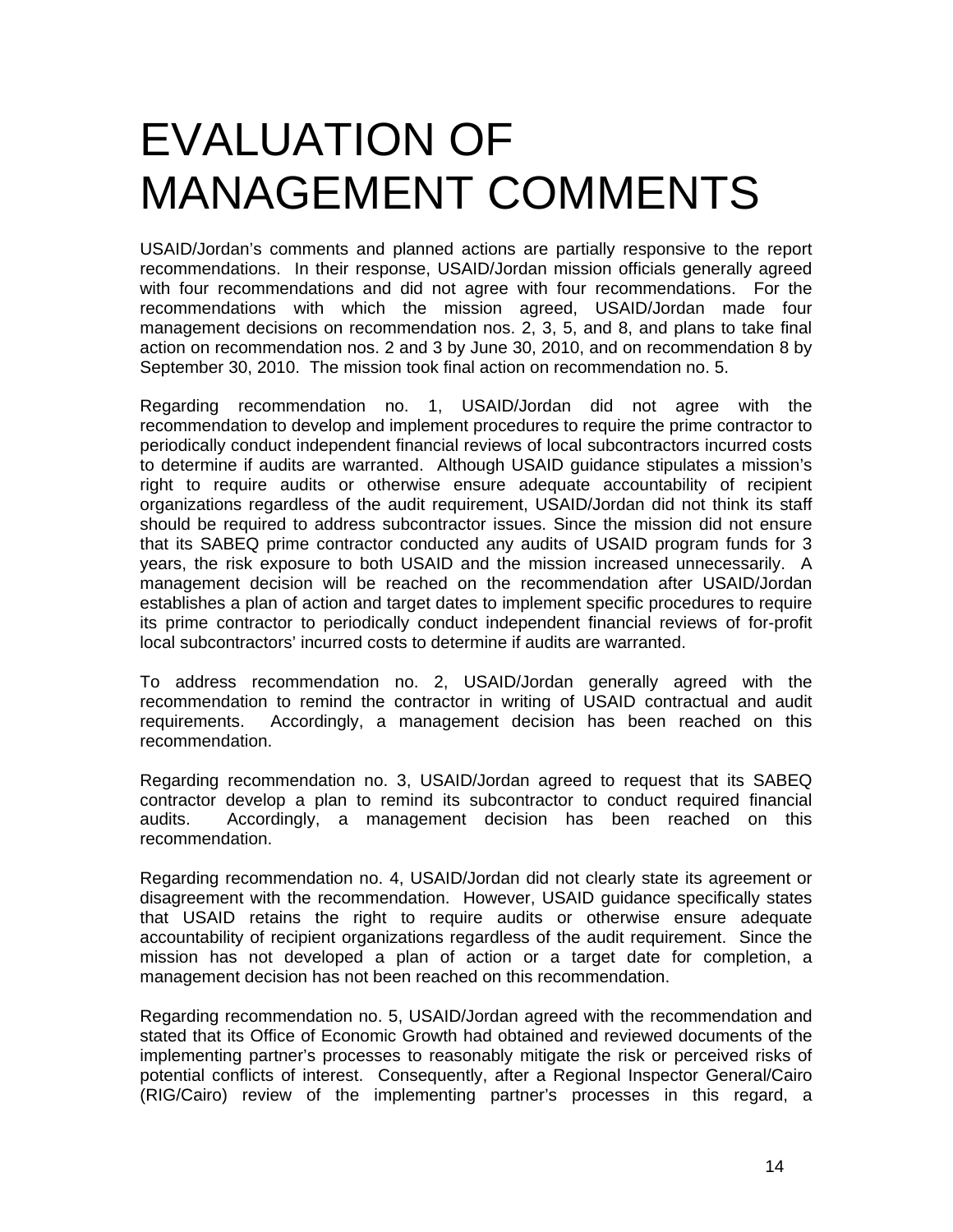management decision has been reached and the mission took final action required.

Regarding recommendation no. 6, USAID/Jordan did not agree with the recommendation. While RIG/Cairo recognizes that AAPD 04-14 is not applicable to the contract and revised the criteria accordingly, the mission awarded grants valued at \$2.8 million under the BearingPoint contract. In accordance with Section H.17 (d) of the SABEQ contract, "requirements which apply to USAID-executed grants shall also apply to grants signed by contractor." Since the mission did not ensure that its prime SABEQ contractor obtained the required certifications before awarding the grants, the risk of providing support to entities or individuals associated with terrorism increased exponentially. A management decision will be reached on the recommendation after USAID/Jordan establishes a plan of action and target dates to instruct its prime contractor to obtain and review antiterrorist certifications for grants awarded under the SABEQ contract*,* and implements specific procedures to require its prime contractor to obtain the required antiterrorist certifications before awarding any new grants.

Regarding recommendation no. 7, USAID/Jordan did not agree with the recommendation, and asserted that adequate and reasonable procedures and guidance are already in place to mitigate the risk of financing terrorists. However, the mission did not ensure that its contractor implemented these procedures and guidance. A management decision will be reached on this recommendation after USAID/Jordan establishes a plan of action and target dates to implement specific procedures designed to remind its prime contractor of the antiterrorism certification requirements, and periodically verify that procedures are followed.

To address recommendation no. 8, USAID/Jordan agreed with the recommendation and is working to develop and implement procedures requiring the contracting officer's technical representative to review and update the project's performance management plan and documentation of the current activities. Accordingly, RIG/Cairo believes that a management decision has been reached on this recommendation.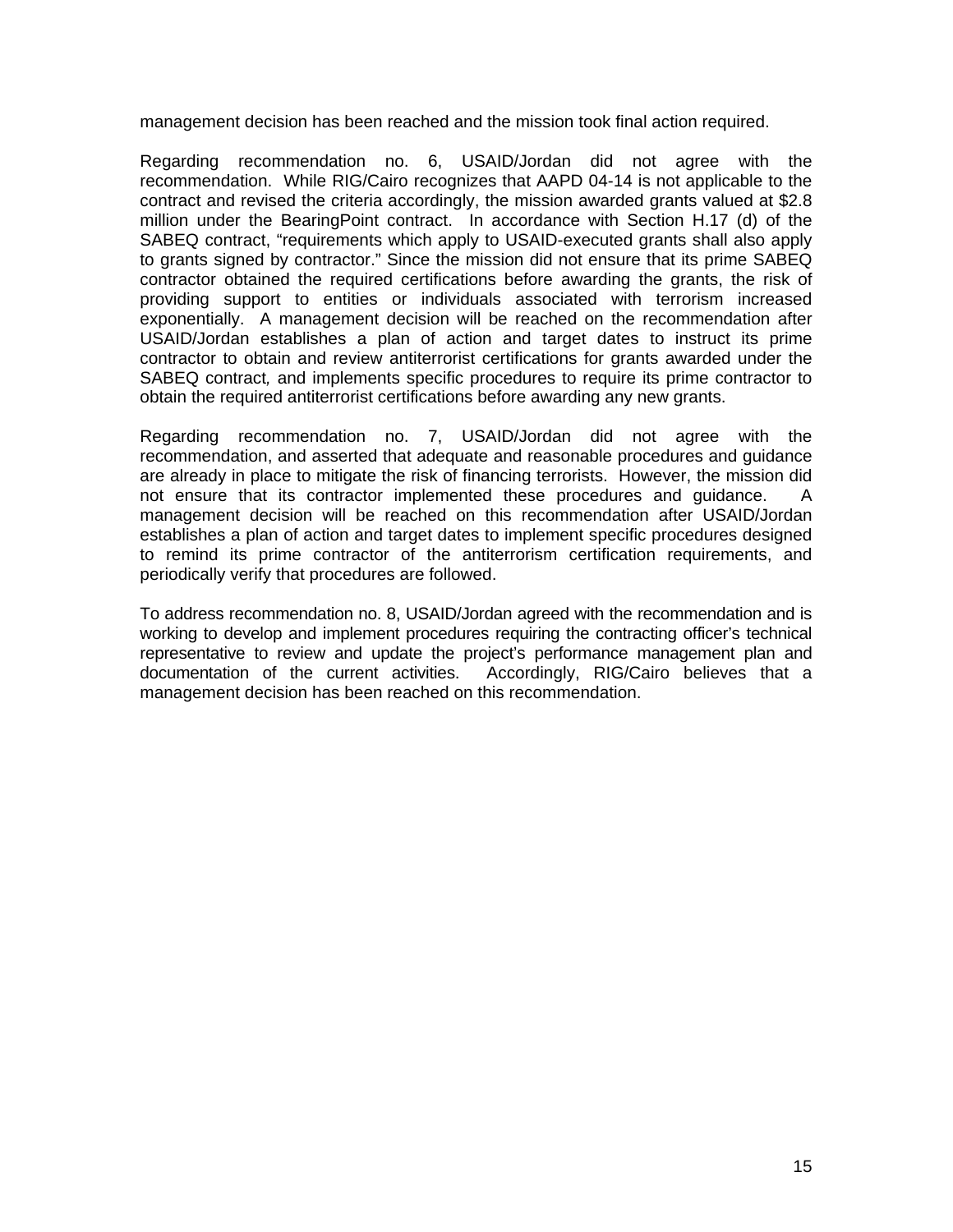# <span id="page-18-0"></span>SCOPE AND METHODOLOGY

### **Scope**

The Regional Inspector General/Cairo (RIG/Cairo) conducted this performance audit in accordance with generally accepted Government auditing standards. Those standards require that we plan and perform the audit to obtain sufficient, appropriate evidence to provide a reasonable basis for our findings and conclusions based on our audit objective. We believe that the evidence obtained provides a reasonable basis for our findings and conclusions based on our audit objective. The purpose of this audit was to determine whether USAID/Jordan's program to increase private sector competitiveness under the Sustainable Achievement of Business Expansion and Quality (SABEQ) Project is achieving its goals. There were no prior audits associated with the areas reviewed.

The scope of the audit was limited primarily to the fourth or private sector development component of the SABEQ Project. The audit was performed in Jordan from September 23 through October 15, 2009, with updates through March 16, 2010. Fieldwork was conducted at USAID/Jordan, the BearingPoint offices in Amman and Irbid, and at selected grantees' and counterparts' offices in Amman to review implemented program activities through June 30, 2009.

We reviewed and analyzed the activities supporting the established goals for increasing private sector competitiveness and the number of jobs available to Jordanians. The contractor reported monthly, quarterly, and annually on progress toward increasing private sector competitiveness.

As part of the audit, we assessed the management controls used by USAID/Jordan to monitor program activities. The assessment included controls related to documentation, supervisory review, and separation of duties to determine whether USAID/Jordan and its implementing partners (1) conducted and documented site visits to monitor quality and evaluate progress, (2) required and approved an annual plan, (3) reviewed progress reports submitted by the contractor, and (4) compared reported results with planned results. We also reviewed the mission's fiscal years 2008 and 2009 reports required by the Federal Managers' Financial Integrity Act of 1982, as well as the risk assessment related to the antiterrorism financing.

As of June 30, 2009, USAID/Jordan had obligated \$51.2 million and disbursed \$38.8 million, including \$11.1 for activities under the private sector component.

## **Methodology**

To answer the audit objective, we interviewed officials from USAID/Jordan, the contractor, and some grantees. We also reviewed and analyzed relevant documents at both mission and contractor offices. The documentation included the performance management plan, the contract between USAID/Jordan and the contractor, subcontracts, and some grant agreements. We further reviewed contractor site visit and other monitoring reports, progress reports, and financial records.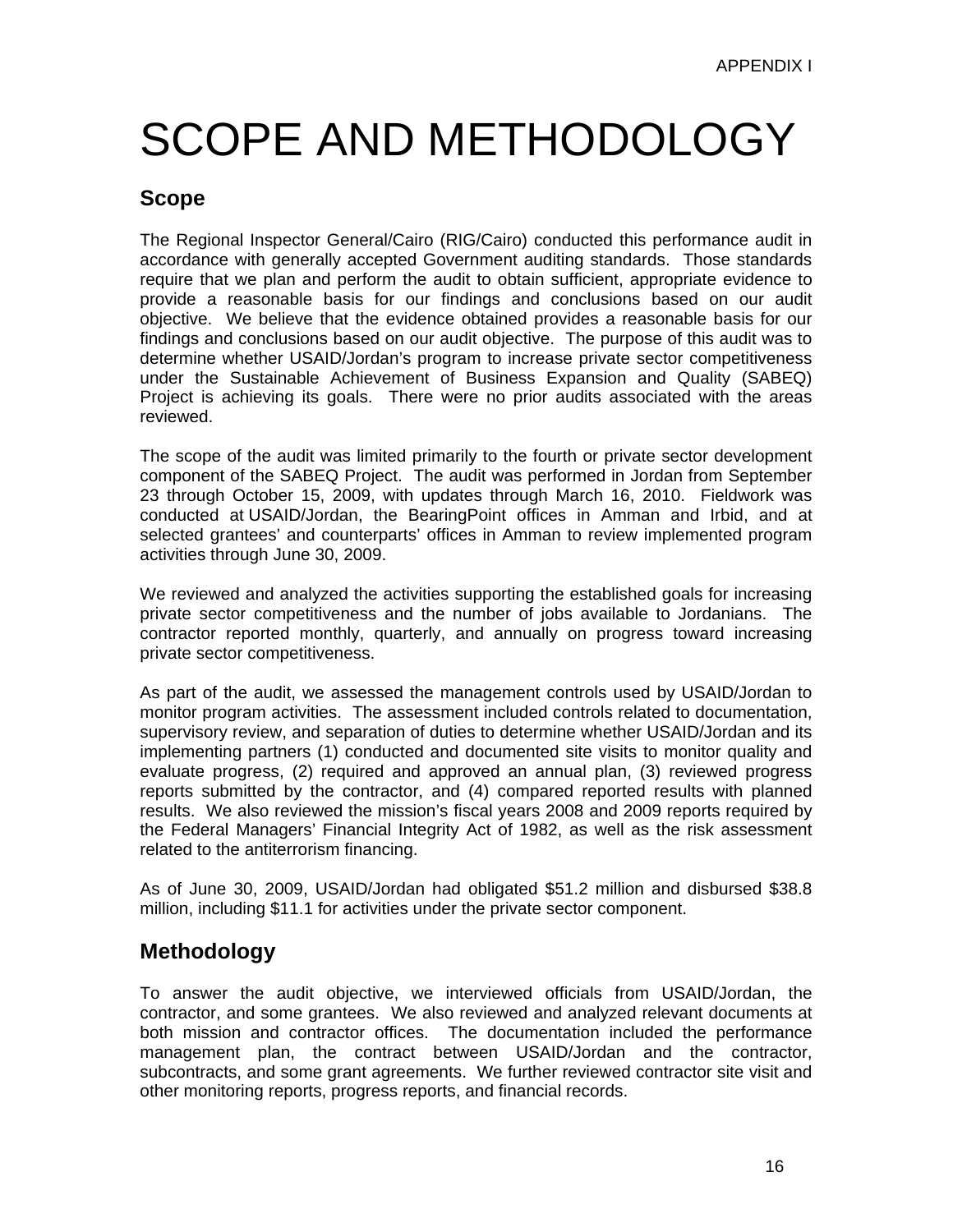To determine whether USAID/Jordan's program to increase private sector competitiveness under the SABEQ Project is achieving its goals, we reviewed the accomplishments reported in the implementing partner's quarterly reports and compared actual accomplishments with the specific outputs as defined in the approved annual plans. The comparison included examining supporting records for completed and substantially completed activities for evidence that the expected results were achieved. RIG/Cairo considered partially completed activities as activities that contained multiple deliverables at various stages, including completed, in progress, and canceled activities. In addition, we conducted site visits to the implementing partner offices in Amman and one of its satellite offices in Irbid to verify reported data.

The audit team also reviewed the mission's compliance with requirements to document program performance. The compliance requirements included Automated Directives System Chapters 200, *Introduction to Programming Policy*; 201, *Planning*; 202, *Achieving*; and 203, *Assessing and Learning*; the contract; and other applicable policies, procedures, and management controls. We then evaluated the mission's compliance with the relevant program management controls and policies.

To determine the impact of the results achieved, we interviewed USAID/Jordan's officials, implementing partners, and beneficiaries. We also reviewed the mission's and implementing partners' reported data. We further discussed activities with grantees and counterparts during our site visits.

We selected and performed a statistically projectable sample at the 90 percent confidence level with a 5 percent error rate. The resulting sample consisted of 72 activities (38 percent) activities from a universe of 189 activities implemented in the private sector from October 2007 to September 2009. The results of this testing were deemed appropriate. In assessing the project's progress toward its overall goals, we established a materiality threshold of 90 percent. If the program's work plans adequately reflected the program goals and the contractor had achieved at least 90 percent of its planned outputs during the audit period, the program was judged to be making acceptable progress toward its overall goals.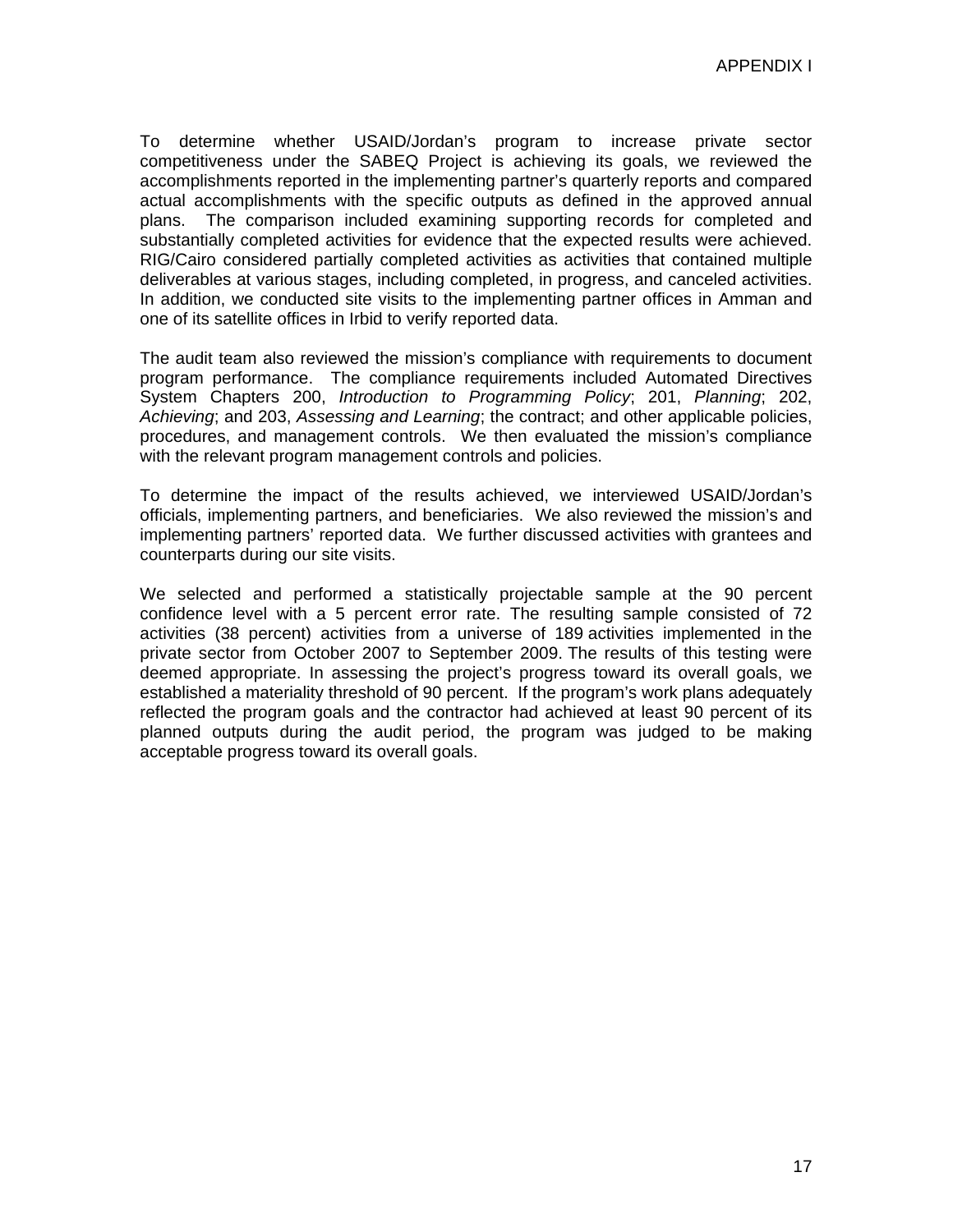# <span id="page-20-0"></span>MANAGEMENT COMMENTS



#### OFFICE OF THE DIRECTOR

#### **MEMORANDUM**

**TO:** Jacqueline Bell, Regional Inspector General/Cairo

**FROM:** Jay L. Knott, Mission Director

- **DATE:** March 15, 2010
- **SUBJECT:** Management's Comments on the Audit of USAID/Jordan's Sustainable Achievement of Business Expansion and Quality (SABEQ) Project (Draft Audit Report No. 6-278-10-XXX-P dated February 15, 2010)

USAID/Jordan would like to thank the RIG/Cairo audit team for their efforts on this audit.

The following represents Mission Management's comments and documents both actions already taken and actions planned to be undertaken to address the recommendations contained in the report.

#### *Recommendation No. 1: We recommend that USAID/Jordan develop and implement procedures to require prime contractors to periodically conduct independent financial reviews of for-profit local subcontractors' incurred costs to determine if audits are warranted.*

Under the terms of the contract with Deloitte Consulting (formerly BearingPoint) and ADS 591, USAID's legal relationship is with Deloitte Consulting, as the prime contractor under SABEQ, and not with its subcontractors. Accordingly, pursuant to ADS 591.3.2.1 and FAR 52.215-2 (Audit and Records – Negotiation), it is the prime contractor's responsibility to include the FAR Audit and Records clause in all subcontracts that exceed the simplified acquisition threshold and to establish a system for monitoring its subrecipients.

Accordingly, USAID/Jordan is not in agreement with this recommendation because a Mission-level process would not be the appropriate venue to address subrecipient-level issues. In fact, ADS 591.3.2.1 states that "subrecipients must submit copies of their audits to the prime recipient for review by their independent auditor as part of the prime's annual audit." In this case, as Deloitte Consulting is a U.S. For-Profit Organization, ADS 591.3.1.2 requires that audit risks associated with Deloitte Consulting, and its subcontracts, be assessed by M/OAA/CAS in order to determine when an audit is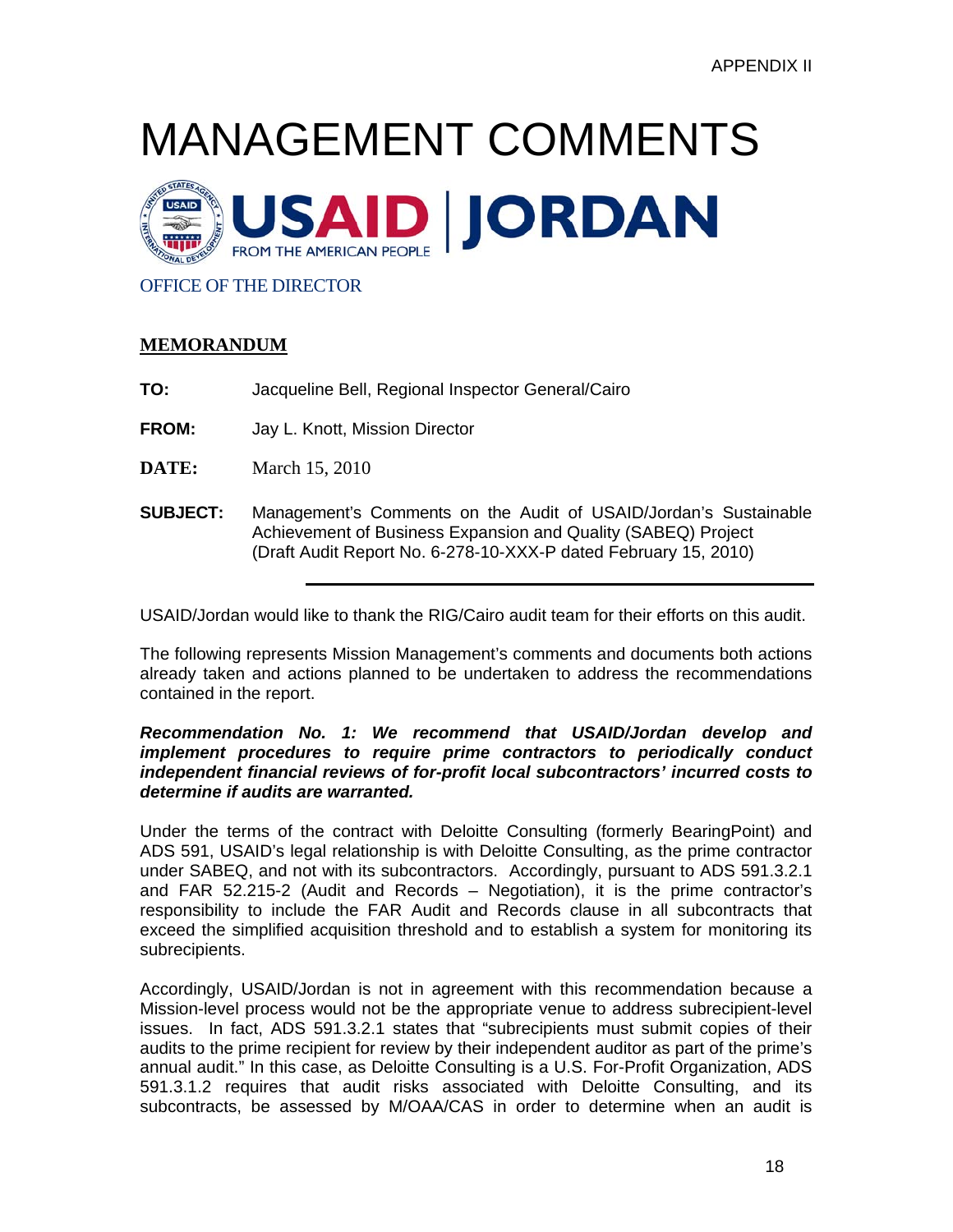required. As such, any process or procedure identified in this recommendation should be developed at the Washington-level and implemented Agency-wide, applicable to all contractors, rather than just to a specific project such as SABEQ.

In addition, the Mission already has procedures in place to audit its recipients and associated risk. The Mission develops an annual audit plan that it sends to the RIG and the Mission prepares a financial review and risk assessment plan for recipients that do not fall under the recipient-contracted audit requirement. Starting FY 2010, financial reviews and risk assessments will also include procedures to verify whether recipients are fulfilling audit requirements for all sub-recipients reaching the relevant dollar amount thresholds.

#### *Recommendation No. 2: We recommend that USAID/Jordan notify prime contractors in writing of requirements to conduct incurred costs audits annually, as required by the Guidelines for Financial Audits Contracted by Foreign Recipients.*

As noted in the response to Recommendation No. 1, the required FAR Audits and Records clause was included in USAID's contract with Deloitte Consulting and is required to be included in Deloitte Consulting's subcontracts. In fact, the OIG's Guidelines for Financial Audits Contracted by Foreign Recipients states that for subrecipients expending \$300,000 or more in USAID awards in their fiscal year, "USAID standard audit provisions require that recipients ensure that audits of subrecipients are performed annually in accordance with these Guidelines."

Accordingly, USAID/Jordan is not in agreement with this recommendation, insofar as it is recommending the implementation of a new notification requirement, because the prime contractor, Deloitte Consulting in this case, was already notified through its contract with USAID of its audit responsibilities and its responsibilities with regard to its subcontractors. However, given the concerns expressed by the RIG/Cairo audit team, USAID/Jordan agrees to officially remind Deloitte Consulting in writing of requirements as stated in its contract with USAID, in ADS 591 and in the OIG's Guidelines for Financial Audits Contracted by Foreign Recipients. The Mission will also request that Deloitte Consulting prepare a plan to meet these requirements and the Mission will monitor the implementation of that plan. Further, the Mission will suggest to Deloitte Consulting that it perform independent financial reviews of all required foreign subrecipients vs. the required risk assessment, due to the materiality of the subcontracts and time remaining in the activity. Upon completion of the financial reviews, the Mission will review Deloitte Consulting's determination of whether audits are required and if so request an implementation plan and monitor it until completion.

#### *Recommendation No. 3: We recommend that USAID/Jordan develop a list of forprofit subcontractors that require independent financial audits for funding received for fiscal years 2007, 2008, and 2009; notify the local subcontractors in writing to conduct required audits; and develop a plan of action to conduct these audits.*

As noted in the response to Recommendation No. 1, USAID's legal relationship is with Deloitte Consulting, and not with Deloitte Consulting's subcontractors. Accordingly, it is Deloitte Consulting's responsibility to monitor the compliance of its subrecipients with the terms of their contracts, including audit requirements.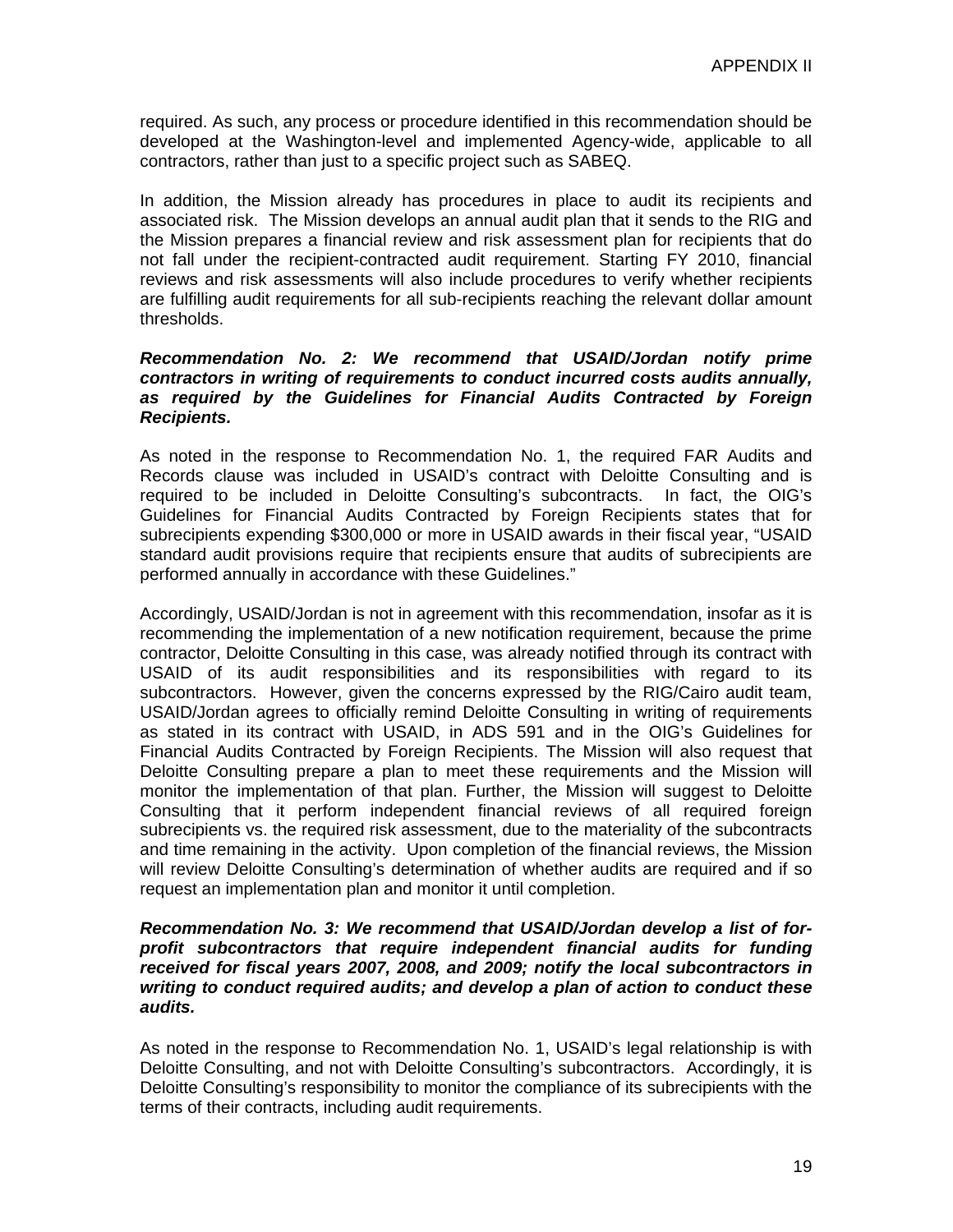Accordingly, USAID/Jordan is not in agreement with this recommendation, as it is not the Mission's responsibility to communicate directly with subcontractors. In fact, for U.S. contractors and recipients, ADS 591.3.4.1 states the following:

"Missions must include all agreements with U.S. contractors and recipients, including fixed price contracts, fixed obligation grants, and cash transfer and nonproject assistance awards, in their audit inventories and confirm that they are included in the M/OAA/CAS audit inventory. **Subrecipient agreements are not to be included in the audit inventory or annual audit plan**."

For foreign contractors and recipients, ADS 591.3.4.2 states:

"Missions must maintain an inventory of all contracts, grants, and cooperative agreements, including cash transfer and nonproject assistance awards, awards financed with host country-owned local currency, and activities in nonpresence countries for use in determining audit requirements. **The inventory or annual audit plan does not include subrecipient agreements.**"

USAID/Jordan's written reminder to Deloitte Consulting, as agreed to under Recommendation No. 2, will include as request for a plan for meeting requirements in connection with its subcontracts, as detailed above.

#### *Recommendation No. 4: We recommend that USAID/Jordan require its prime contractor to conduct audits of incurred costs for fiscal years 2007, 2008, and 2009, and document and develop a plan of action to conduct these audits.*

As noted above, Deloitte Consulting is a U.S. for-profit organization, and therefore M/OAA/CAS is responsible for assessing risk associated with Deloitte Consulting and determining whether it should be audited. Pursuant to ADS 591.3.2.1 and FAR 52.215-2 (Audit and Records – Negotiation), it is the prime contractor's responsibility to include the FAR Audit and Records clause in all subcontracts that exceed the simplified acquisition threshold and to establish a system for monitoring its subrecipients.

USAID/Jordan's written reminder to Deloitte Consulting, as agreed to under Recommendation No. 2, will serve as a reminder to Deloitte Consulting of its responsibilities with regard to its subcontracts and USAID will monitor the related plan for meeting such responsibilities.

#### *Recommendation No. 5: We recommend that USAID/Jordan contracting officers, document the review of the implementing partner's processes to mitigate the risk or perceived risks of a conflict of interest to determine whether there are substantial advantages in competition or whether the overall competitiveness in bidding processes has been impacted negatively.*

USAID/Jordan takes issues relating to conflicts of interest very seriously and expects the same of its implementing partners. In fact, although not required to follow all ethics rules that are applicable to federal employees, contractors are expected to have a satisfactory record of integrity and business ethics as determined by the Agency at the pre-award responsibility determination stage (FAR 9.104.1), and most follow internal codes of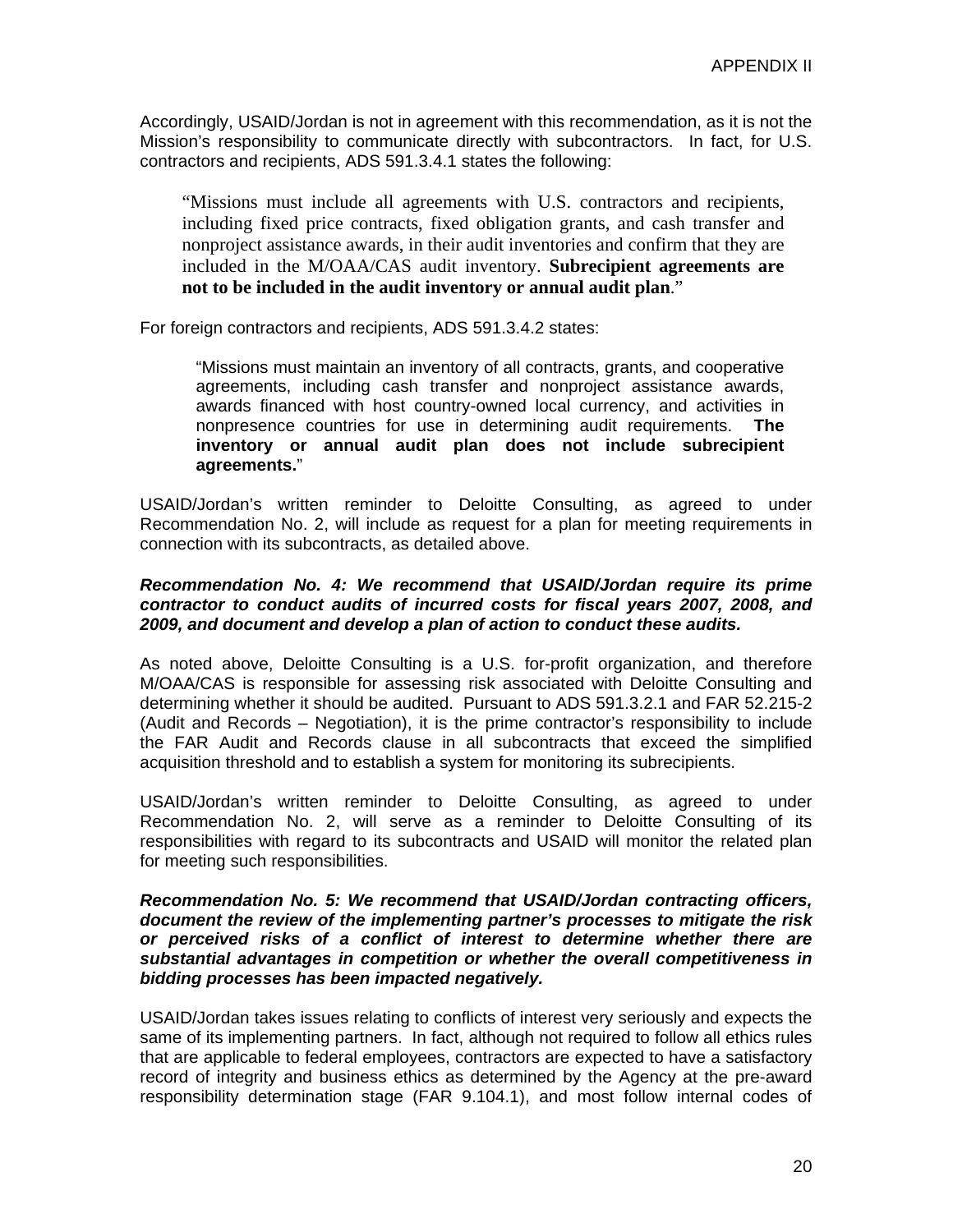conduct.

In this case, a review of the relevant documentation (See Attachments) shows that USAID/Jordan, through its Office of Economic Growth, had obtained and reviewed documents of the implementing partner's processes to reasonably mitigate the risk or perceived risks of potential conflicts of interest, and the Mission believed these processes adequately responded to the issue. This communication was saved in the files of the Contracting Officer's Technical Representative.

Accordingly, USAID/Jordan is in agreement with this recommendation and the related review and documentation was already carried out in the course of on-going contract management.

#### *Recommendation No. 6: We recommend that USAID/Jordan create and document procedures that require the Mission's contracting officer to obtain and review antiterrorist certifications from the implementing partner.*

AAPD 04-14 is a policy directive that is applicable only to assistance instruments. The SABEQ program is being implemented through a contract, which is an acquisition instrument. There is no similar certification requirement for acquisition instruments. There is, however, a required contract clause on terrorism financing. This clause, relating to the Executive Order on Terrorism Financing (Feb 2002), can be found in Section H.11 of the contract with Deloitte Consulting and it states:

"The Contractor/Recipient is reminded that U.S. Executive Orders and U.S. law prohibits transactions with, and the provision of resources and support to, individuals and organizations associated with terrorism. It is the responsibility of the contractor/recipient to ensure compliance with these Executive Orders and laws. This provision must be included in all subcontract/subawards issued under this contract/agreement."

There are also other processes in place at the Mission to mitigate the risk of terrorist financing, including:

- Names of contractors and grantees/cooperative agreement recipients are checked against the Specially Designated Nationals List ("SDN" list) administered by the Department of the Treasury's Office of Foreign Assets Control ("OFAC") (see ADS 302.3.6.13 and 303.3.9 or successor policy)
- FAR clause 52.225-13, which prohibits purchase of supplies or services in OFAC-barred transactions, is included in all contracts (see ADS 302.3.6.13 or successor policy). See also, Section I.1 of the contract with Deloitte Consulting.
- Prior to making an award, the Contracting Officer makes a responsibility determination for the contractor, which will also consider any information available concerning terrorist affiliation (See ADS 302.3.6.5 and 303.3.9 or successor policy).
- Prior to awarding a contract, the Contracting Officer makes a responsibility determination on the awardee. This is in accordance with FAR 9.104-1 and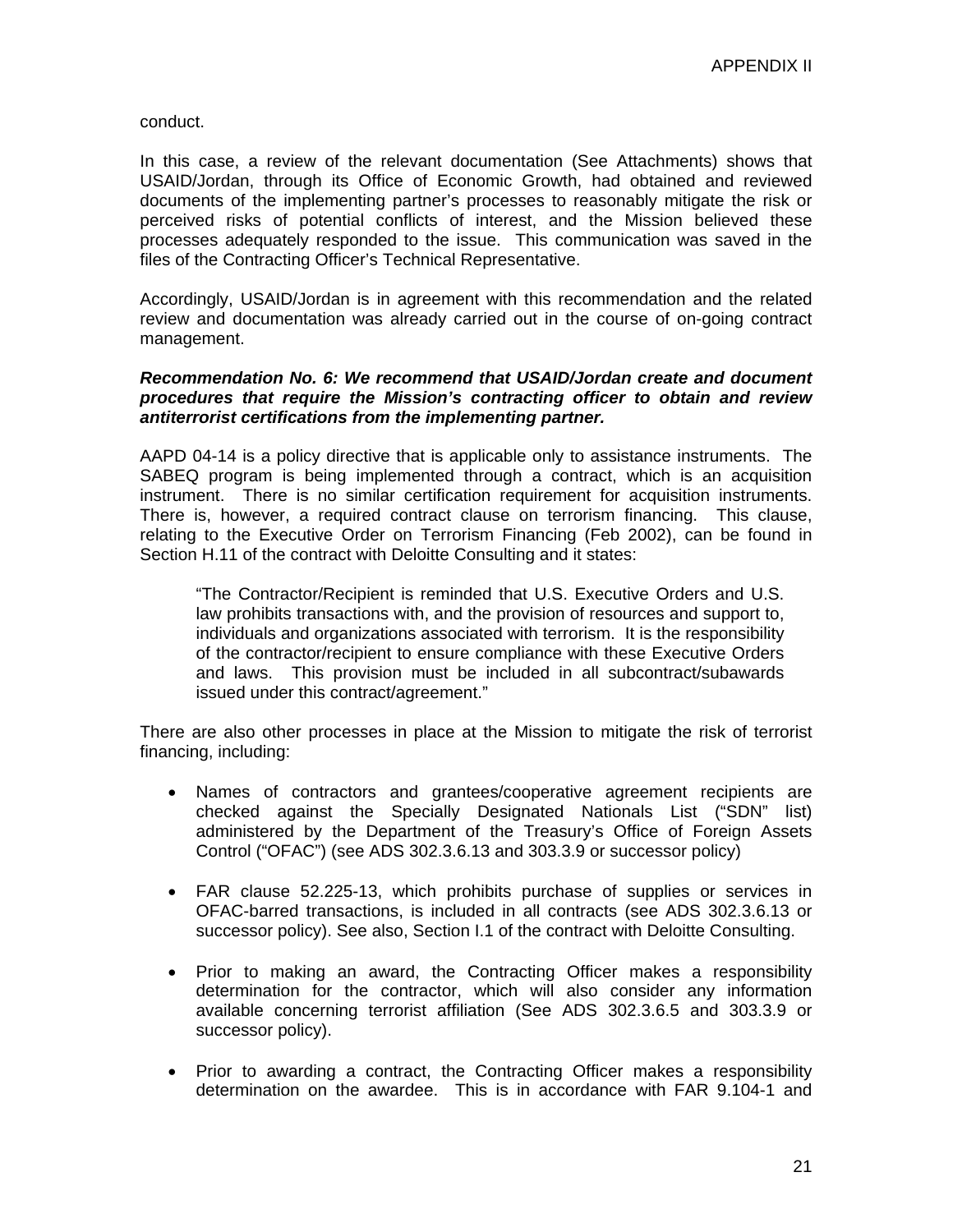ensures that the awardee has a satisfactory record of integrity and business ethics. USAID also confers with the Embassy RSO to ensure that the awardee has no known terrorist affiliation.

Finally, beginning in 2009, the Mission annually reviews all USAID programs in Jordan in order to record the Mission's compliance with terrorist financing guidance approved by Deputy Secretary of State Negroponte in February 2008. In August 2009, after consultation with USAID/SEC and Post's RSO Office, the Mission concluded that all USAID/Jordan programs were low risk.

Accordingly, USAID/Jordan is not in agreement with this recommendation, as AAPD 04-14 does not apply to contract recipients.

#### *Recommendation No. 7: We recommend that USAID/Jordan create and document procedures that require providing guidance on USAID's antiterrorism requirements to its implementers.*

As noted in the response to Recommendation No. 7, there are several processes being followed in order to mitigate the risk of terrorist financing. For the SABEQ project, the required terrorism financing clause was included in Section H.11 of USAID's contract with Deloitte Consulting and is required to be included in all subcontracts and subawards.

Accordingly, USAID/Jordan is not in agreement with this recommendation, given that adequate and reasonable procedures and guidance are already in place.

#### *Recommendation No. 8: We recommend that USAID/Jordan develop and implement procedures that require the contracting officer's technical representative to review and update the project's performance management plan and require current activities are documented.*

USAID/Jordan is in agreement with this finding. The Mission's Office of Economic Growth will work to develop and implement procedures requiring the contracting officer's technical representative to review and update the project's performance management plan, as well as requiring documentation of current activities.

#### Attachments:

- Attachment 1: Key Personnel Change request for Laith Qasem.
- Attachment 2: Key Personnel Change request for Nisreen Barakat.
- Attachment 3: Accessing Local Subcontractors.
- Attachment 4: Approval Process and Payment Documentation for Events and publications.
- Attachment 5: Compliance for Expenditures and Event Approval.
- Attachment 6: SABEQ Contractual Process.
- Attachment 7: Steps for Requesting Technical Assistance Orders.
- Attachment 8: Terms of Reference, Statements of Work, Job Description.
- Attachment 9: Letter from ABCD stating that Laith Qasem had resigned.

Attachment 10: Input from SABEQ.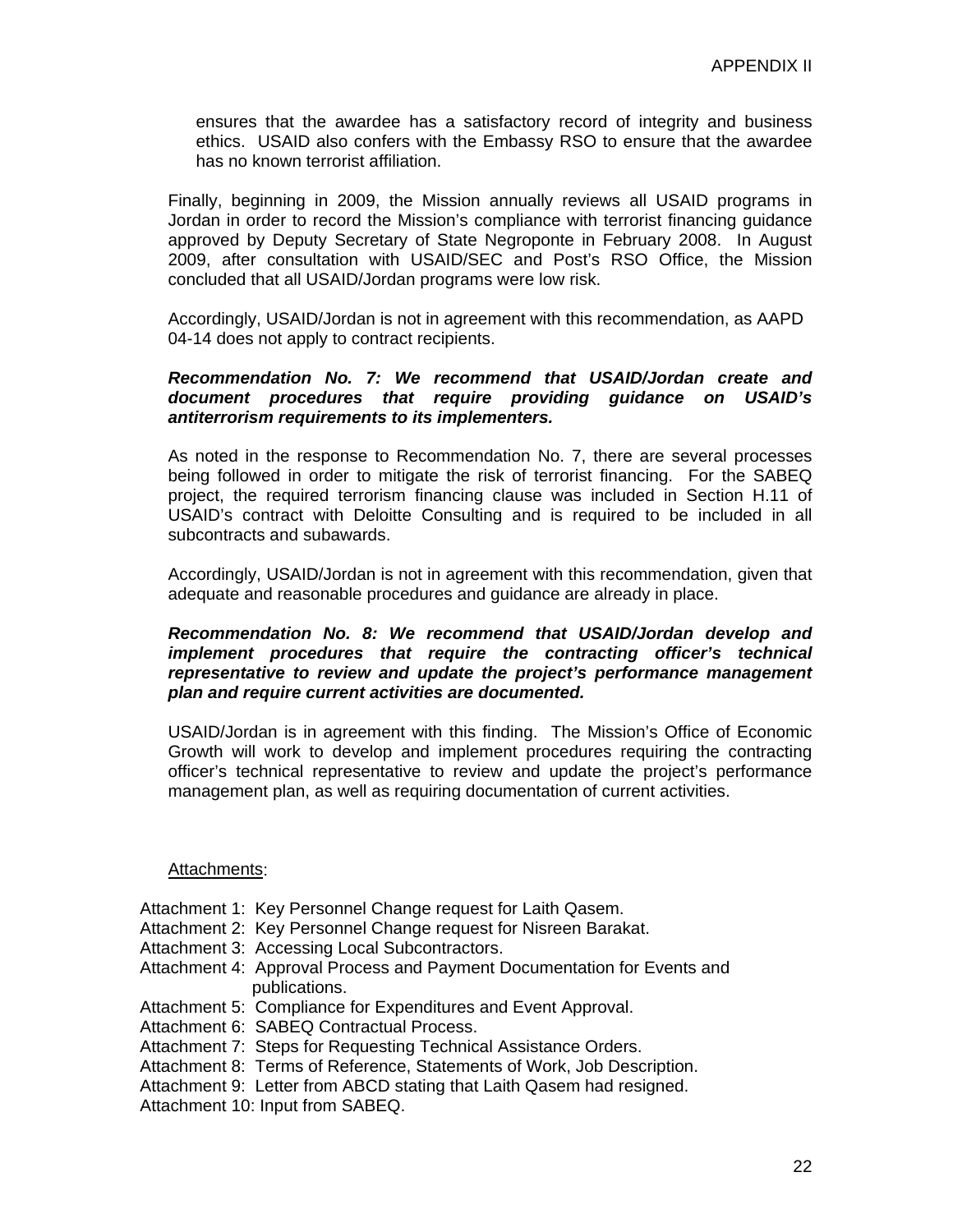#### **Clearance for Mission's Response to the Audit of USAID/Jordan's Sustainable Achievement of Business Expansion and Quality (SABEQ) Project (Draft Audit Report No. 6-278-10-XXX-P Dated February 15, 2010)**

| Clearances:        |                                                                                                                                                                                                                                                                                                                                                                                                                                                                                                  |                     |
|--------------------|--------------------------------------------------------------------------------------------------------------------------------------------------------------------------------------------------------------------------------------------------------------------------------------------------------------------------------------------------------------------------------------------------------------------------------------------------------------------------------------------------|---------------------|
| E. Palmer, CONT    | $\begin{tabular}{ll} \multicolumn{2}{c} {\textbf{1}} & \multicolumn{2}{c} {\textbf{1}} & \multicolumn{2}{c} {\textbf{1}} \\ \multicolumn{2}{c} {\textbf{2}} & \multicolumn{2}{c} {\textbf{3}} & \multicolumn{2}{c} {\textbf{4}} \\ \multicolumn{2}{c} {\textbf{4}} & \multicolumn{2}{c} {\textbf{5}} & \multicolumn{2}{c} {\textbf{6}} \\ \multicolumn{2}{c} {\textbf{5}} & \multicolumn{2}{c} {\textbf{6}} & \multicolumn{2}{c} {\textbf{6}} \\ \multicolumn{2}{c} {\textbf{6}} & \multicolumn$ | Date: $\_\_$        |
| S. Gonyea, EG      |                                                                                                                                                                                                                                                                                                                                                                                                                                                                                                  | Date: _________     |
| C. Nastoff, RCO    | <u> 1989 - Jan Stein Stein Stein Stein Stein Stein Stein Stein Stein Stein Stein Stein Stein Stein Stein Stein Stein Stein Stein Stein Stein Stein Stein Stein Stein Stein Stein Stein Stein Stein Stein Stein Stein Stein Stein</u>                                                                                                                                                                                                                                                             | Date: __________    |
| K. Stevens, OPM    | $\begin{aligned} \mathcal{L}_{\text{max}}(\mathcal{L}_{\text{max}}, \mathcal{L}_{\text{max}}) = \mathcal{L}_{\text{max}}(\mathcal{L}_{\text{max}}), \end{aligned}$                                                                                                                                                                                                                                                                                                                               | Date: _________     |
| H. Pataki, RLA     |                                                                                                                                                                                                                                                                                                                                                                                                                                                                                                  | Date: $\_\_$        |
| D. Mansuri, D. Dir |                                                                                                                                                                                                                                                                                                                                                                                                                                                                                                  | Date: $\frac{1}{2}$ |
| Drafted:           |                                                                                                                                                                                                                                                                                                                                                                                                                                                                                                  |                     |
|                    |                                                                                                                                                                                                                                                                                                                                                                                                                                                                                                  |                     |
| FMO: A.Shalan      |                                                                                                                                                                                                                                                                                                                                                                                                                                                                                                  |                     |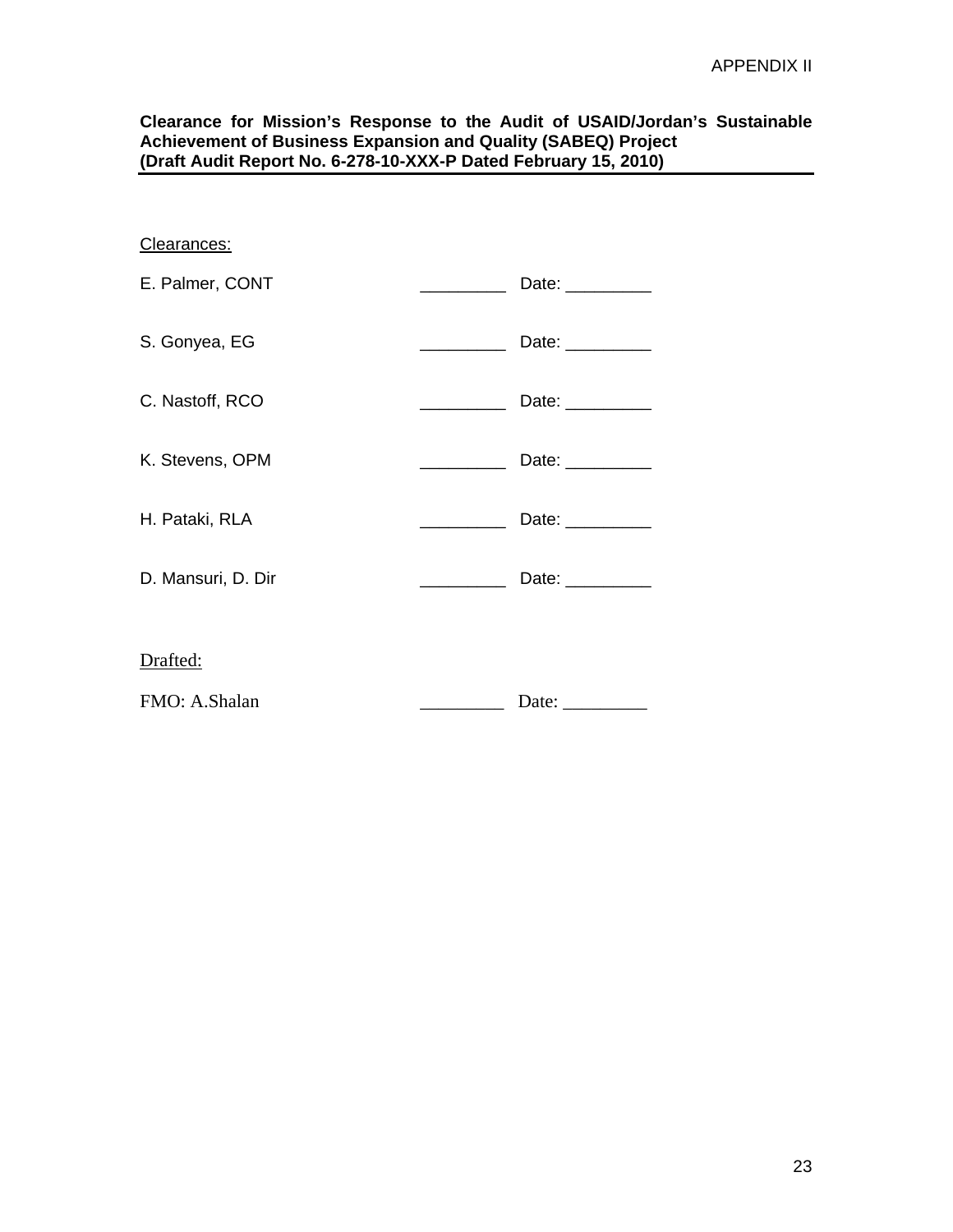#### **SABEQ Project Results of Verification of Selected Performance Indicators for the Private Sector Component for Fiscal Years 2008–2009**

<span id="page-26-0"></span>

| Indicator                                                                                                                                                                                | <b>FY 08</b>            |                 | <b>FY 09</b>   |                         | <b>Verified</b> |                | <b>Accomplishment</b> |          |
|------------------------------------------------------------------------------------------------------------------------------------------------------------------------------------------|-------------------------|-----------------|----------------|-------------------------|-----------------|----------------|-----------------------|----------|
|                                                                                                                                                                                          | Target                  | Actual          | Target         | Actual                  | <b>FY 08</b>    | FY 09          | FY 08                 | FY 09    |
| Number of trade-related business that are at<br>least 50 percent self-funded as a result of USG<br>assistance                                                                            | $\overline{\mathbf{A}}$ | 5               | 5              | 5                       | 8               | 6              | Exceeded              | Exceeded |
| Number of capacity-building service providers<br>receiving USG assistance                                                                                                                | $\overline{3}$          | $\overline{4}$  | 3              | $\overline{\mathbf{4}}$ | $\overline{4}$  | $\overline{4}$ | Exceeded              | Exceeded |
| Number of firms receiving USG assistance that<br>obtain certification with voluntary standards or<br>regulations of international quality control,<br>environmental, and other processes | 10                      | 2               | 5              | 10                      | 2               | 10             | Not Met               | Exceeded |
| Number of firms receiving capacity-building<br>assistance to export                                                                                                                      | 15                      | 50              | 10             | 20                      | 50              | 11             | Exceeded              | Exceeded |
| Number of new technologies or management<br>practices under research as a result of USG<br>assistance                                                                                    | $\mathbf{1}$            | $\overline{2}$  | $\overline{4}$ | $\overline{\mathbf{4}}$ | $\overline{2}$  | 4              | Exceeded              | Met      |
| Number of additional hectares under improved<br>technologies or management practices as a<br>result of USG assistance                                                                    | 20                      | 40              | 10             | 25                      | 44              | 25             | Exceeded              | Exceeded |
| Number of producers' organizations, water<br>users' associations, and community-based<br>organizations receiving USG assistance                                                          | 3                       | $\overline{17}$ | 3              | 5                       | $\overline{17}$ | 5              | Exceeded              | Exceeded |
| Number of agriculture-related firms benefiting<br>directly from USG-supported interventions                                                                                              | $\overline{10}$         | 17              | $\overline{7}$ | $\overline{20}$         | 17              | 20             | Exceeded              | Exceeded |
| Number of new members in private business<br>associations as a result of USG assistance                                                                                                  | 50                      | 161             | 100            | 110                     | 246             | 110            | Exceeded              | Exceeded |
| Number of business associations and trade<br>unions that are at least 50 percent self-funded<br>as a result of USG assistance                                                            | $\overline{4}$          | 5               | 5              | 5                       | 5               | 5              | Exceeded              | Met      |
| Number of persons participating in USG-funded<br>workforce development programs                                                                                                          | 400                     | 41,389          | 2,500          | 45,100                  | Note A'         | Note A         | Exceeded              | Exceeded |
| Number of persons completing USG-funded<br>workforce development programs                                                                                                                | 320                     | 2,926           | 3,500          | 4,534                   | Note A          | Note A         | Exceeded              | Exceeded |
| Number of persons gaining employment or<br>more remunerative employment as a result of<br>participation in USG-funded workforce<br>development programs                                  | 160                     | 1,167           | 1,300          | 5,368                   | 1,167           | 5,360          | Exceeded              | Exceeded |
| Number of persons transitioning to further<br>education and training as a result of<br>participation in USG-funded workforce<br>development programs                                     | 40                      | 58              | 100            | 100                     | 58              | 100            | Exceeded              | Met      |
| Number of women's organizations or<br>associations assisted as a result of USG<br>interventions                                                                                          | 8                       | $\overline{14}$ | 20             | 11                      | $\overline{14}$ | 11             | Exceeded              | Not met  |

*Note:* FY = fiscal year; USG = U.S. Government

<span id="page-26-1"></span>To the mation is based on attendance documentation from job fairs, training workshops, and  $^7$  Information is based on attendance documentation from job fairs, training workshops, and awareness sessions.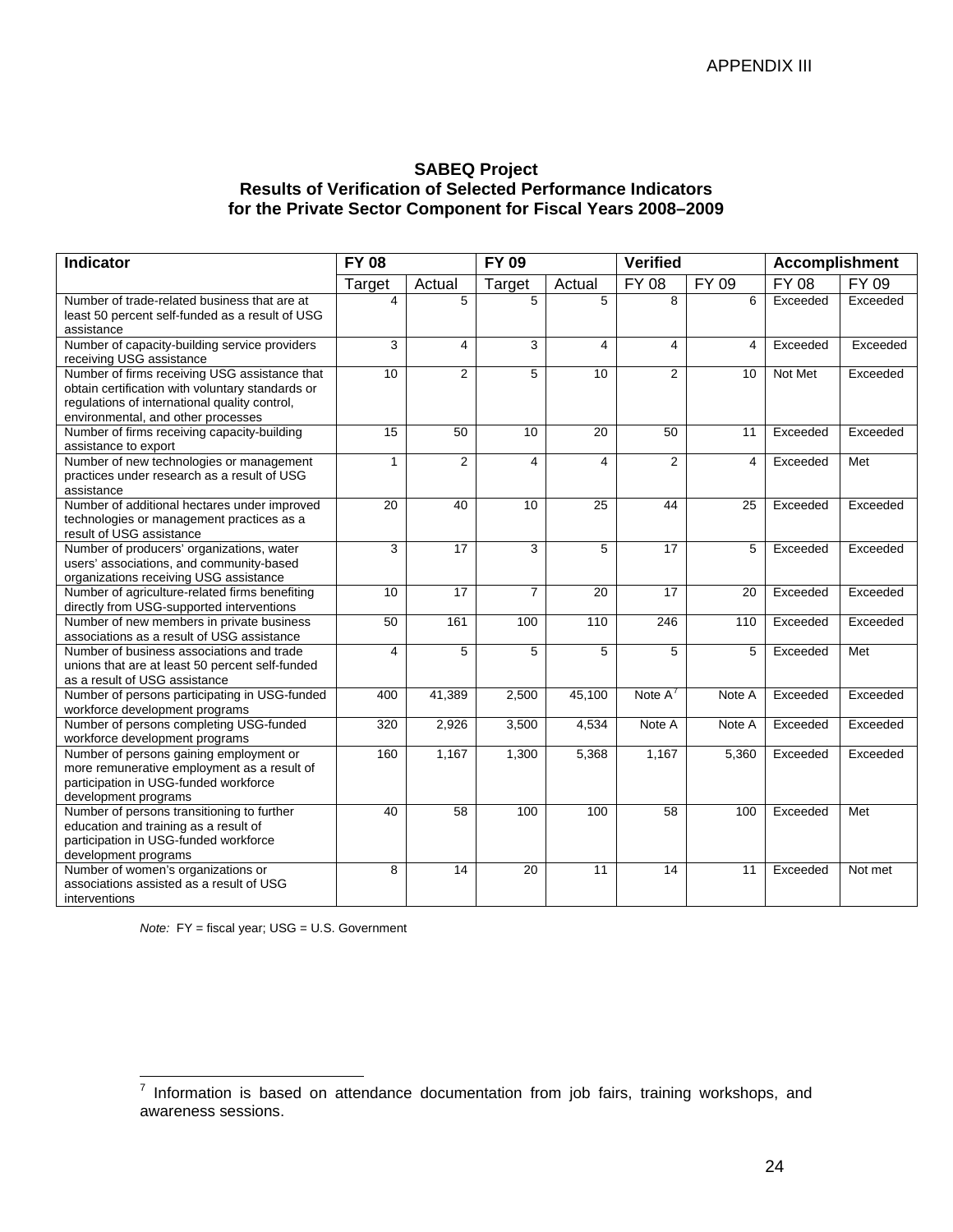#### **SABEQ Project Activities Private Sector Activities for Fiscal Year 2008**

<span id="page-27-0"></span>

| <b>Activity</b>                                                                                                                                                                                                             |                |           |                | Partially |
|-----------------------------------------------------------------------------------------------------------------------------------------------------------------------------------------------------------------------------|----------------|-----------|----------------|-----------|
| Implementation of Jordan Food and Drug<br>Administration (JFDA) Transformational Plan for<br>building their capabilities and raising their<br>standards                                                                     | Completed<br>x | Cancelled | <b>Planned</b> | Completed |
| Arrange a study tour to Beirut to benchmark with<br>the Lebanese experience in the field of<br>association capacity building                                                                                                |                | x         |                |           |
| Attract and retain qualified medical services<br>personnel                                                                                                                                                                  |                | x         |                |           |
| Build Jordan Chamber of Industry's (JCI)<br>capacity to offer training programs to its<br>members                                                                                                                           |                | x         |                |           |
| Communicate public-private success stories<br>Conduct a 10 Certified Training for GAP/HASAP<br>(Good Agricultural Practices/Hazard Analysis and<br>Critical Control Point) training identified in<br>assessment             | x              | x         |                |           |
| Conduct Ajiloun Castle site upgrade in the north                                                                                                                                                                            |                | x         |                |           |
| Conduct awareness and recruitment initiatives to<br>attract women to study nursing                                                                                                                                          | х              |           |                |           |
| Conduct immediate sector skill training identified<br>in Packaging Sector Strategy for JCI Members                                                                                                                          | х              |           |                |           |
| Conduct Karak Castle site upgrade in the south                                                                                                                                                                              |                |           |                | x         |
| Conduct Public Private Dialogue session with<br>JFDA, Jordan Association of Pharmaceutical<br>Manufacturer and Medical Appliances, and (local<br>and International) manufacturers to define areas<br>of weaknesses for JFDA |                | x         |                |           |
| Conduct salary and benefits survey for key<br>positions in the pharmaceutical sector and<br>certain positions in the Jordanian labor market                                                                                 | x              |           |                |           |
| Conduct sector-specific public awareness<br>campaign(1): awareness and training<br>campaigns on water and energy savings to<br>tourism services                                                                             |                | x         |                |           |
| Conduct sector-specific public awareness<br>campaign(1): marketing and public relations for<br>Business Process Outsourcing (BPO) in Jordan-<br>Near Shoring Marketing Campaign                                             | x              |           |                |           |
| Conduct Um Qais site upgrade in the north                                                                                                                                                                                   |                | x         |                |           |
| Create call center and BPO strategy and<br>implementation for Jordan                                                                                                                                                        |                |           |                | x         |
| Create medical services accreditation staff<br>training strategy and plan for attracting foreign<br>patients                                                                                                                | x              |           |                |           |
| Develop a process and a practical model of<br>linking research and development providers with<br>private sector                                                                                                             |                | х         |                |           |
| Develop awareness campaign targeting female<br>students to consider careers in design                                                                                                                                       |                | x         |                |           |
| Develop different tour packages in the north                                                                                                                                                                                |                | x         |                |           |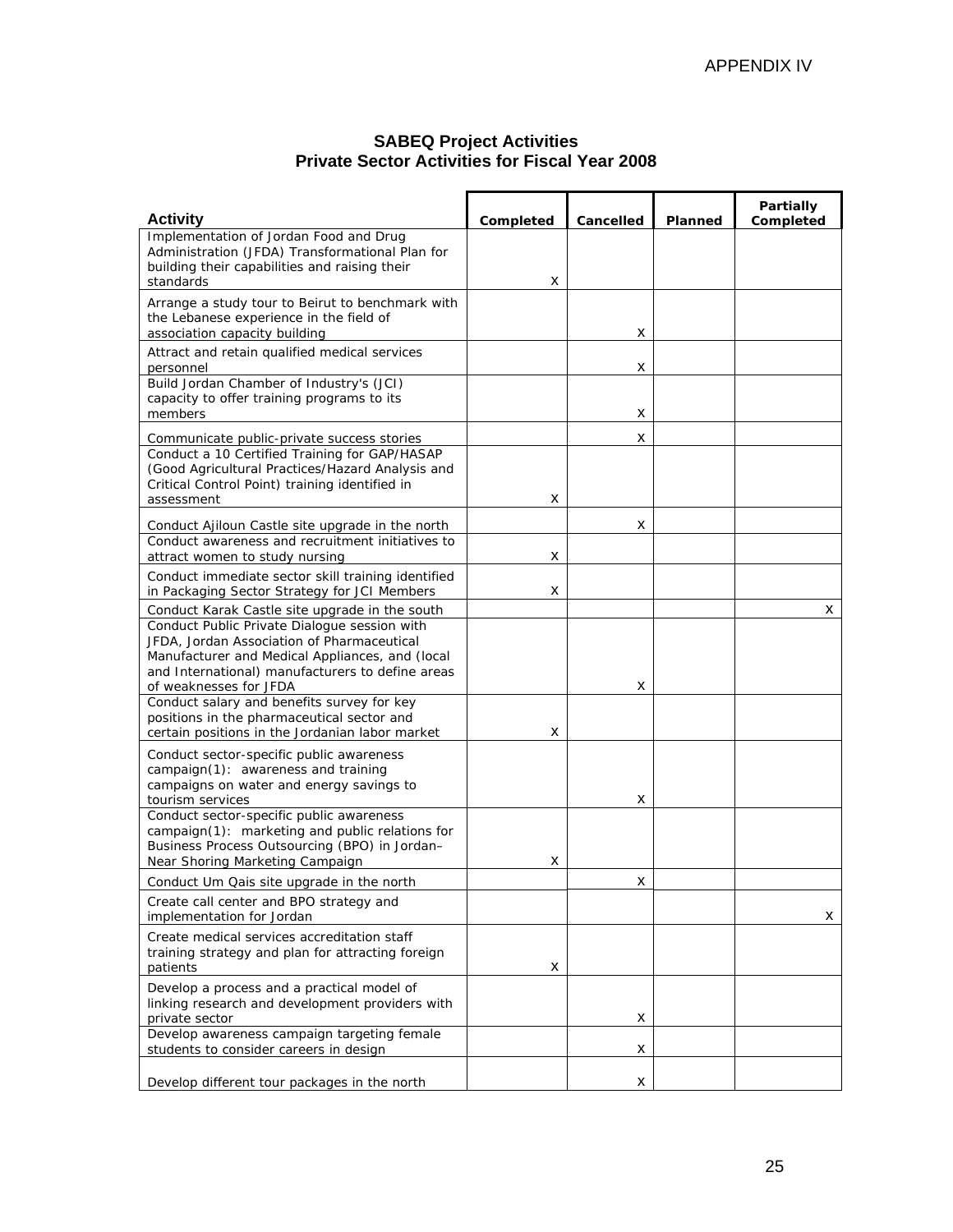| <b>Activity</b>                                                                                                                                                     | Completed | Cancelled | <b>Planned</b> | Partially<br>Completed |
|---------------------------------------------------------------------------------------------------------------------------------------------------------------------|-----------|-----------|----------------|------------------------|
| Develop different tour packages in the south                                                                                                                        |           | x         |                |                        |
| Develop green Architecture and Engineering (A<br>and E) best practices study tour                                                                                   |           | x         |                |                        |
| Develop horticulture cold chain network                                                                                                                             |           |           |                | X                      |
| Develop new codes for green buildings, roads,<br>environment, and buildings                                                                                         |           |           | x              |                        |
| Enable Information and Communication<br>Technology sector infrastructure                                                                                            | х         |           |                |                        |
| Enhance nursing profession standards                                                                                                                                | x         |           |                |                        |
| Enhance Private Hospital Association's<br>effectiveness and sustainability<br>Establish Information and Communication<br>Technology governance reform at government |           | х         |                |                        |
| levels                                                                                                                                                              | x         |           |                |                        |
| Expand existing tourism site experiences                                                                                                                            |           |           |                | Χ                      |
| Facilitate access to finance                                                                                                                                        |           | x         |                |                        |
| Facilitate cooperation between private sector and<br>research and development institutions                                                                          |           |           |                | X                      |
| Facilitate two internships inviting international<br>students in packaging and design to be placed in<br>a Jordanian firm                                           | x         |           |                |                        |
| Gather comprehensive sector information for<br>utilization in the Ministry of Information and<br>Communications and Technology's Economic Unit                      |           |           |                | Х                      |
| Identify where sector competitiveness may be<br>improved by research and development activities                                                                     | x         |           |                |                        |
| Improve Ministry of Public Works and Housing<br>service culture                                                                                                     |           |           | х              |                        |
| Improve signs in the north and south                                                                                                                                |           | x         |                |                        |
| Improve system of qualifying engineering and<br>construction companies                                                                                              |           |           | х              |                        |
| Increase competitive positioning and Information<br>and Communication Technology (ICT) sector<br>promotion                                                          |           |           |                | X                      |
| Increase farmers' level of awareness toward the<br>adoption of new agricultural technologies                                                                        |           |           |                | х                      |
| Increase farmers' level of awareness toward the<br>adoption of new agricultural technologies and<br>toward new markets and products                                 | x         |           |                |                        |
| Increase tourist satisfaction                                                                                                                                       |           |           |                | X                      |
| Link agriculture sector with educational and<br>training institutions                                                                                               |           |           |                |                        |
|                                                                                                                                                                     | х         |           |                |                        |
| Offer National Horticultural Training Programs                                                                                                                      | x         |           |                |                        |
| Provide implementation assistance for producers<br>to help them implement projects in the areas of<br>saving energy, water, recycling, and material<br>utilization  |           | х         |                |                        |
| Support Jordanian handicraft development                                                                                                                            |           |           |                | X                      |
| Update tendering audit process at the Ministry of<br>Public Works                                                                                                   |           |           | х              |                        |
| Upgrade capability of locals in performing events                                                                                                                   |           |           |                | X                      |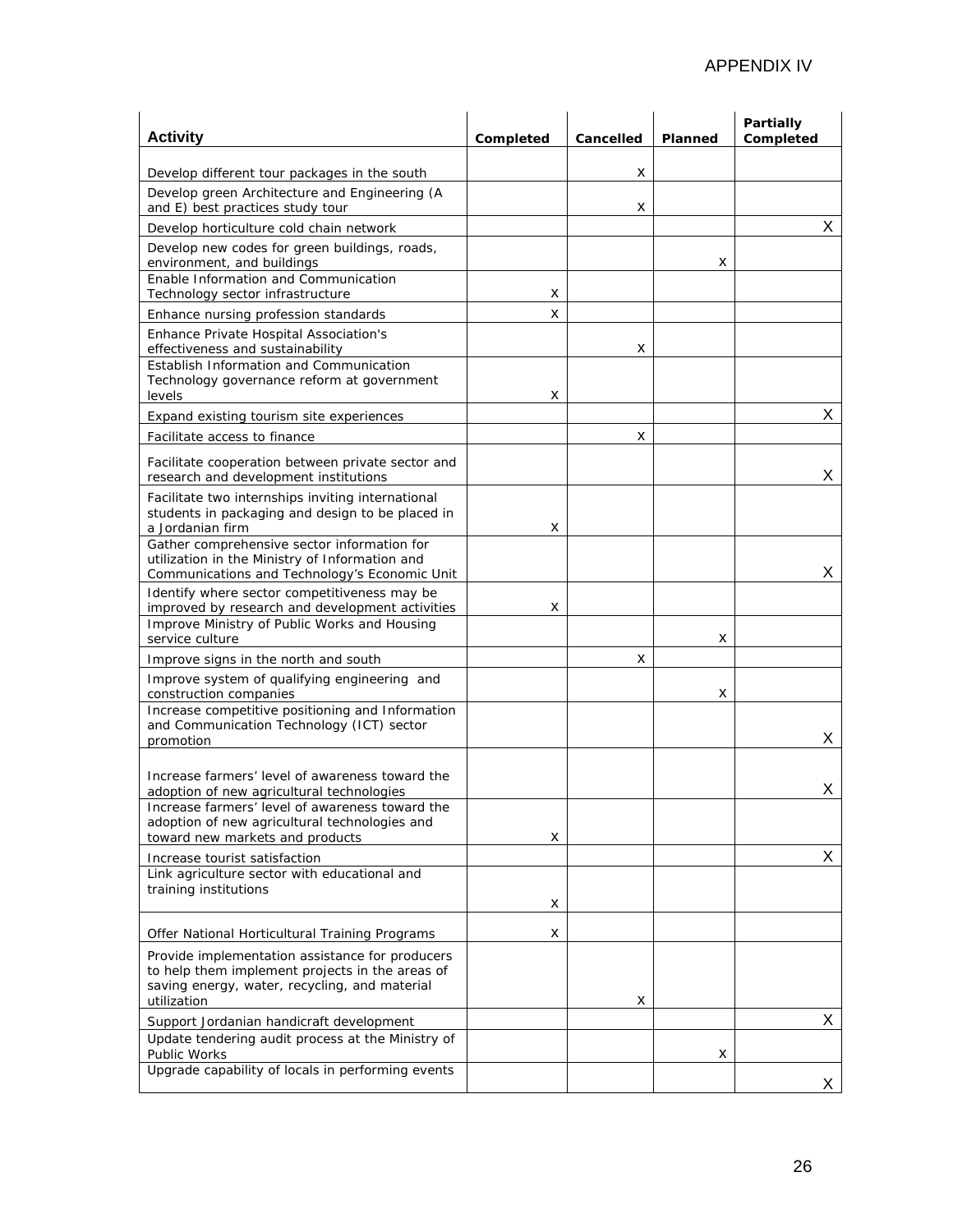| <b>Activity</b>                                                                                                                                               | Completed | Cancelled | Planned | Partially<br>Completed |
|---------------------------------------------------------------------------------------------------------------------------------------------------------------|-----------|-----------|---------|------------------------|
| Upgrade infrastructure and testing capabilities to<br>ensure compliance with international<br>specifications and standards                                    |           | x         |         |                        |
|                                                                                                                                                               |           |           |         | Χ                      |
| Upgrade visitor centers in the north and south<br>Analyze the impact of existing and new trade                                                                |           |           |         |                        |
| agreements on the agriculture sector in order to<br>increase export opportunities-workshop                                                                    |           | х         |         |                        |
| Assess the profitability of drug markets in lesser-<br>developed countries                                                                                    |           | х         |         |                        |
| Build capacity of JCI to be a hub for providing<br>information about the sector                                                                               |           |           |         | X                      |
| Conduct sector-specific public awareness<br>campaign (2): Support promotional efforts of<br>Jordanian pharmaceuticals companies                               |           | x         |         |                        |
| Create export opportunities by supporting<br>promotional efforts of Jordanian pharmaceuticals<br>companies                                                    | x         |           |         |                        |
| Create market strategy for horticulture products                                                                                                              | x         |           |         |                        |
| Design and build medical services sector<br>database                                                                                                          |           |           |         | х                      |
| Develop medical services national marketing and<br>promotional strategy and plan                                                                              |           | x         |         |                        |
| Develop medical services sector business<br>linkages with Jordanian travel agencies                                                                           |           | x         |         |                        |
| Develop National Agricultural Management<br><b>Information System</b>                                                                                         |           | x         |         |                        |
| Develop scale and create export opportunities by<br>preparing the manufacturing companies for<br>pursuing European Health Authority Accreditation             |           |           | х       |                        |
| Develop scale and create export opportunities by<br>preparing the manufacturing companies for<br>pursuing Food and Drug Administration (FDA)<br>accreditation |           |           | х       |                        |
| Develop scale and create export opportunities by<br>preparing the manufacturing companies for<br>pursuing World Health Organization (WHO)<br>accreditation    |           | x         |         |                        |
| Enhance capital access, financing, and<br>investment opportunities for call center and BPO                                                                    | x         |           |         |                        |
| Establish marketing intelligence unit for A and E<br>services                                                                                                 |           | х         |         |                        |
| Establish marketing opportunities unit for A and<br>E business council                                                                                        |           |           | х       |                        |
| Establish national competitive legal framework<br>for BPO market in Jordan                                                                                    | х         |           |         |                        |
| Foster linkages between packaging industry-<br>producers and exporters-consumers                                                                              |           | x         |         |                        |
| Foster medical services sector international<br>buyer-seller linkages                                                                                         | x         |           |         |                        |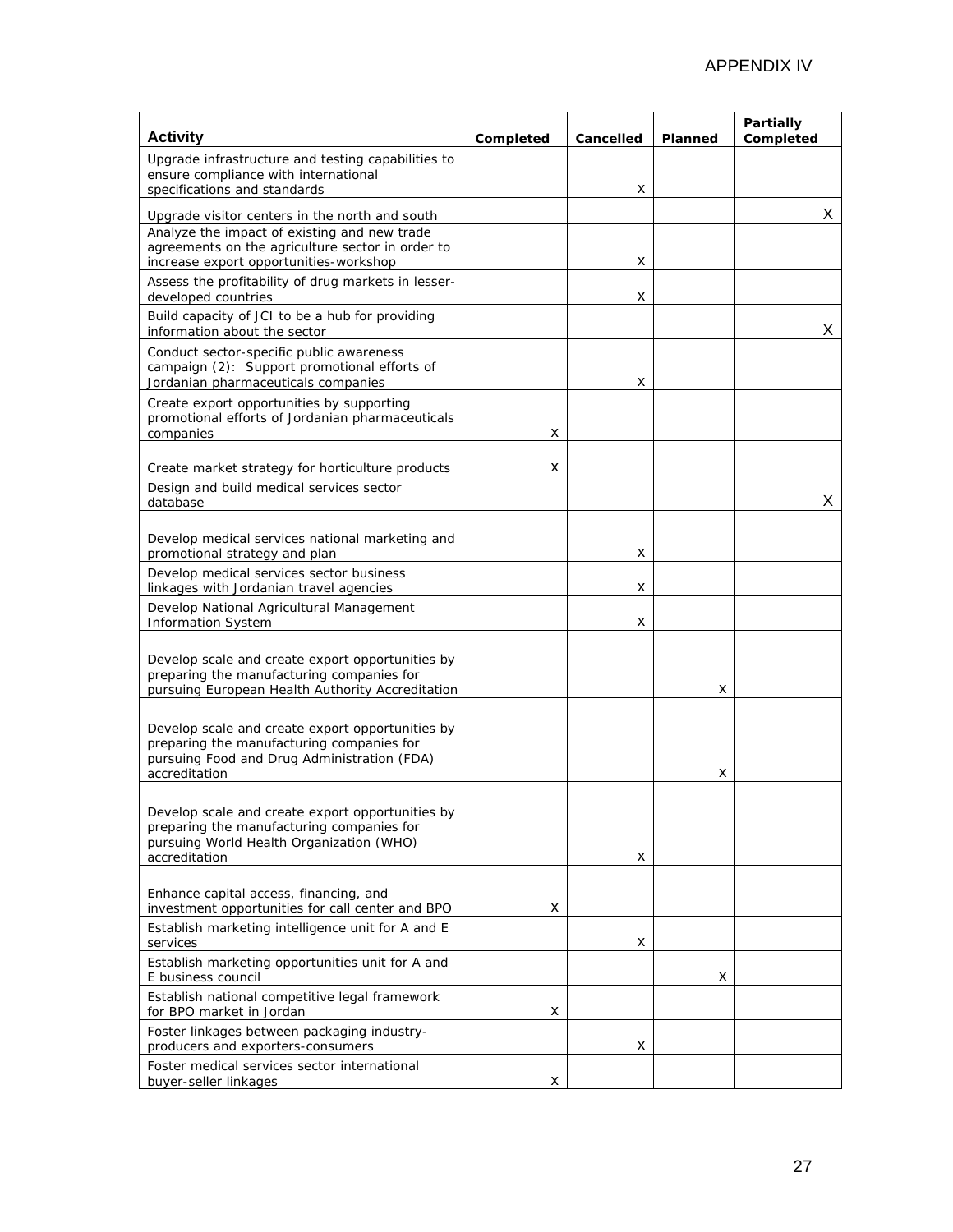| <b>Activity</b>                                                                                      | Completed | Cancelled | Planned | <b>Partially</b><br>Completed |
|------------------------------------------------------------------------------------------------------|-----------|-----------|---------|-------------------------------|
| Identify market opportunities and market<br>intelligence requirements in nontraditional<br>markets   |           |           |         | X                             |
| Identify packaging export and investment<br>opportunities                                            | x         |           |         |                               |
| Improve operating efficiency of local wholesale<br>markets                                           |           |           |         | X                             |
| Increase competitive positioning and Information<br>and Communication Technology sector<br>promotion |           | x         |         |                               |
| Increase competitiveness and local value-added<br>opportunities for locally made garments            | x         |           |         |                               |
| Link A and E business council to international<br>counterparts                                       |           | х         |         |                               |
| Participate in and attend international<br>exhibitions/conferences/forums                            |           | x         |         |                               |
| Presentation of packaging sector strategy to<br>main stakeholders and players                        |           | x         |         |                               |
| Support implementation of national marketing<br>and promotional plan (public awareness<br>campaign)  |           | х         |         |                               |
| Upgrade A and E business council Web site                                                            | x         |           |         |                               |
| Conduct Three Zweig White Certified Training for<br>A and E Members                                  | X         |           |         |                               |
| Conduct training needs assessment for A and E<br>members                                             | x         |           |         |                               |
| Develop a best practices document to be<br>distributed to all members                                |           |           | X       |                               |
| Develop a code of A and E ethics document to be<br>distributed to all members                        |           | х         |         |                               |
| Develop a management best practices document<br>to be distributed to all members                     |           |           | x       |                               |
| Provide specialized training to the A and E<br>business council to extend to its members             |           | x         |         |                               |
| Provide component, solution, or sector project<br>management oversight                               | x         |           |         |                               |

#### **TOTAL 26 34 9 16**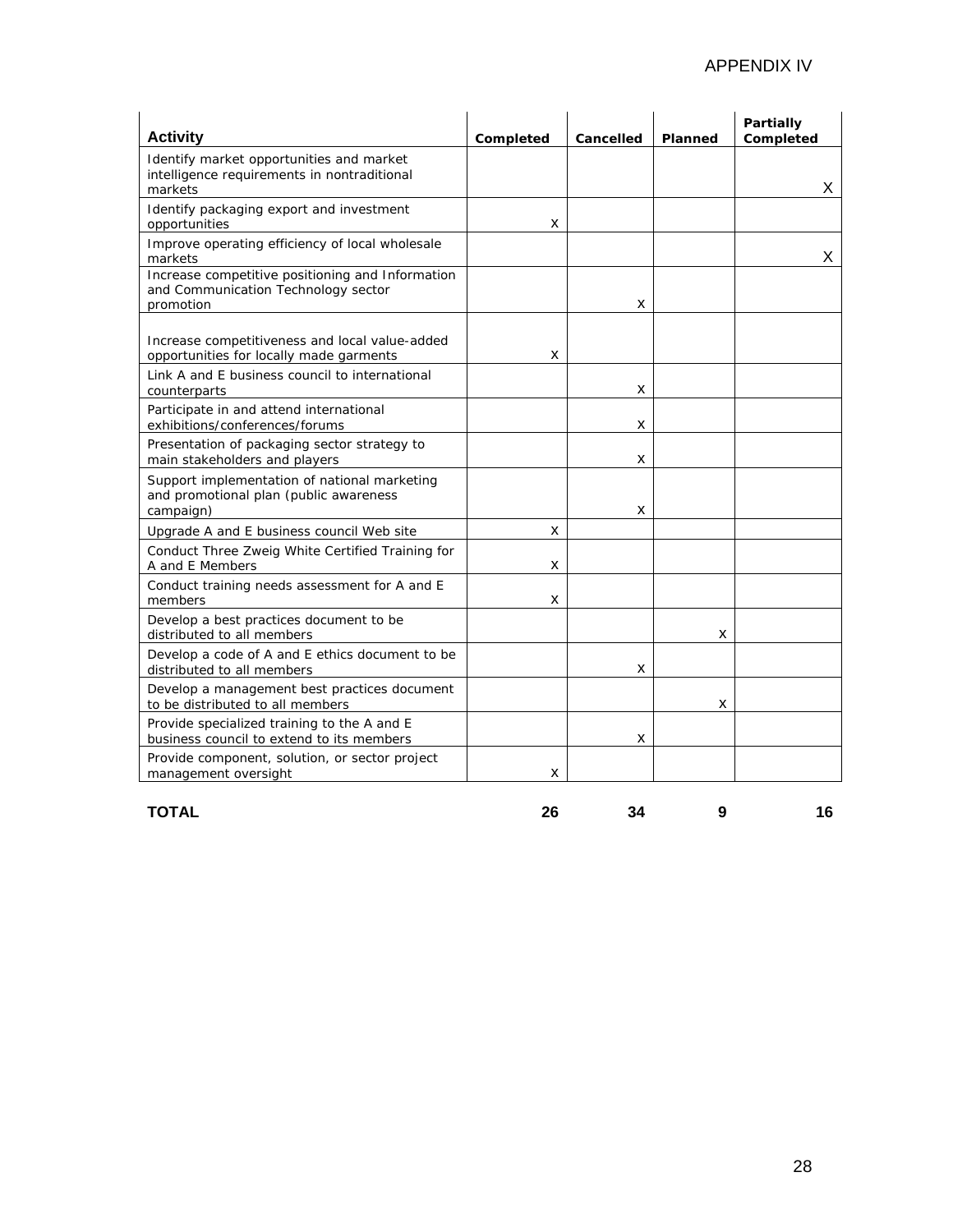<span id="page-31-0"></span>

| <b>Activity</b>                                                                   | Completed | Cancelled | Planned | <b>Partially</b><br>completed |
|-----------------------------------------------------------------------------------|-----------|-----------|---------|-------------------------------|
| Advertise Energy Water Audits for Small                                           |           |           |         |                               |
| and Micro Enterprises (SME's) (20)                                                |           |           |         | X                             |
| Develop an alternative fuel for engines                                           |           |           |         | Χ                             |
| Improve the efficiency of flat plate solar                                        |           |           |         |                               |
| water heaters using nanocoating                                                   |           |           |         | X                             |
| Assess and analyze current relicensing                                            |           |           |         |                               |
| and continuing education for nurses'<br>instructions                              |           | x         |         |                               |
|                                                                                   |           |           |         |                               |
| Conduct regional integration sessions for<br>the economic strategy in the regions |           |           |         | X                             |
|                                                                                   |           |           |         |                               |
| Establish medical malpractice law                                                 |           |           |         |                               |
| implementation mechanisms                                                         |           |           | х       |                               |
| Build and strengthen the capacity of the                                          |           |           |         |                               |
| existing development units in Irbid and<br>Karak under the Ministry of Interior   |           |           |         | X                             |
|                                                                                   |           |           |         |                               |
| Build and strengthen the capacity of the                                          |           |           |         |                               |
| <b>Regional Economic Councils</b>                                                 |           |           |         |                               |
| Secure plastic and recycling jobs through                                         |           |           |         |                               |
| regulation of plastic use                                                         | х         |           |         |                               |
| Set up signs in Karak Castle to facilitate                                        |           |           |         |                               |
| use of audio guides                                                               | х         |           |         |                               |
| Adapt existing technology for the                                                 |           |           |         |                               |
| utilization of animal waste for energy                                            |           |           |         |                               |
| production in Jordan                                                              |           |           |         | х                             |
| Assist the citrus producers through Al-                                           |           |           |         |                               |
| Adasieh Association to improve their                                              |           |           |         |                               |
| production capability and capacity and                                            |           |           |         |                               |
| assist in marketing                                                               | x         |           |         |                               |
| Assist the garment sector in advocacy                                             |           |           |         |                               |
| efforts                                                                           |           | х         |         |                               |
| Build capacity in pattern digitizing, order                                       |           |           |         |                               |
| and marker preparation, and preparation                                           |           |           |         |                               |
| and plotting of markers to enhance                                                |           |           |         |                               |
| productivity and material utilization                                             | x         |           |         |                               |
| Build capacity of manufacturers on the<br>batch record review expectations of     |           |           |         |                               |
| regulatory agencies and measure the                                               |           |           |         |                               |
| effectiveness of the review process                                               |           |           |         | X                             |
| Build capacity of manufacturers to                                                |           |           |         |                               |
| respond effectively to nonconformance,                                            |           |           |         |                               |
| failures, deviations, and complaints by                                           |           |           |         |                               |
| identifying root causes and implementing                                          |           |           |         |                               |
| corrective and preventive actions                                                 |           | X         |         |                               |

#### **SABEQ Project Private Sector Activities for Fiscal Year 2009**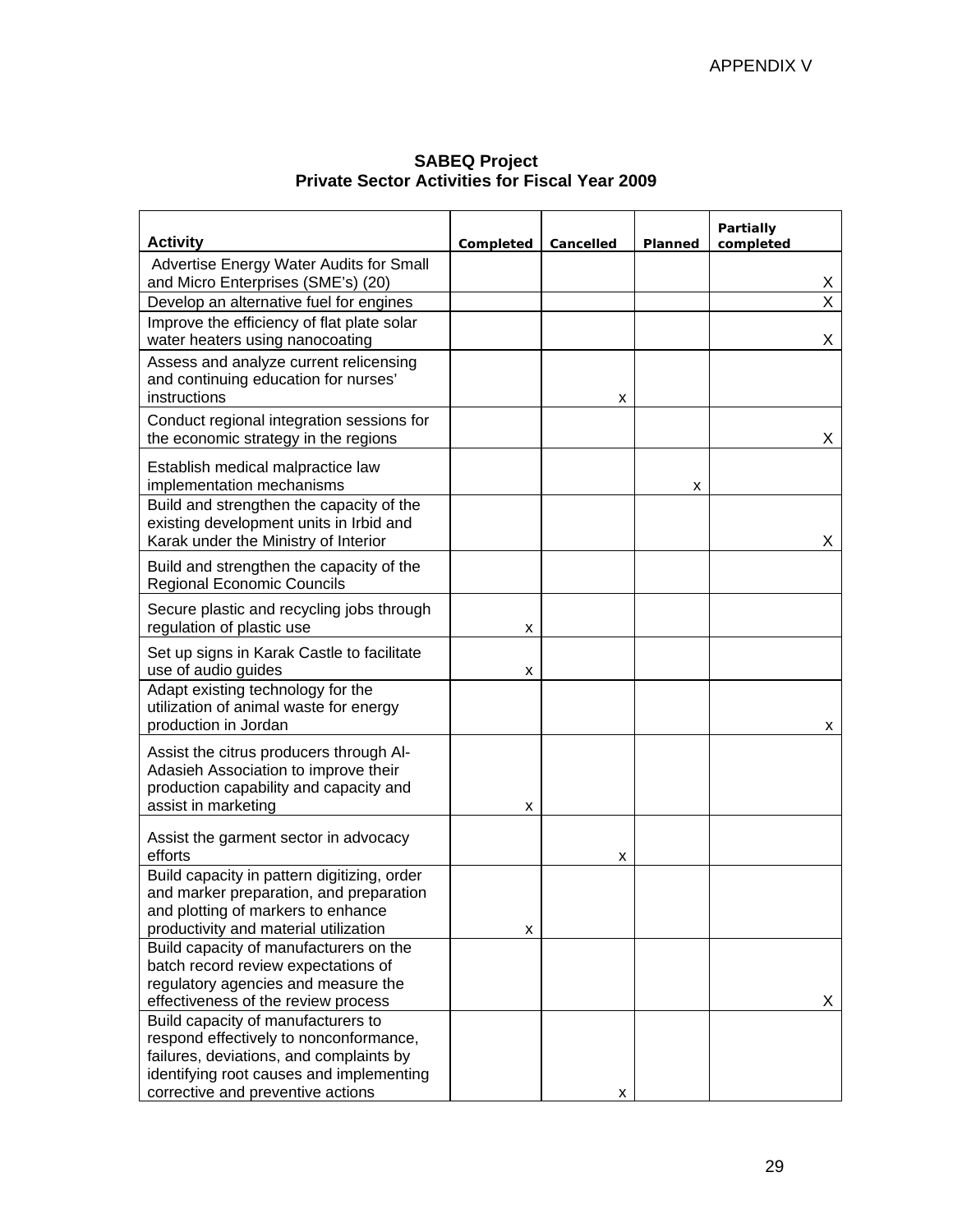| <b>Activity</b>                                                                                                                                                                                                        | Completed | Cancelled | Planned | Partially<br>completed |
|------------------------------------------------------------------------------------------------------------------------------------------------------------------------------------------------------------------------|-----------|-----------|---------|------------------------|
| Build capacity of manufacturers to use<br>proven sewing performance data to<br>accurately determine the time required to<br>perform sewing operations                                                                  |           | x         |         |                        |
| Define production process pitfalls and<br>bottlenecks to increase downtime                                                                                                                                             | х         |           |         |                        |
| Design and implement water-harvesting<br>projects in Jordan to enhance<br>competitiveness of the agricultural sector                                                                                                   |           |           |         | х                      |
| Develop handicrafts sector in the regions                                                                                                                                                                              |           |           |         | Χ                      |
| Develop horticultural cold chain network in<br>the regions                                                                                                                                                             |           |           |         | Х                      |
| Develop national nurses' credentialing<br>system under Jordanian Nursing Council                                                                                                                                       | х         |           |         |                        |
| Enhance packaging for the cosmetics<br>manufacturers                                                                                                                                                                   |           |           |         | Χ                      |
| Enhance the efficiency of farmers to<br>protect their produce from the frost effect                                                                                                                                    | х         |           |         |                        |
| Enrich tourist experience in Karak                                                                                                                                                                                     |           |           |         | х                      |
| Identify where garment and<br>pharmaceutical sectors' competitiveness<br>may be improved by research and<br>development                                                                                                |           |           |         | х                      |
| Identify where sector competitiveness may<br>be improved by research and<br>development                                                                                                                                |           |           | x       |                        |
| Implement recommended activities for<br>sector development                                                                                                                                                             |           |           |         | Х                      |
| Improve fresh fruit and vegetable products<br>packaging designs by providing<br>implementation assistance for selected<br>nongovernmental organization to design<br>product packaging                                  |           |           | x       |                        |
| Increase the value of fruits and vegetables<br>through improved post-harvest techniques                                                                                                                                | x         |           |         |                        |
| Introduce cost-cutting and return on<br>investment measures, strategies, and best<br>practices available to the pharmaceutical<br>industry to enhance profitability, future<br>development, and sector competitiveness |           | x         |         |                        |
| Mentor Local Economic Development<br>(LED) activities implementation based on<br>SABEQ sector integration approach                                                                                                     | х         |           |         |                        |
| Promote and conduct a business<br>matchmaking event to secure linkages<br>between SMEs and Medium and Large<br>Enterprises                                                                                             |           | x         |         |                        |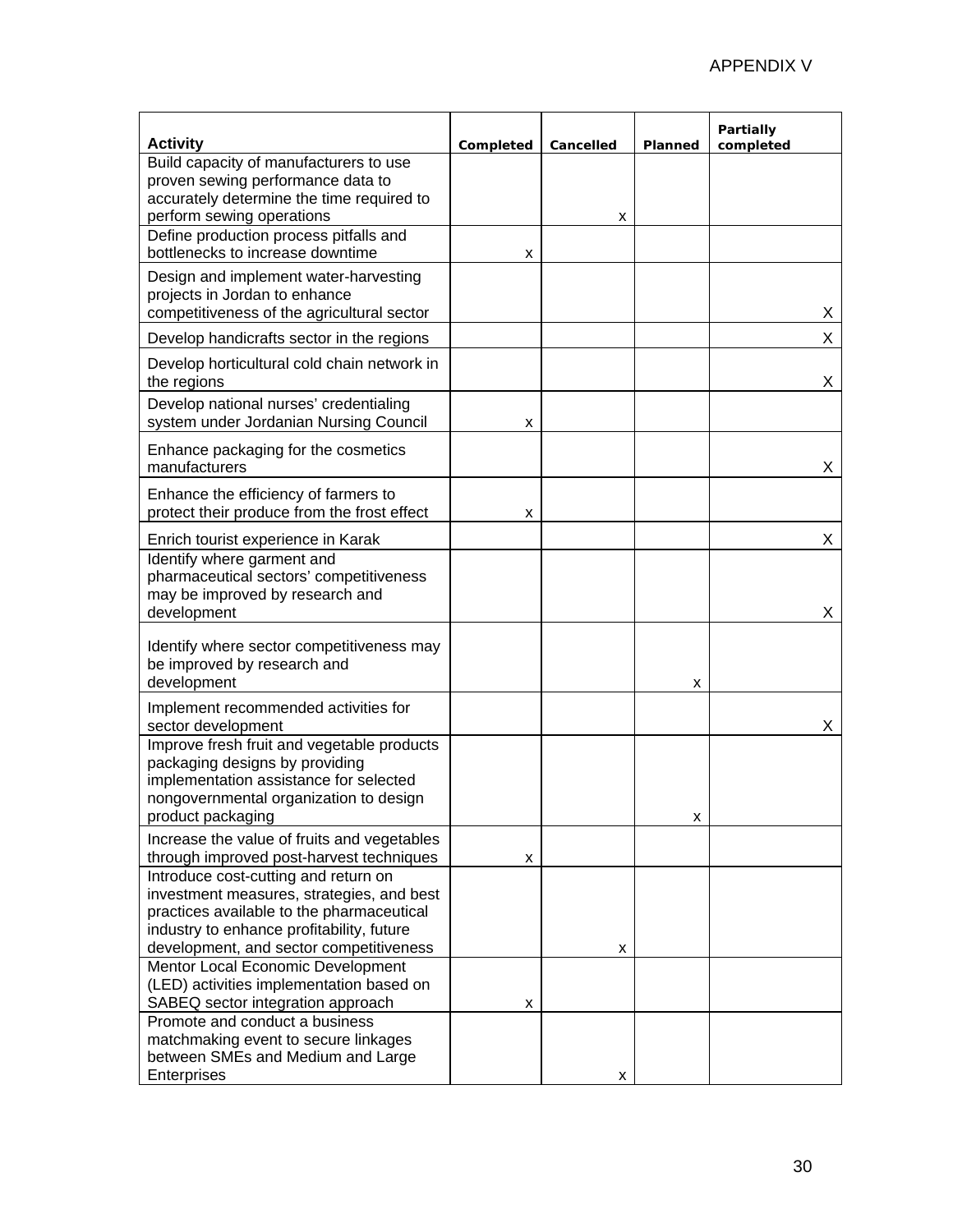| <b>Activity</b>                                                                                                                                                                                                               | Completed | Cancelled | Planned | <b>Partially</b><br>completed |
|-------------------------------------------------------------------------------------------------------------------------------------------------------------------------------------------------------------------------------|-----------|-----------|---------|-------------------------------|
| Promote the integration of sustainable<br>development into rural communities<br>through the "Greener South" project and<br>campaign                                                                                           |           | x         |         |                               |
| Provide manufacturers with practical<br>guidance on compliance with the<br>requirements of process validation to<br>reduce the risk of nonconformances and<br>avoid costly delays and rejections by<br>regulatory authorities |           | x         |         |                               |
| Reexamine supply chain models and<br>sourcing strategies by facilitating group<br>buying to reduce manufacturing costs and<br>secure market share                                                                             |           |           |         | х                             |
| Review, finalize, and implement the plan<br>for selected tourism attraction destination                                                                                                                                       |           |           |         | x                             |
| Revise and evaluate the factory layout,<br>productivity, engineering standards and<br>methods, workflow, and payroll systems                                                                                                  |           | x         |         |                               |
| Provide support at the firm level in<br>acquiring U.S. patents                                                                                                                                                                |           |           |         | х                             |
| Support female farmers in Bani Kinanah<br>association in the production of herbs                                                                                                                                              |           |           |         | x                             |
| Support the women of Ghour Safi to<br>produce, process, and market different<br>vegetable-based products                                                                                                                      |           |           |         | x                             |
| Continue the implementation of the<br>national nursing awareness and<br>recruitment campaign to attract women to<br>study nursing                                                                                             |           | x         |         |                               |
| Support the attendance of two Jordan<br>Institute of Standard and Metrology<br>employees to attend "Global Gap Certified<br>Trainer" training course in the United<br><b>States</b>                                           |           |           | x       |                               |
| Build the capacity of Jordanian designers<br>to provide innovative solutions for specific<br>sectors                                                                                                                          | x         |           |         |                               |
| Facilitate two internships inviting<br>international students in packaging and<br>design to be placed in Jordanian firms                                                                                                      | x         |           |         |                               |
| Support the establishment of a post-<br>harvest lab in the University Station in<br>Jordan Valley                                                                                                                             |           | x         |         |                               |
| Assess BPO zones at a high level in<br>infrastructure, training, and policy<br>framework (BPO 5)                                                                                                                              | x         |           |         |                               |
| Assess the current liability insurance<br>capacities in Jordan                                                                                                                                                                |           |           | x       |                               |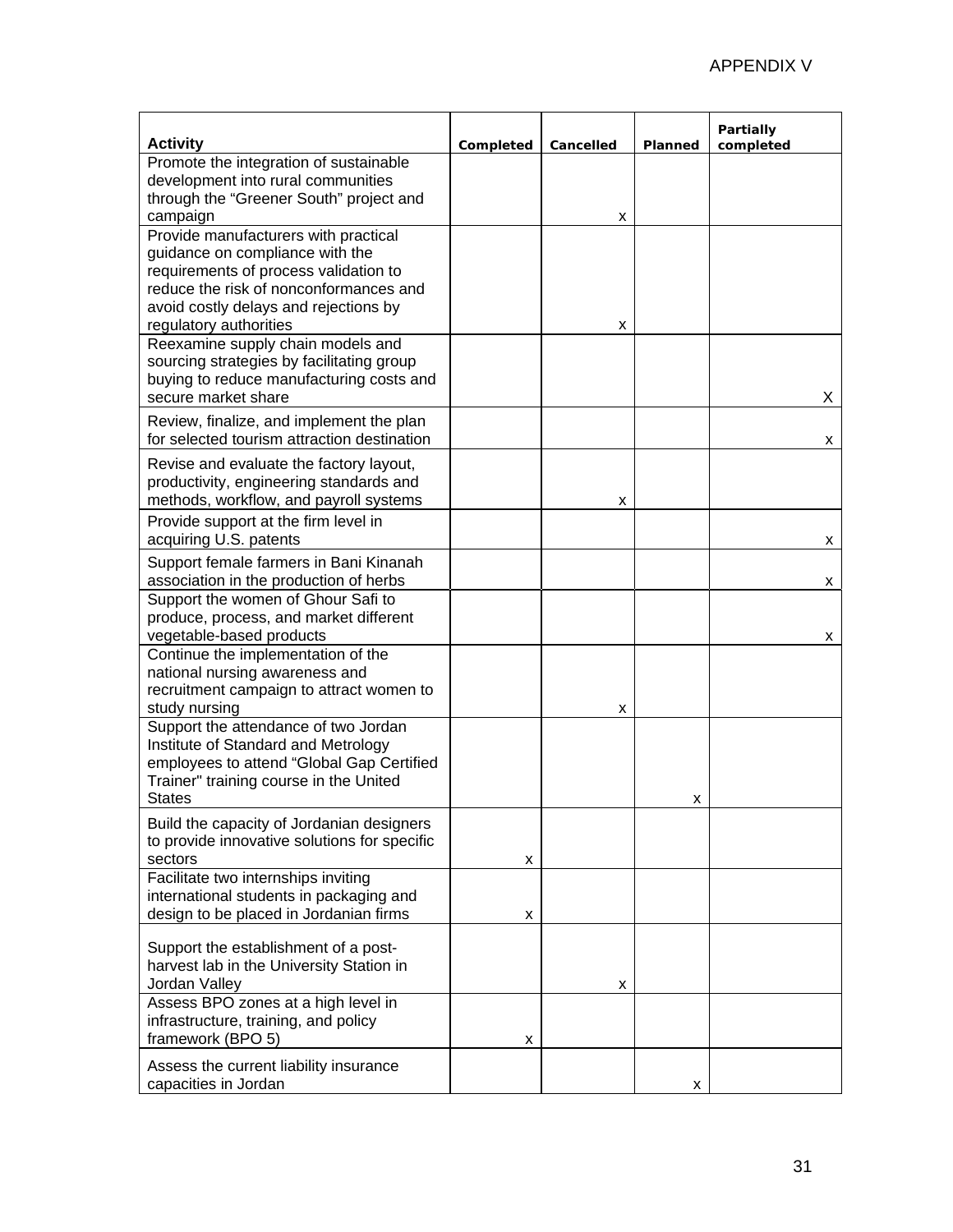| <b>Activity</b>                                                                                                                                                                                                                                                   | Completed | Cancelled | Planned | Partially<br>completed |
|-------------------------------------------------------------------------------------------------------------------------------------------------------------------------------------------------------------------------------------------------------------------|-----------|-----------|---------|------------------------|
| Assist in attracting new importers from                                                                                                                                                                                                                           |           |           |         |                        |
| high value targeted countries<br>Build capacity of the manufacturers on<br>preparation methodology and<br>requirements of Abbreviated New Drug<br>Applications, according to U.S. FDA,<br>registration, and assessment of the<br>dossier                          | х         |           | x       |                        |
| Build the capacity of Jordanian design<br>firms to improve design firms' processes<br>and performance                                                                                                                                                             | х         |           |         |                        |
| Build the capacity of the Jordanian design<br>firms to better meet market demand<br>Conduct sectoral development activities                                                                                                                                       |           |           | x       |                        |
| (i.e., set up local chapter for International<br>Association of Outsourcing Professionals)<br>and increase industry exposure of Jordan<br>BPO sector and participate in key industry<br>events. (BPO 12)                                                          | x         |           |         |                        |
| Create offshore referral and telemedical<br>function                                                                                                                                                                                                              |           |           |         | x                      |
| Develop exports targeting the U.S. market<br>and identify packaging improvement<br>requirements                                                                                                                                                                   |           |           |         | x                      |
| Develop medical services national<br>marketing and promotional strategy and<br>plan                                                                                                                                                                               |           |           | x       |                        |
| Develop scale and create export<br>opportunities by preparing the<br>manufacturing companies to pursue<br>international accreditation                                                                                                                             | х         |           |         |                        |
| Enhance the capacity of the health attaché<br>to be more effective and expand<br>embassies' roles to include marketing and<br>promoting medical tourism; and to provide<br>facilitation, guidance, and support services<br>to implement marketing and promotional |           |           |         |                        |
| strategies<br>Enhance the opportunities of contract<br>research organizations expansion to meet<br>international demand and become<br>internationally recognized and accredited                                                                                   | X         |           |         |                        |
| Enhance the opportunities of<br>pharmaceuticals sector international<br>buyer-seller linkages through networking<br>and promotional efforts                                                                                                                       | x         |           |         | x                      |
| Enhance the opportunities of<br>pharmaceuticals sector international<br>buyer-seller linkages through networking<br>and promotional efforts (international<br>exhibitions/conferences/forums)                                                                     |           |           |         |                        |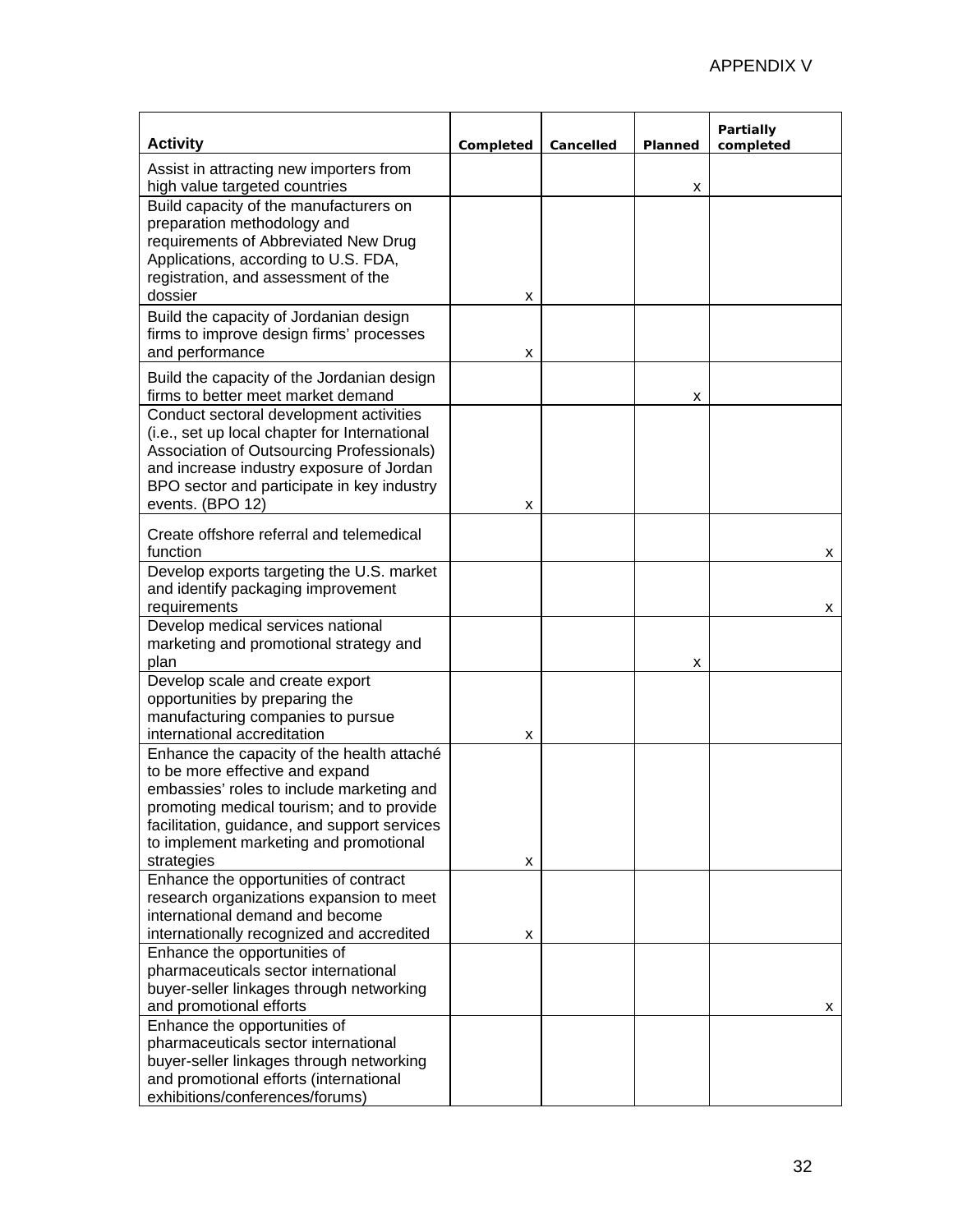| <b>Activity</b>                                                                                                                                                                                                                     | Completed | Cancelled | Planned | <b>Partially</b><br>completed |
|-------------------------------------------------------------------------------------------------------------------------------------------------------------------------------------------------------------------------------------|-----------|-----------|---------|-------------------------------|
| Establish a market linkage program for<br>crafts                                                                                                                                                                                    | X         |           |         |                               |
| Establish medical tourism council                                                                                                                                                                                                   |           | х         |         |                               |
| Facilitate networking with regional health<br>regulatory authorities' through training on<br>Intellectual Property and pharmaceutical<br>regulations and practices                                                                  |           | x         |         |                               |
| Foster medical services sector<br>international buyer-seller linkages                                                                                                                                                               |           |           |         | х                             |
| Identify and promote export opportunities<br>for furniture products manufacturers to<br>improve competitiveness within the<br>industry                                                                                              |           |           | x       |                               |
| Identify detailed requirements for physical<br>(i.e., facilities) and business enabling<br>environment for BPO zones (BPO 7)                                                                                                        | х         |           |         |                               |
| Identify detailed requirements for<br>technology infrastructure for BPO zones<br>(BPO 8)                                                                                                                                            | х         |           |         |                               |
| Identify environmental packaging<br>opportunities for paper and board and<br>flexible packaging                                                                                                                                     |           |           | х       |                               |
| Identify export opportunities for the stone<br>and marble products manufacturers in<br>Jordan                                                                                                                                       | х         |           |         |                               |
| Improve operating efficiency of the new<br><b>Irbid Wholesale Market</b>                                                                                                                                                            |           |           |         | х                             |
| Improve the standards and performance of<br>Jordan Association of Pharmaceutical<br>Manufacturers (JAPM), JFDA, and firms<br>by conducting the 2nd Bio Equivalence<br>Conference for Evaluation of<br><b>Bioequivalence Studies</b> |           |           |         |                               |
| Increase capacity within the Information<br>Technology Association - Jordan (INT@J)<br>to develop strategies/action plans and<br>deliver key projects related to their<br>mandate, including the National ICT<br>strategy           |           | х         |         |                               |
| Maximize economic benefits resulting from<br>increased emissions trading through a<br>national carbon trading action plan                                                                                                           | х         |           |         |                               |
| Promote the development of the<br>Agricultural Product Map of Jordan and<br>train the farmers and exporters to use it                                                                                                               | х         |           |         |                               |
| Provide support for firms in renewable<br>energy sector                                                                                                                                                                             | х         |           |         |                               |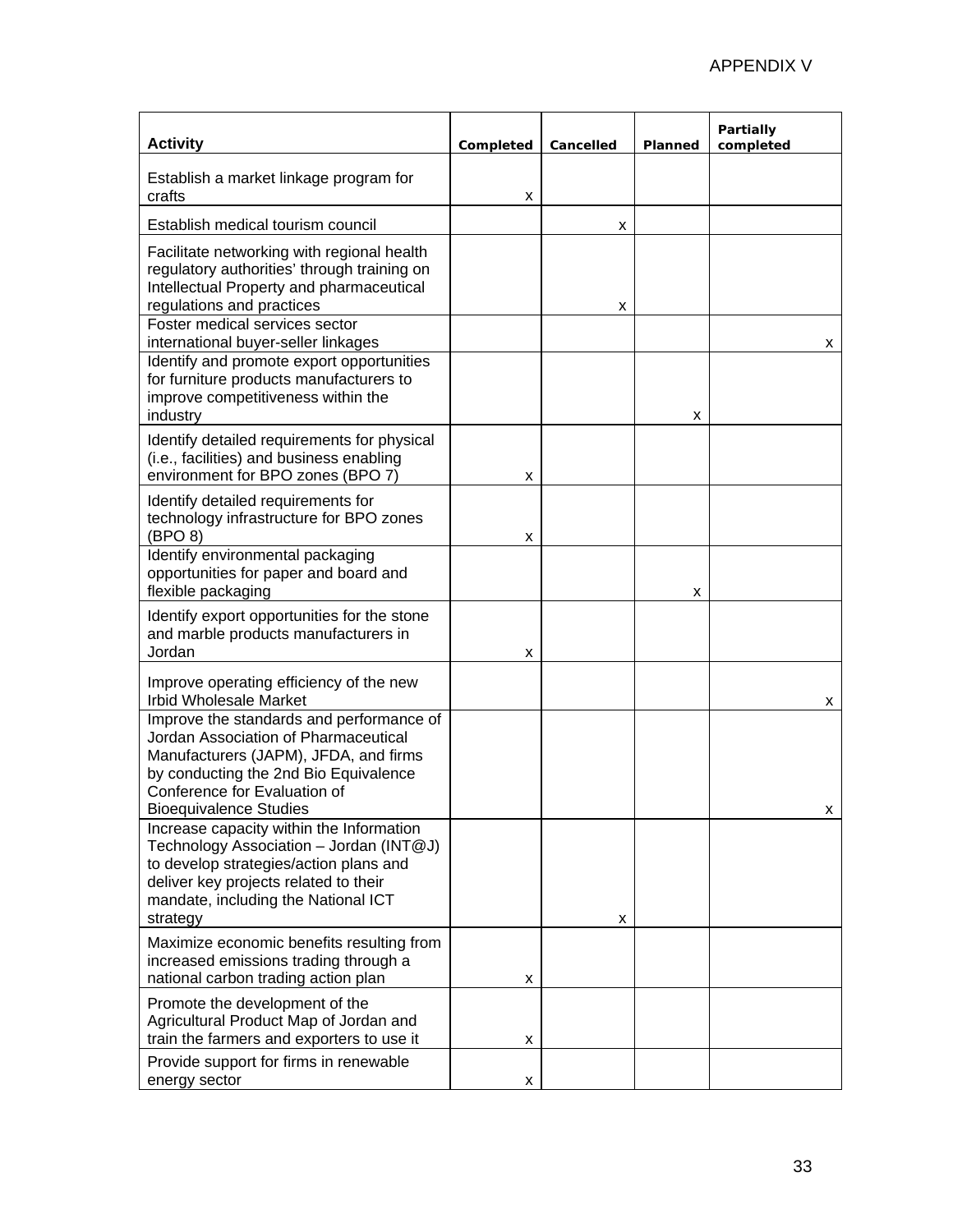| <b>Activity</b>                                                                                                                                                                                                                                                  | Completed | Cancelled | Planned | Partially<br>completed |
|------------------------------------------------------------------------------------------------------------------------------------------------------------------------------------------------------------------------------------------------------------------|-----------|-----------|---------|------------------------|
| Support hosting of international<br>conference on hospital management and<br>medical tourism                                                                                                                                                                     |           |           |         | х                      |
| Support implementation of national<br>marketing and promotional plan (public<br>awareness campaign)                                                                                                                                                              |           |           |         | х                      |
| Support the A and E business council's<br>efforts to introduce green buildings into<br>Jordan                                                                                                                                                                    | x         |           |         |                        |
| Support the establishment of a production<br>center to collect, process, and market<br>dairy products                                                                                                                                                            |           |           |         | х                      |
| Upgrade infrastructure for the packaging<br>sector to provide better services and<br>products                                                                                                                                                                    | х         |           |         |                        |
| Work with an international market<br>research firm in conjunction with<br>Department of Statistics to produce an ICT<br>Sector yearbook                                                                                                                          |           |           |         | x                      |
| Assist municipalities in developing specific<br>priorities and strategies and working with<br>them to implement economic initiatives<br>with local economic stake holders within<br>the priority sectors; and provide technical<br>assistance for municipalities |           |           |         | х                      |
| Assist the society in preparing their<br>biannual conference                                                                                                                                                                                                     |           |           |         | x                      |
| Enhance the competitiveness of<br>pomegranate producers through a national<br>campaign                                                                                                                                                                           | x         |           |         |                        |
| Increase awareness of national<br>competitiveness                                                                                                                                                                                                                | х         |           |         |                        |
| Support study and affiliation tour for<br>Jordan Medical Council board member<br>and staff to explore best practices in<br>physicians' credentialing and initiate<br>affiliation with potential U.S. partners                                                    |           | x         |         |                        |
| Assist municipalities in developing specific<br>priorities and strategies and working with<br>them to implement economic initiatives<br>with local economic stake holders within<br>the priority sectors; and provide technical<br>assistance for municipalities | x         |           |         |                        |
| Building local stakeholders' capacity to<br>produce and operate their projects<br>(training unit and herbs)                                                                                                                                                      |           | x         |         |                        |
| Conduct a feasibility study to establish a<br>central bakery                                                                                                                                                                                                     |           | x         |         |                        |
| Create and manage Arabic digital content                                                                                                                                                                                                                         |           |           |         | x                      |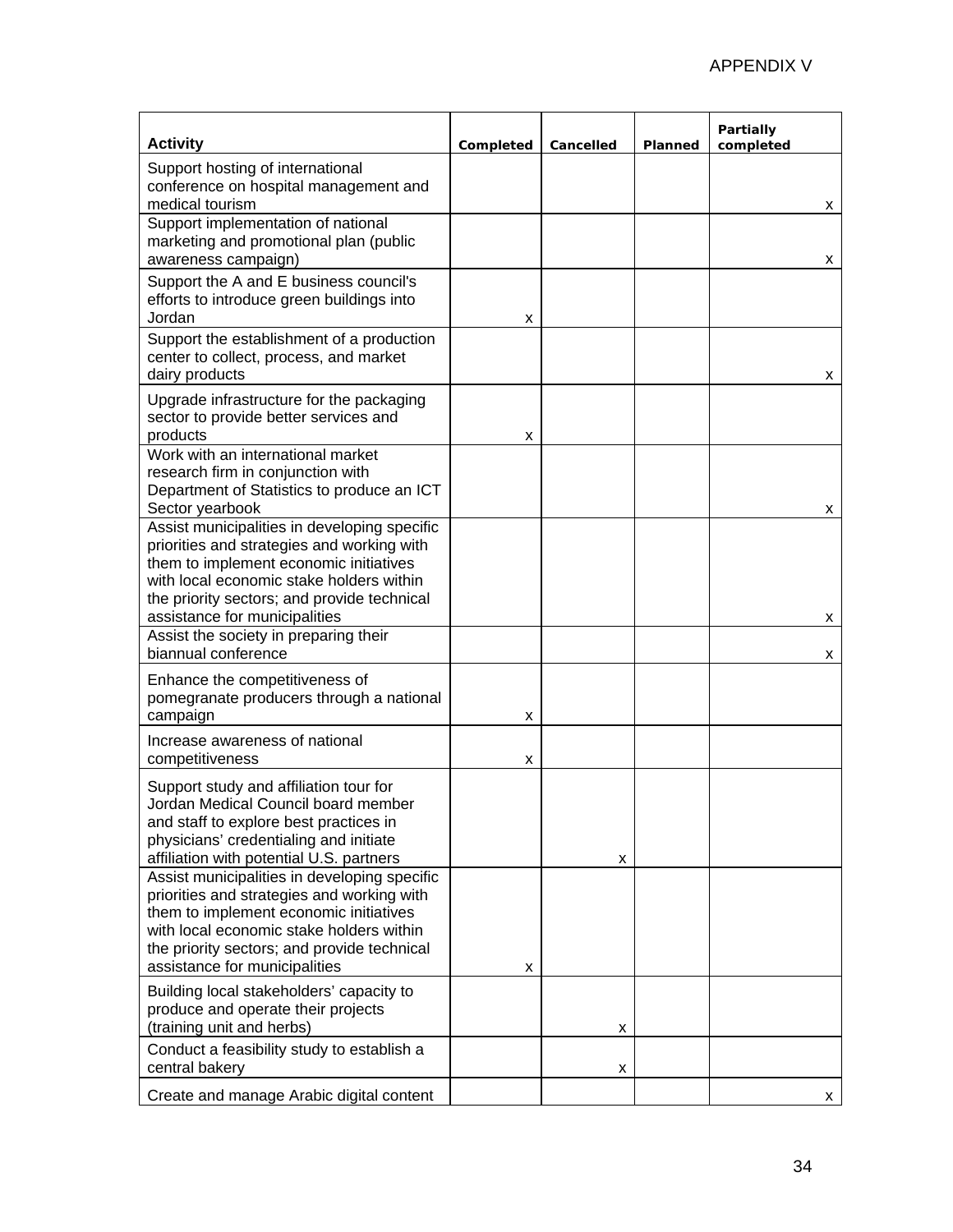| <b>Activity</b>                                                                                                                                                                                                                                                                                              | Completed | Cancelled | Planned | Partially<br>completed |
|--------------------------------------------------------------------------------------------------------------------------------------------------------------------------------------------------------------------------------------------------------------------------------------------------------------|-----------|-----------|---------|------------------------|
| Design, build, and deploy a joint program<br>with int@j to certify local ICT companies<br>against applicable elements of the<br>Software Engineering Institute's Capability<br>Maturity Model Integration project                                                                                            |           |           |         | х                      |
| Develop a feasibility study to assist<br>investors with establishment of an<br>industrial firm in Karak                                                                                                                                                                                                      |           | x         |         |                        |
| Engage BPO sector stakeholders in<br>market development strategic<br>assessment, profiling, and consensus on<br>differentiated positioning of Jordan in the<br>Global BPO marketplace. Leverage<br>international network in creation of BPO<br>service provider or client demand<br>opportunities in Jordan. |           |           |         | х                      |
| Enhance handling management systems<br>for engineering products manufacturers                                                                                                                                                                                                                                | x         |           |         |                        |
| Improve communication and service<br>delivery skills of medical and supporting<br>staff in hospitals                                                                                                                                                                                                         |           | x         |         |                        |
| Improve the capability of Jordanian<br>researchers in proposal writing                                                                                                                                                                                                                                       |           |           |         | x                      |
| Improve the capability of Jordanian<br>researchers in research and development<br>commercialization                                                                                                                                                                                                          |           |           |         | х                      |
| Develop a LED media and outreach<br>campaign to improve awareness across<br>the regions                                                                                                                                                                                                                      | x         |           |         |                        |
| Enhance published industrial magazines                                                                                                                                                                                                                                                                       | x         |           |         |                        |
| Increase the number of networking<br>opportunities for professionals in the light<br>manufacturing industry                                                                                                                                                                                                  | х         |           |         |                        |
| Increased efficiency of ICT as a<br>representation of local industries                                                                                                                                                                                                                                       |           |           |         | x                      |
| Provide component, solution or sector                                                                                                                                                                                                                                                                        |           |           |         |                        |
| project management oversight                                                                                                                                                                                                                                                                                 | x         |           |         |                        |
| Component, solution or sector project                                                                                                                                                                                                                                                                        |           |           |         |                        |
| management oversight                                                                                                                                                                                                                                                                                         |           |           |         | x                      |
| Operational budget                                                                                                                                                                                                                                                                                           |           |           |         | x                      |
| Provide component, solution or sector                                                                                                                                                                                                                                                                        |           |           |         |                        |
| project management oversight                                                                                                                                                                                                                                                                                 |           |           |         |                        |
| <b>Subtotal for 2009</b>                                                                                                                                                                                                                                                                                     | 36        | 19        | 10      | 39                     |
| Subtotal for 2008 <sup>8</sup>                                                                                                                                                                                                                                                                               | 26        | 34        | 9       | 16                     |
| <b>Grand Total</b>                                                                                                                                                                                                                                                                                           | 62        | 53        | 19      | 55                     |

<span id="page-37-0"></span> 8 Totals are provided from information in appendix IV.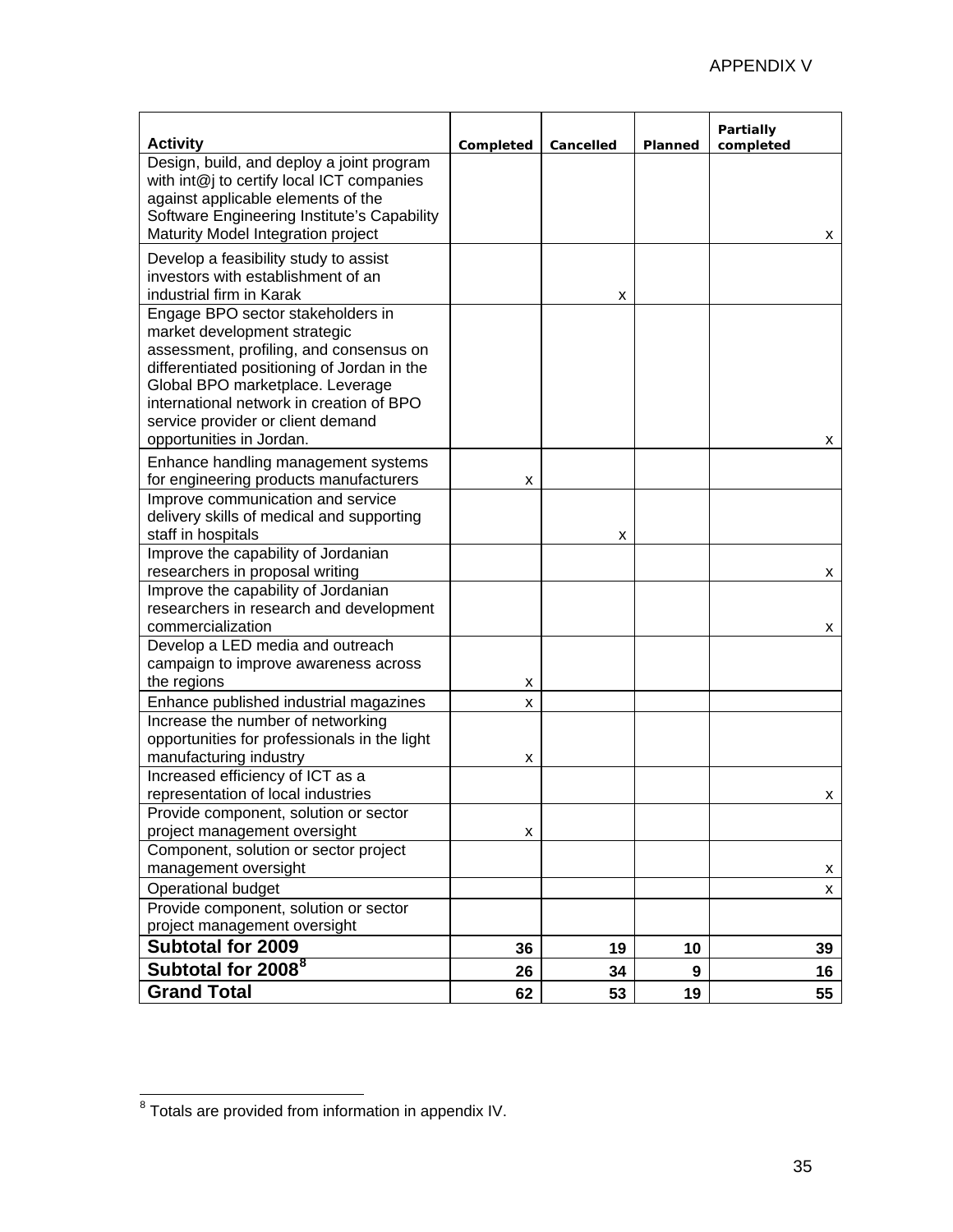#### **SABEQ PROJECT GRANTS**

<span id="page-38-0"></span>

|                 | AIESEC (Association Internationale des Étudiants en Sciences | \$103,713   |
|-----------------|--------------------------------------------------------------|-------------|
| 1               | Économiques et Commerciales)                                 |             |
| $\overline{2}$  | Al al-Bayt University                                        | \$48,729    |
| 3               | Al Huson University                                          | \$144,379   |
| $\overline{4}$  | Business and Professional Women Association                  | \$111,175   |
| $\overline{5}$  | Bani Kinana Women Association                                | \$58,2623   |
| 6               | EAM                                                          | \$190,751   |
| $\overline{7}$  | <b>Events Unlimited</b>                                      | \$16,737    |
| 8               | <b>Excellence INC</b>                                        | \$20,904    |
| 9               | <b>Garment Design and Service Center</b>                     | \$65,244    |
| 10              | <b>Hammamat Qusaib</b>                                       | \$30,720    |
| 11              | Int@j (Information Technology Association - Jordan)          | \$393,226   |
| 12              | Irbid Chamber of Commerce                                    | \$90,819    |
| 13              | Jordan Exporters and Producers of Fruit and Vegetables       | \$61,059    |
| 14              | Jordan Exporters Association                                 | \$49,847    |
| 15              | Jordan Forum for Business and Professional Women             | \$130,349   |
| $\overline{16}$ | Jordan Furniture Exporters and Manufacturers Association     | \$13,746    |
| 17              | Jordan Garment Accessories and Textile Association           | \$55,954    |
| 18              | Jordan Hashemite Fund for Human Development                  | \$36,707    |
| 19              | Jordan University for Science and Technology                 | \$69,350    |
| 20              | JIPA (Jordan Intellectual Property Association)              | \$82,074    |
| 21              | Jordan National Forum for Women                              | \$6,953     |
| 22              | Jordan Olive Products Exports Association                    | \$7,062     |
| 23              | Jordan Society for Quality                                   | \$24,979    |
| 24              | Jordan Society for Scientific Research                       | \$9,887     |
| 25              | Jordan Stone and Marble Exporter Association                 | \$54,408    |
| 26              | Jordan Association for Pharmaceutical Manufacturers          | \$122,194   |
| 27              | Jordan Cultural Association for Development of Laws          | \$5,653     |
| 28              | Jordanian Nursing Council                                    | \$9,811     |
| 29              | Karak Sheep Breeding Association                             | \$124,859   |
| 30              | King Abdullah Center for Excellence                          | \$56,682    |
| 31              | Manshiat Abu Hammour                                         | \$100,000   |
| 32              | <b>Mutaa University</b>                                      | \$38,136    |
| 33              | National Energy Research Center                              | \$100,282   |
| 34              | North Shouneh Association                                    | \$30,261    |
| 35              | Pioneer Road Event Management Company                        | \$23,249    |
| 36              | <b>Private Hospital Association</b>                          | \$53,333    |
| 37              | Queen Rania Center for Entrepreneurship                      | \$4,449     |
| 38              | Shabakat Al Ordon                                            | \$40,113    |
| 39              | Shafa Al Khair Association                                   | \$115,763   |
| 40              | Jordanian American Business Association                      | \$9,294     |
| 41              | University of Jordan                                         | \$19,774    |
| 42              | Young Entrepreneurship Association                           | \$66,000    |
| 43              | YWCA (Young Women's Christian Organization)                  | \$27,300    |
|                 | <b>Grand Total</b>                                           | \$2,824,189 |